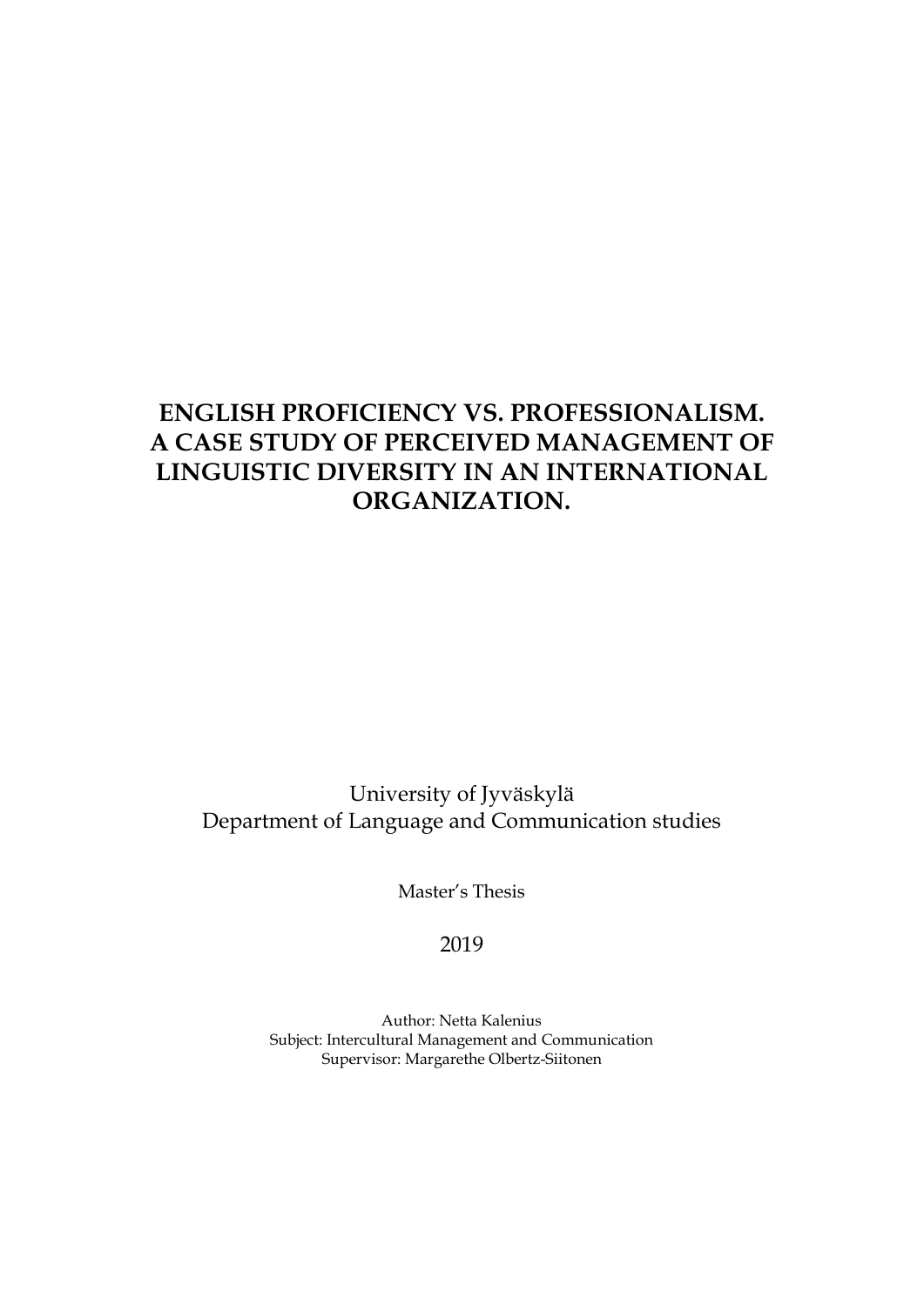### **ABSTRACT**

Netta Kalenius

Language Proficiency vs. Professionalism. A case study of perceived management of linguistic diversity in an international organization.

| Intercultural Management and Communication | Master's thesis  |
|--------------------------------------------|------------------|
| May 2019                                   | 55 + attachments |

The role, complexity and effects of language in international business are greatly acknowledged, but this is yet to show in research (Piekkari, Welch & Welch, 2014: 9). The purpose of the paper is to get an understanding of the extent to which one's English proficiency affects the perceived professionalism and competence in one's job. In addition, this case study looks into the management of linguistic diversity in an international organization, the case company. The research questions are: 1) How do professionals relate language proficiency to perceived professionalism? and 2) How is linguistic diversity approached and managed in a multilingual work place?

The data consists of four interviews conducted with employees of an international start-up company located in Finland. The case company aims at the global market and its official language is English. The interviews are semi-structured and follow chosen themes; background information, language at work, language related issues and company's approach to linguistic diversity. The interviewees are aged between 21 and 25, and have different nationalities, native languages and level of English skills. The nationalities are Finnish and Vietnamese, and native languages are Finnish, Vietnamese and Chinese. English skills vary in the interviewees' own words from "close to native" to "kind of fluent". The interviews were recorded and transcribed before further analysis and reflection on the theoretical framework.

The results of the study are in line with the hypothesis that one's English proficiency affects the perceptions of professionalism – the evaluations of competence. Language skills can be an indicator of one's level of education and may affect one's position in an organization. The case company has no official language policy, and based on the findings this does not seem to affect language use, communication or management of linguistic diversity. Linguistic diversity, and diversity in general, is managed moderately and action is taken only when an issue arises. Diversity is considered an advantage contributing to the success in global business, which seems to promote the business success.

The interviewees' experiences and perceptions enlightened the position of English and the management of linguistic diversity in the case company. Despite the size of the sampling, the findings can be beneficial for the case company and other organizations in understanding the necessity and value of language decisions. Some challenges concerning the study were the lack of resources and thus the limited sampling.

Key words: Linguistic diversity, language proficiency, diversity management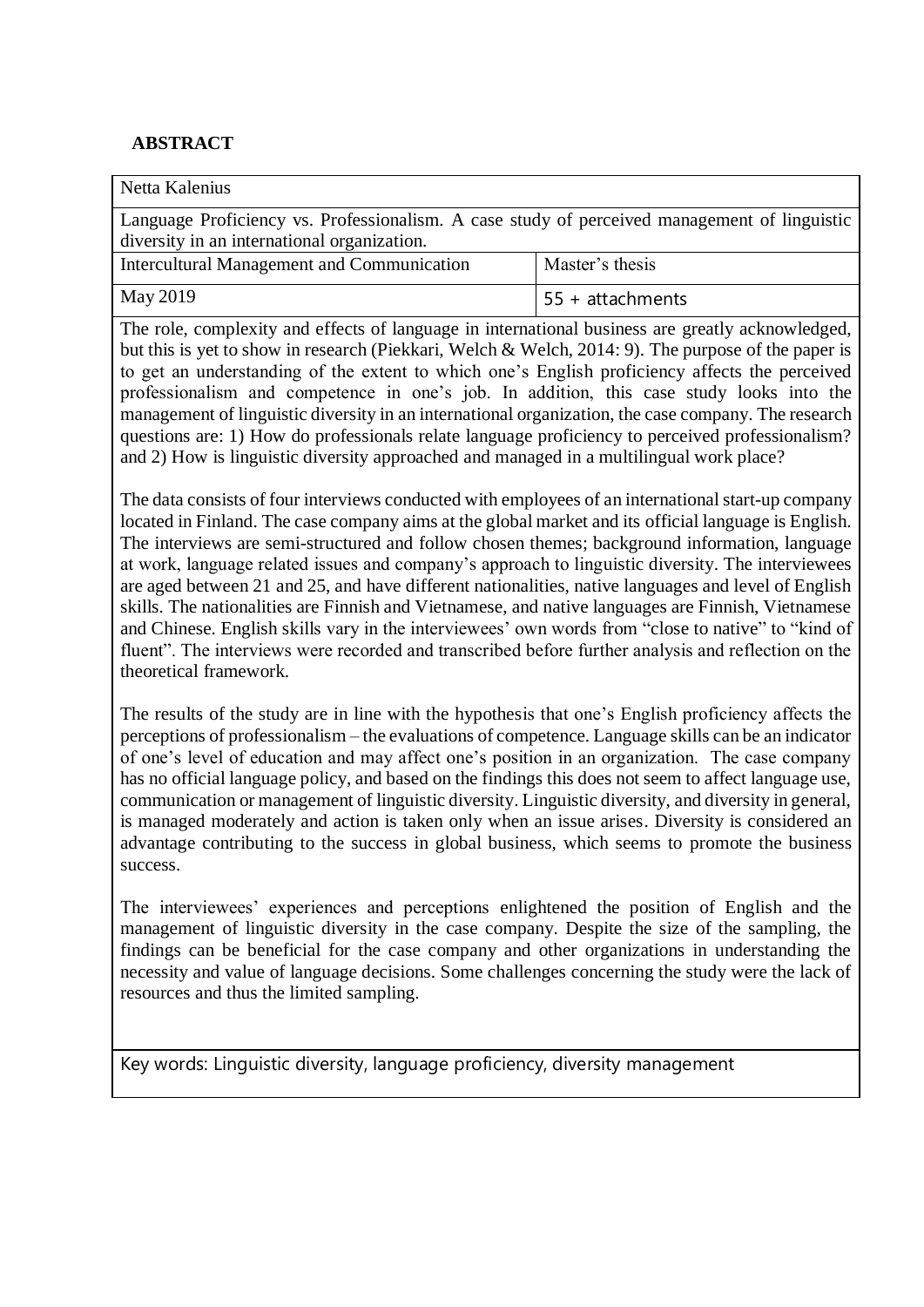# **TIIVISTELMÄ**

| Netta Kalenius                                                                                                                                                                                                                                                                                                                                                                                                                                                                                                                                                                                                                                                                                                        |                                                                                             |
|-----------------------------------------------------------------------------------------------------------------------------------------------------------------------------------------------------------------------------------------------------------------------------------------------------------------------------------------------------------------------------------------------------------------------------------------------------------------------------------------------------------------------------------------------------------------------------------------------------------------------------------------------------------------------------------------------------------------------|---------------------------------------------------------------------------------------------|
| Tapaustutkimus<br>Kielitaito<br>Pätevyys.<br>VS.<br>organisaatiossa.                                                                                                                                                                                                                                                                                                                                                                                                                                                                                                                                                                                                                                                  | monikielisyyden johtamisesta<br>kansainvälisessä                                            |
| <b>IMCo</b>                                                                                                                                                                                                                                                                                                                                                                                                                                                                                                                                                                                                                                                                                                           | Maisterintutkielma                                                                          |
| Toukokuu 2019                                                                                                                                                                                                                                                                                                                                                                                                                                                                                                                                                                                                                                                                                                         | $55 +$ liitteet                                                                             |
| Kielen rooli, monimutkaisuus ja vaikutus kansainvälisessä liiketoiminnassa tiedostetaan laajalti,<br>mutta niiden saama huomio tutkimuksissa on yhä vähäistä (Piekkari, Welch & Welch, 2014: 9).<br>tarkoituksena onkin selvittää,<br>työn<br>Tämän<br>kanssatyöntekijöiden käsityksiin henkilön pätevyydestä. Lisäksi tarkastellaan kielellisen<br>lähestymistapoja<br>monimuotoisuuden<br>ja<br>tapausyrityksessä. Tutkimuskysymykset ovat 1) Kuinka ammattilaiset yhdistävät kielitaidon<br>käsitykseen pätevyydestä? ja 2) Kuinka kielellistä monimuotoisuutta lähestytään ja hoidetaan<br>kansainvälisessä organisaatiossa?                                                                                      | kuinka englannin kielitaito<br>vaikuttaa<br>johtamista kansainvälisessä<br>organisaatiossa, |
| Tutkimusaineisto koostuu neljästä puolistrukturoidusta haastattelusta, joissa edetään valittujen<br>teemojen mukaisesti. Haastateltavat työskentelevät kukin eri tehtävissä Suomessa sijaitsevassa<br>start-up yrityksessä. Tapausyritys tähtää kansainvälisille markkinoille, ja sen virallinen kieli on<br>englanti. Haastateltavat ovat 21-25-vuotiaita suomalaisia ja vietnamilaisia, ja äidinkielenä yhdellä<br>haastateltavista on lisäksi kiina. Haastateltavien englannin kielitaito vaihtelee heidän omien<br>sanojensa mukaan lähes natiivista melko sujuvaan. Haastattelut äänitettiin ja litteroitiin, jonka<br>jälkeen ne analysoitiin peilaten aiempiin tutkimuksiin ja ennalta asetettuihin odotuksiin |                                                                                             |
| Tämä tutkielma osoittaa erityisesti suullisen kielitaidon vaikuttavan siihen, kuinka pätevänä ja<br>kykenevänä henkilö nähdään. Englannin kielitaito määrittelee henkilön osaamista ja<br>kouluttautuneisuutta, ja saattaa vaikuttaa henkilön asemaan organisaatiossa. Tapausyrityksellä ei<br>ole virallista kielipolitiikkaa, ja haastattelutulosten perusteella se ei näytä vaikuttavan kielen<br>käyttöön, viestintään tai monikielisyyden johtamiseen. Monikielisyyttä lähestytään maltillisesti, ja<br>sen katsotaan olevan tärkeä resurssi, avain kansainvälisille markkinoille.                                                                                                                               |                                                                                             |

Haastateltavat pitävät kielten ja englannin roolia työssään suurena johtuen osittain työnkuvasta. Englanti mainitaan kaiken julkisen viestinnän kieleksi, ja kielitaito käsitetään pääasiassa suullisena kielitaitona. Huolimatta otannan koosta, tulosten voidaan katsoa hyödyttävän tapaus yritystä sekä muita pk-yrityksiä. Tutkimus tarjoaa arvokasta tietoa kielipäätösten tärkeydestä ja välttämättömyydestä. Haasteensa tutkimukseen tuovat resurssien rajallisuus ja siitä johtuva suppea otanta.

Asiasanat: Monikielisyys, kielitaito, monimuotoisuuden johtaminen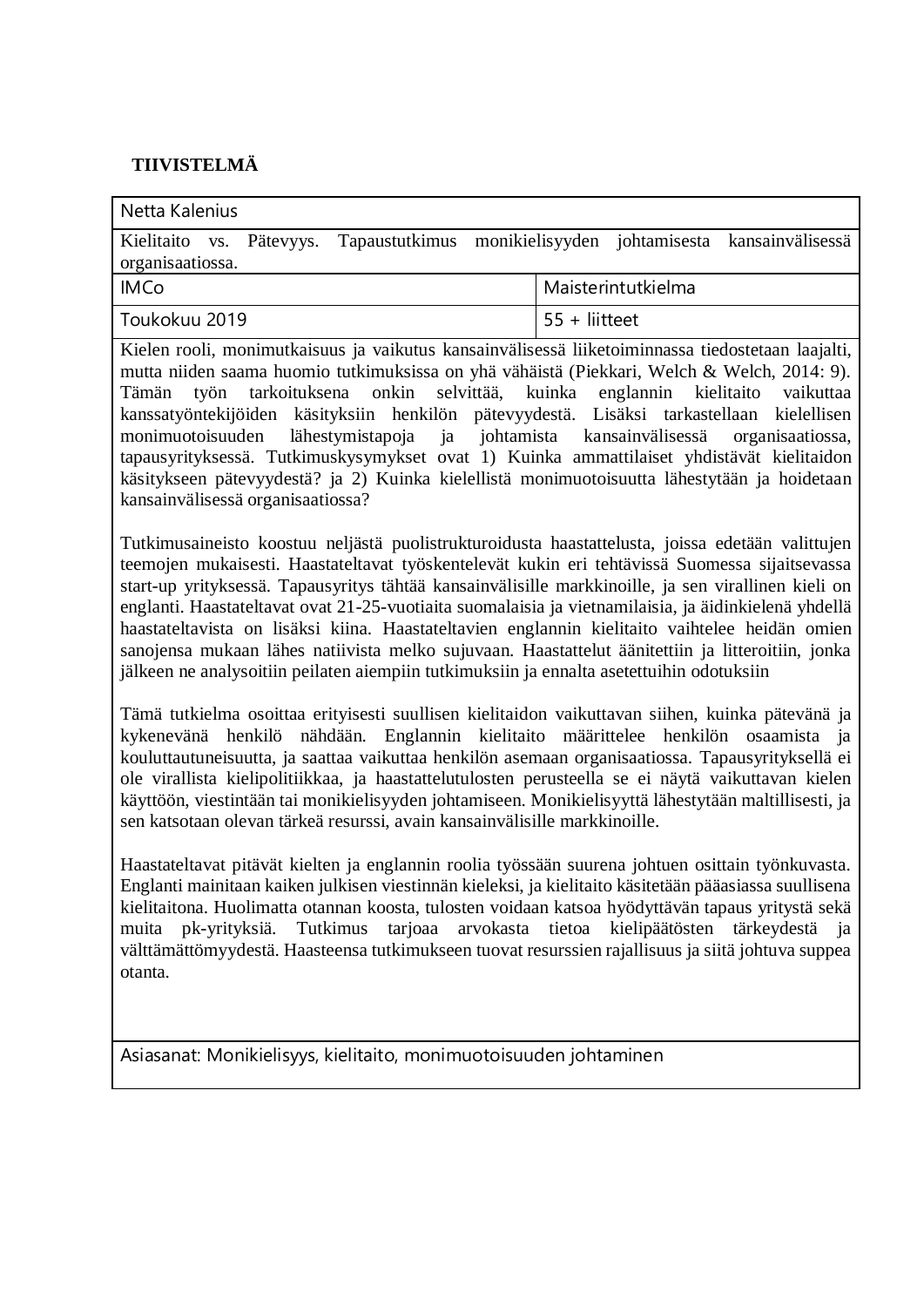# **CONTENTS**

| $\mathbf{1}$   |       |                                                   |  |
|----------------|-------|---------------------------------------------------|--|
| $\overline{2}$ |       |                                                   |  |
|                | 2.1   |                                                   |  |
|                | 2.1.1 |                                                   |  |
|                | 2.1.2 |                                                   |  |
|                | 2.3   |                                                   |  |
|                | 2.3.1 | The complexity of intercultural communication  17 |  |
|                | 2.3.2 |                                                   |  |
|                | 2.4   |                                                   |  |
|                | 2.4.1 |                                                   |  |
|                | 2.4.2 |                                                   |  |
| 3              |       |                                                   |  |
|                | 3.1   |                                                   |  |
|                | 3.1.1 |                                                   |  |
|                | 3.2   |                                                   |  |
| $\overline{4}$ |       |                                                   |  |
|                | 4.1   |                                                   |  |
|                | 4.2   |                                                   |  |
|                | 4.3   |                                                   |  |
| 5              |       |                                                   |  |
|                |       |                                                   |  |
|                |       |                                                   |  |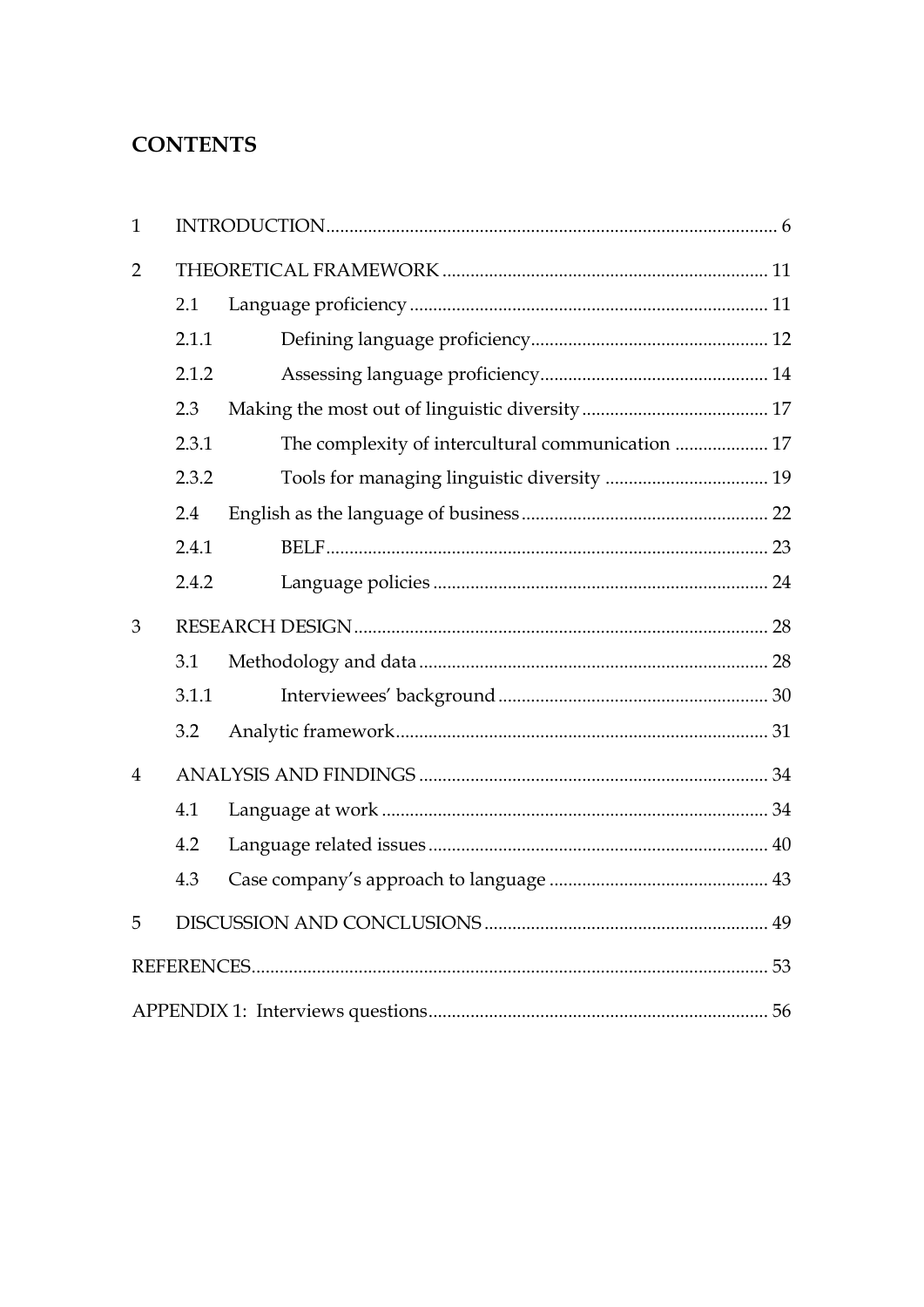# **LIST OF ABBREVIATIONS**

| <b>BELF</b>  | Business English as a Lingua Franca                  |
|--------------|------------------------------------------------------|
| CoP          | <b>Community of Practice</b>                         |
| EFL          | English as a Foreign Language                        |
| <b>ELF</b>   | English as a Lingua Franca                           |
| <b>ENL</b>   | English as a Native Language                         |
| <b>ESL</b>   | English as a Second Language                         |
| <b>ICC</b>   | <b>Intercultural Communication</b>                   |
| <b>IELTS</b> | <b>International English Language Testing System</b> |
| <b>NNS</b>   | Non-Native English Speaker                           |
| <b>NS</b>    | Native English Speaker                               |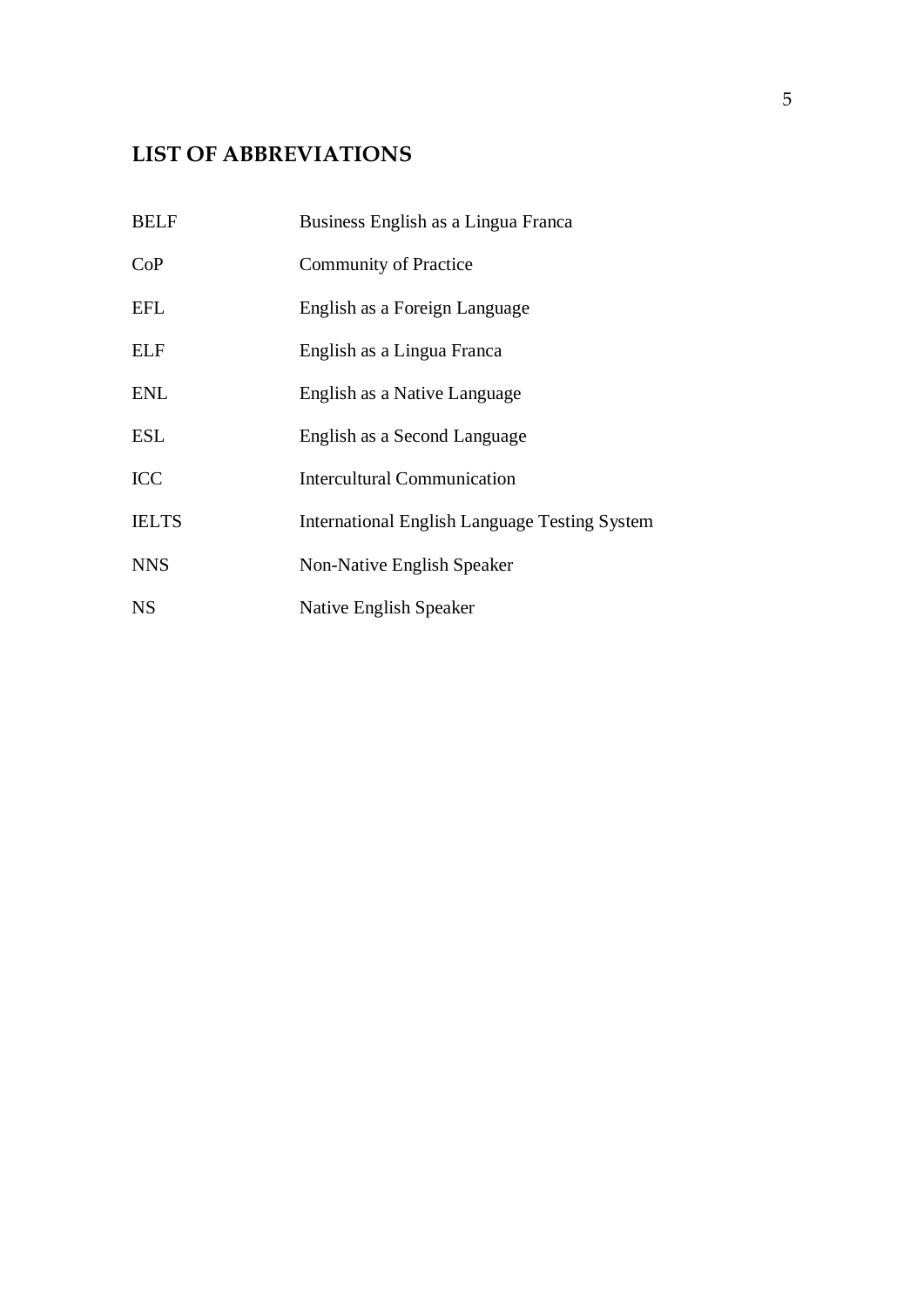# <span id="page-5-0"></span>**1 INTRODUCTION**

Having worked and studied in multilingual environments, my interest towards the lingua franca, the way we use it and how it may affect the image of us, has strengthened. I have always been very self-conscious about my own English language skills, and wished to have a native-like accent, but have later learnt to be satisfied with being competent in the global language. Speaking to a native English speaker or someone with better language skills can feel intimidating. There is the feeling of vulnerability due to not being able to fully express oneself, and thus fearing to sound less smart. It surely is easier to sound professional in a language that one is proficient in, but do language skills actually affect the perceptions of professionalism? To what extent do one's English skills define their competence in their job? Studies among intercultural management and communication were a source of inspiration to dig deeper into the topic and as my degree is likely to direct me to work in a multilingual and diverse workplace, it is an important matter to study for the sake of both my own good and the field.

"… The trend of transnational mobility for work purposes means that in many companies, the workforce is made up of employees from a variety of national, cultural and linguistic backgrounds." (Lønsmann, 2014: 94). Workplaces are becoming multinational, multicultural and multilingual and the need for a global, shared language is inevitable, and English is often the solution. English is most widely used in higher education and corporate world globally, and while the use of English as a working language spreads around the world and solves many language-related issues in international organizations, it has its challenges (Neeley, 2012). Using a foreign language, in this case English, may put employees with distinctive linguistic resources in unequal positions by forming a so-called linguistic hierarchy, making one's expertise a secondary matter (Kraft and Lønsmann, 2018: 58). Neeley (2012) poses, that "Many may feel at a disadvantage if their English isn't as good as others', team dynamics and performance can suffer, and national pride can get in the way.". Thus, language can either be an advantage or a hindrance for a person's career, as proficiency in English adds to competence in professional world. (Kraft & Lønsmann, 2018: 55) This thesis aims at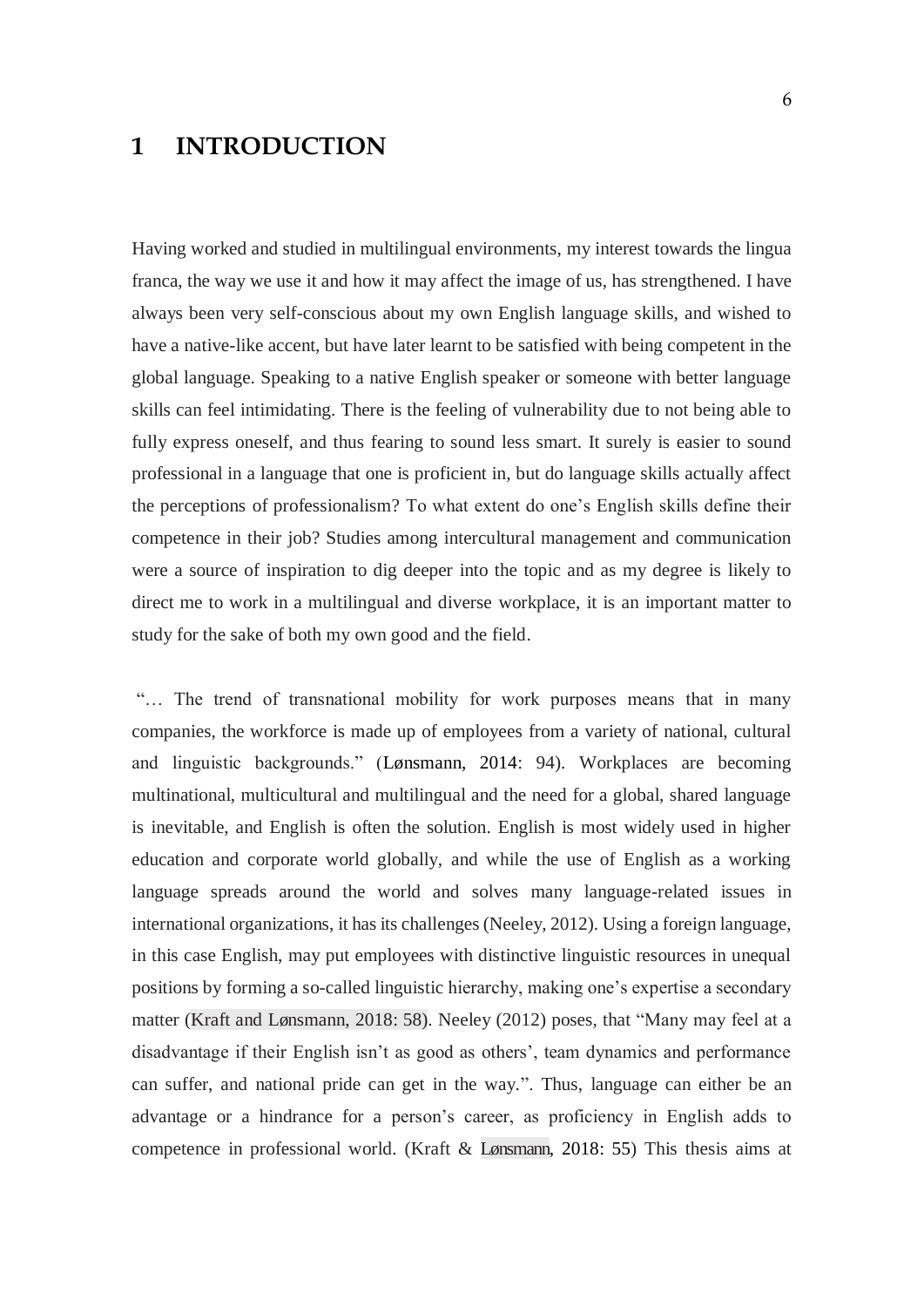finding out, if one's level of English affects the perception of professionalism within the work community, and how linguistic diversity and appreciation of expertise despite language skills are managed in an international company.

A simplified and a somewhat outdated way to divide English speakers is to talk about natives and non-natives, but because these terms are going to be used throughout the text, it is necessary to clarify the meanings. Today the definition of a native speaker is less definite and less strictly linked to mother tongue, and to be identified as a native speaker, one can have studied and learned the language later in life. (Davies, 2003: 4) A non-native has learnt English as a second or foreign language (Jenkins, 1996). The standards of English traditionally derive from British English, and are hardly reachable for nonnatives, which means that the disadvantage of a non-native stamp is challenging to get rid of. The standard English does not of course equal proficiency, but being a non-native with insufficient English skills, here meaning having difficulty communicating, can put one at disadvantage and lead to a feeling of inferiority (Kraft and Lønsmann, 2018: 58). These differences, and how they are viewed, perceived and managed at the workplace is what this paper aims at illuminating. The focus is on the perceptions and attitudes towards language proficiency, and how it is valued against one's competence in their job. Therefore, language use itself will not be focused on and the group primarily under analysis are the non-natives, those to whom English is not the mother tongue.

To get profound, concrete information on the topic and answers to the research questions, a small-size international company located in Finland was requested to participate in the research in the form of interviews. The working language of the company is English, and the aim of the interviews was to find out the possible effects of the employees' level of English skills. This includes the perception of language proficiency and professionalism, the role of language at work, communicative issues, management of linguistic diversity and other aspects related to the topic that arose during the interviews. Although the participants' diverse backgrounds would have allowed cultural and national comparison, this thesis will mainly focus on the linguistic aspect as it is the foundation of intercultural communication, and often overseen in the studies.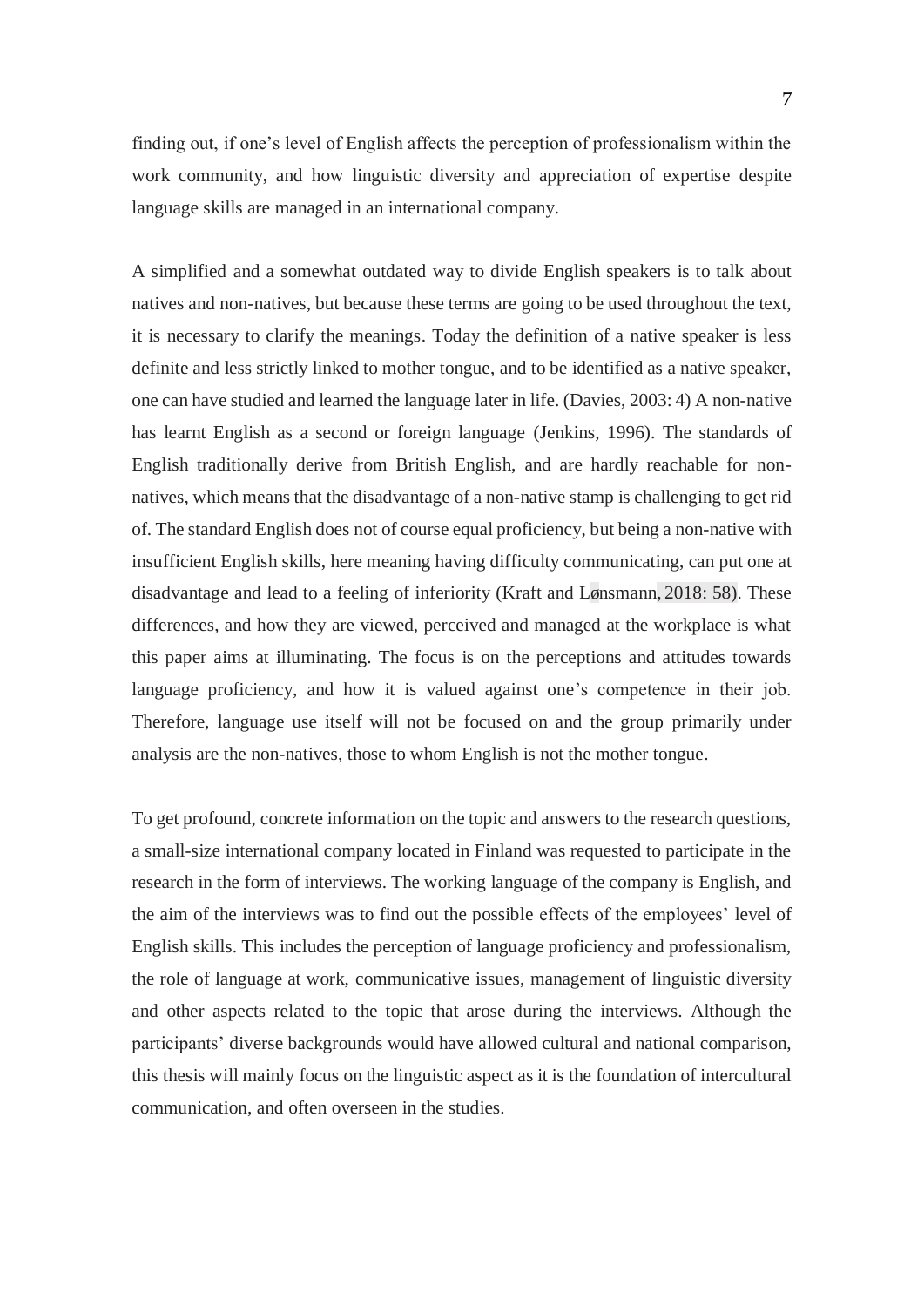The data consists of four interviews. The aim was to get in-depth descriptions of the interviewees' experiences and thoughts, and thus limiting the interviews to four left more time per interview, which again enabled going beyond the titles of the questions and finding out something relevant in that way. The structure of the interviews is semistructured. The interview questions are well considered and grouped under themes, but due to distinctive backgrounds of the interviewees', they were expected to have more to say about some topics than others, and therefore there was room for application.

The hypothesis was that English language proficiency has an effect on the perception of professionalism to some extent, so that a high level of English adds to perceived professionalism, and a low level lessens one's overall competence perceived by others. The way a company approaches linguistic diversity plays a crucial role in how employees view language, and treating diversity as a resource and utilizing it contributes to business success. Thus, the research questions are composed as follows:

- 1) How do professionals relate language proficiency to perceived professionalism?
- 2) How is linguistic diversity approached and managed in a multilingual work place?

The interviews are the most important piece of data utilized in answering the first research question. Although the expectation is that one's language proficiency has an impact on how competent they are considered for their job, the aim is to present previous works that both for and against the argument. The more specific assumption is that an employee who has trouble communicating in English is seen less competent and the person may experience inequality and inferiority, as their English skills are seen as a hindrance to fulfil given tasks and perform to their full potential. In addition, a person who has English skills better than the average, meaning the person is fluent or close to native, is likely to be seen as intimidating to approach and their skills can put them higher on the hierarchy of the company despite their qualification or competence in their job. The emphasis is primarily on spoken English, as it was predicted to be central in the interviews, and appear in the interviewees' ideas of language proficiency.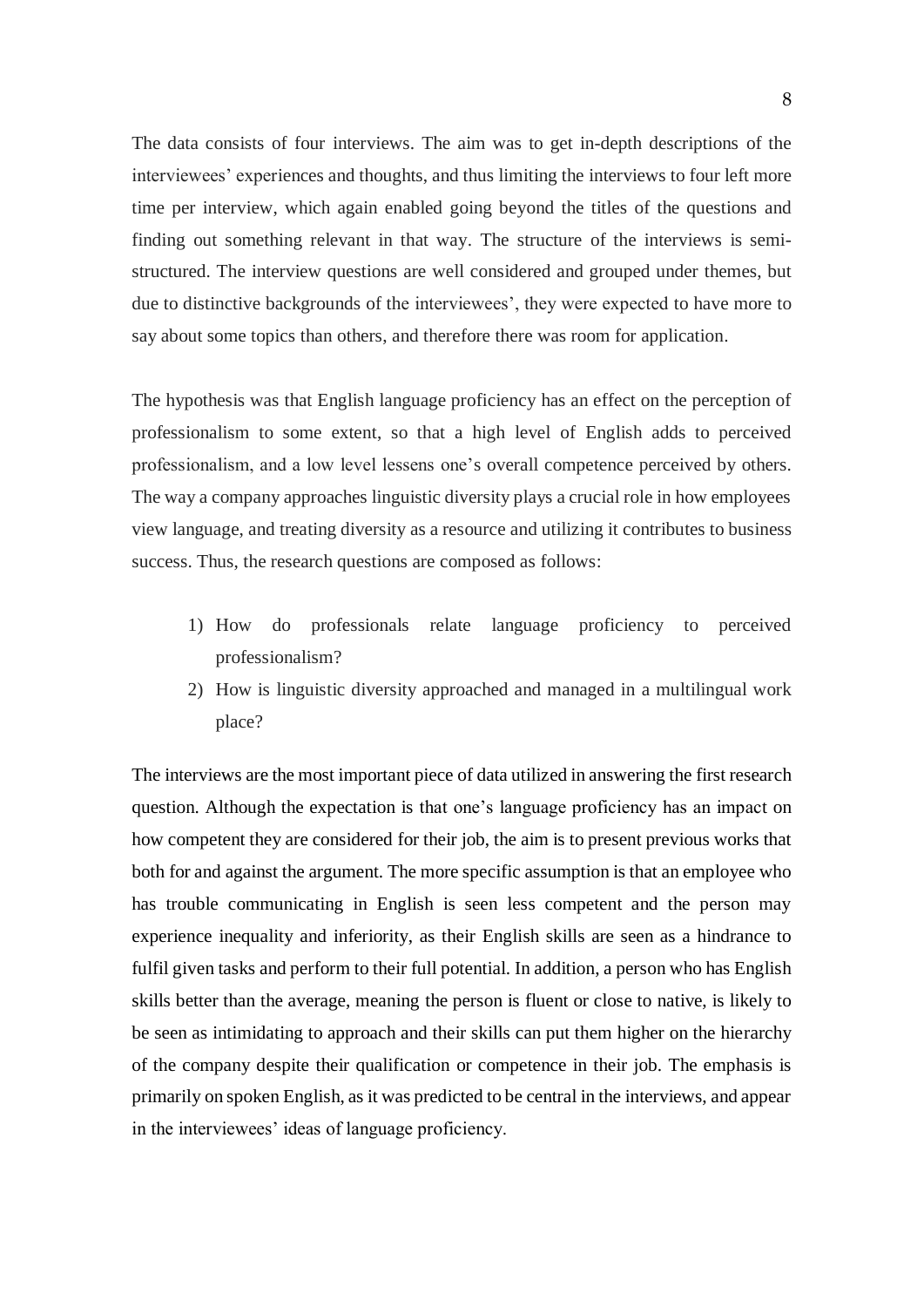The second research question focuses on a broader aspect and it will be discussed in the light of previous studies, research and findings as well as the interview conducted for this paper. To answer the question, areas of linguistic diversity and intercultural are first discussed in the following chapters. The function of language policies was chosen as a crucial part to be included in the theoretical framework, and it is compared to the case company's policies in the analysis and findings chapter. Additionally, the theoretical work is combined with the information gained from the interviews in the analysis. As the interview consists of interviews from members of one company, excerpts of the interviews are presented as examples to either support or argue against the theoretical work.

Professionalism is a crucial part of the paper, but it is treated as a familiar concept, and thus it will be discussed as a part of the analysis. Professionalism is in this thesis viewed as "a set of institutions which permit the members of an occupation to make a living while controlling their own work" (Freidson, 2001: 22). More specifically, it refers to fieldspecific knowledge and skills, behaviour and qualities that enable working in a specific position. Because the company whose employees are interviewed is Finnish, and it is based in Finland, the Finnish aspect is likely to appear salient in the text, but the position of English in Finland will not be discussed separately. This thesis utilizes carefully chosen and relevant studies and research previously done.

The study aims at filling a gap in the field, as culture related studies often oversee linguistic questions. Roshid and Raqib (2013: 69) state, that several studies have analyzed the effect of English proficiency on labor market performance and advantages and failures. Schellekens (2001: 18) found in her study, that English language deficiency results in being employed in jobs below one's qualifications. It is evident, that the relation between language proficiency and employability is broadly studies, but there are few papers touching on the relation between language proficiency and professionalism. This study offers useful information for both employers and employees, as it offers insight into the position English in international workplaces, realization of the importance of language decisions and language proficiency, finding the balance in a multitude of languages and the management of linguistic diversity.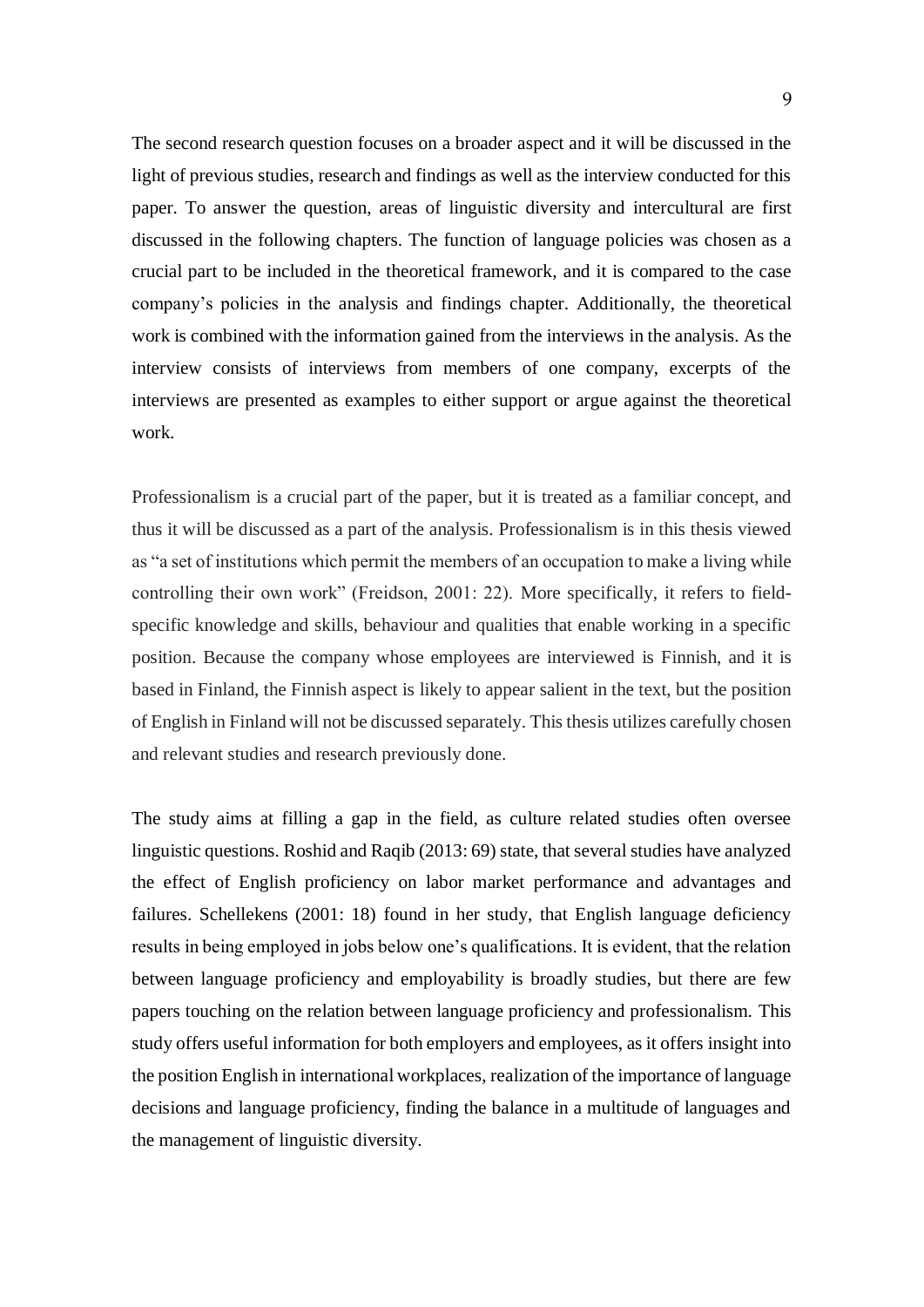This thesis is structured followingly. First, there will be theoretical framework, which includes language proficiency, linguistic diversity and business English. Chapter three introduces the research design, before moving on to the fourth chapter, the analysis and findings. Analysis and findings will focus on presenting the findings of the interviews conducted for the study. The fifth and final chapter binds together the discussion and conclusion chapters.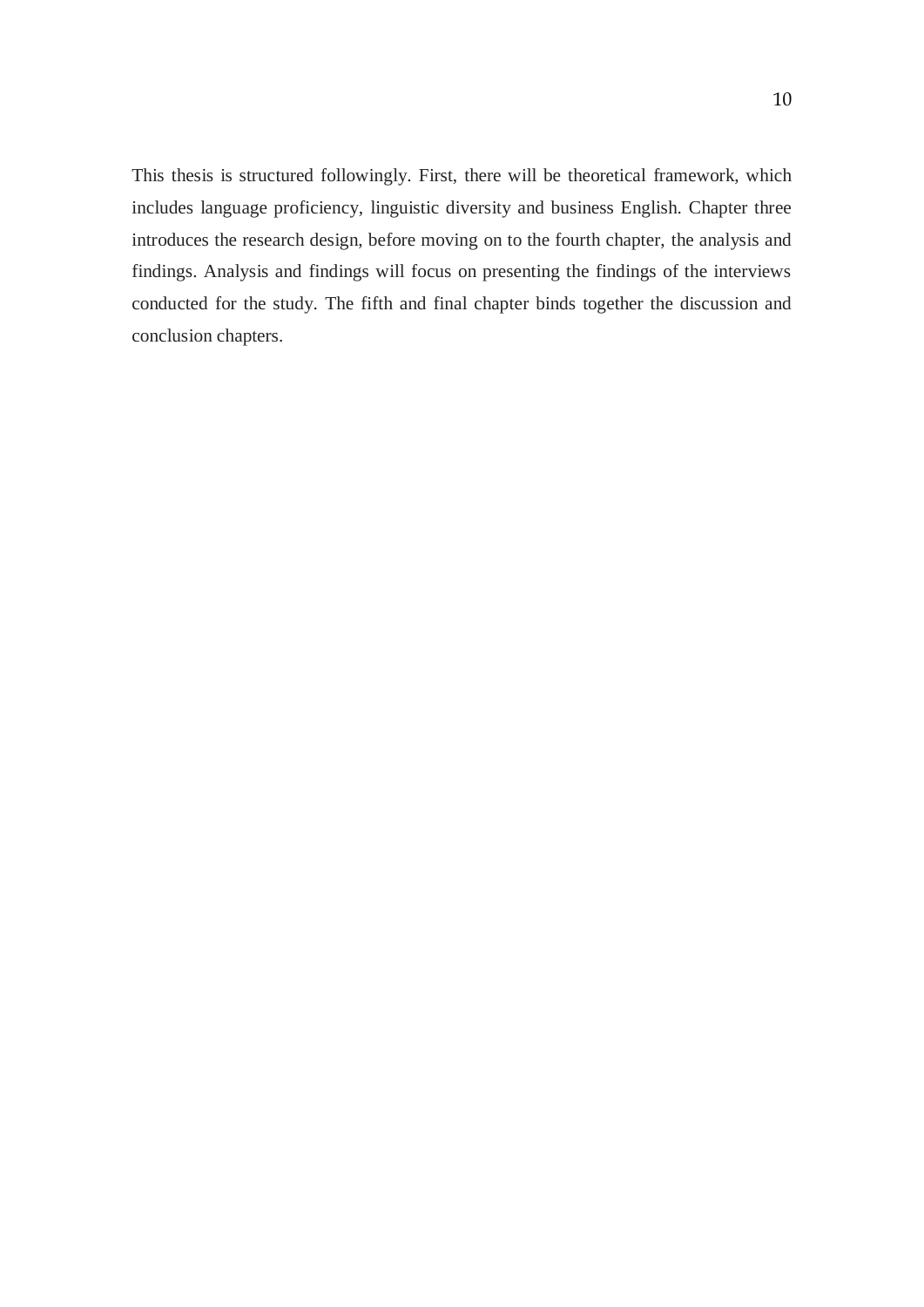# <span id="page-10-0"></span>**2 THEORETICAL FRAMEWORK**

In this chapter, the main areas crucial in forming a picture of the topic will be introduced, these being language proficiency, linguistic diversity and English as a business language. Language proficiency is divided into sub-chapters about defining and assessing language proficiency. Linguistic diversity includes chapters about intercultural communication and tools for management. Finally, the third section, English as the language of business will introduce the concept of BELF and discuss the use of language policies. These areas will be discussed in separate chapters, which will include previous studies, research and theories. The theoretical work will be utilized in the analysis and findings chapter together with the interview material.

# <span id="page-10-1"></span>**2.1 Language proficiency**

Today a growing number of organizations list English as one of the criterion in job advertisements and it has become an important employability skill around the world. The level of English required for the job is usually something along the lines of "good command in English". The organization can have a general level of English required overall in the company or specific criteria for each position depending on one's job description. There is variation in testing the skills too, as it can be anything from standardized tests to informal questions as a part of a job interview. In general, language proficiency could be simply put as the ability to speak standard English clearly and effectively, and in order to do that one needs broad knowledge of vocabulary, grammar and pronunciation. In this chapter some theoretical approaches to English proficiency and language assessment will be introduced, from a viewpoint of international organizations. Although proficiency is viewed in the paper as an individual perception, it is important to take a look at some formal definitions and assessment tools.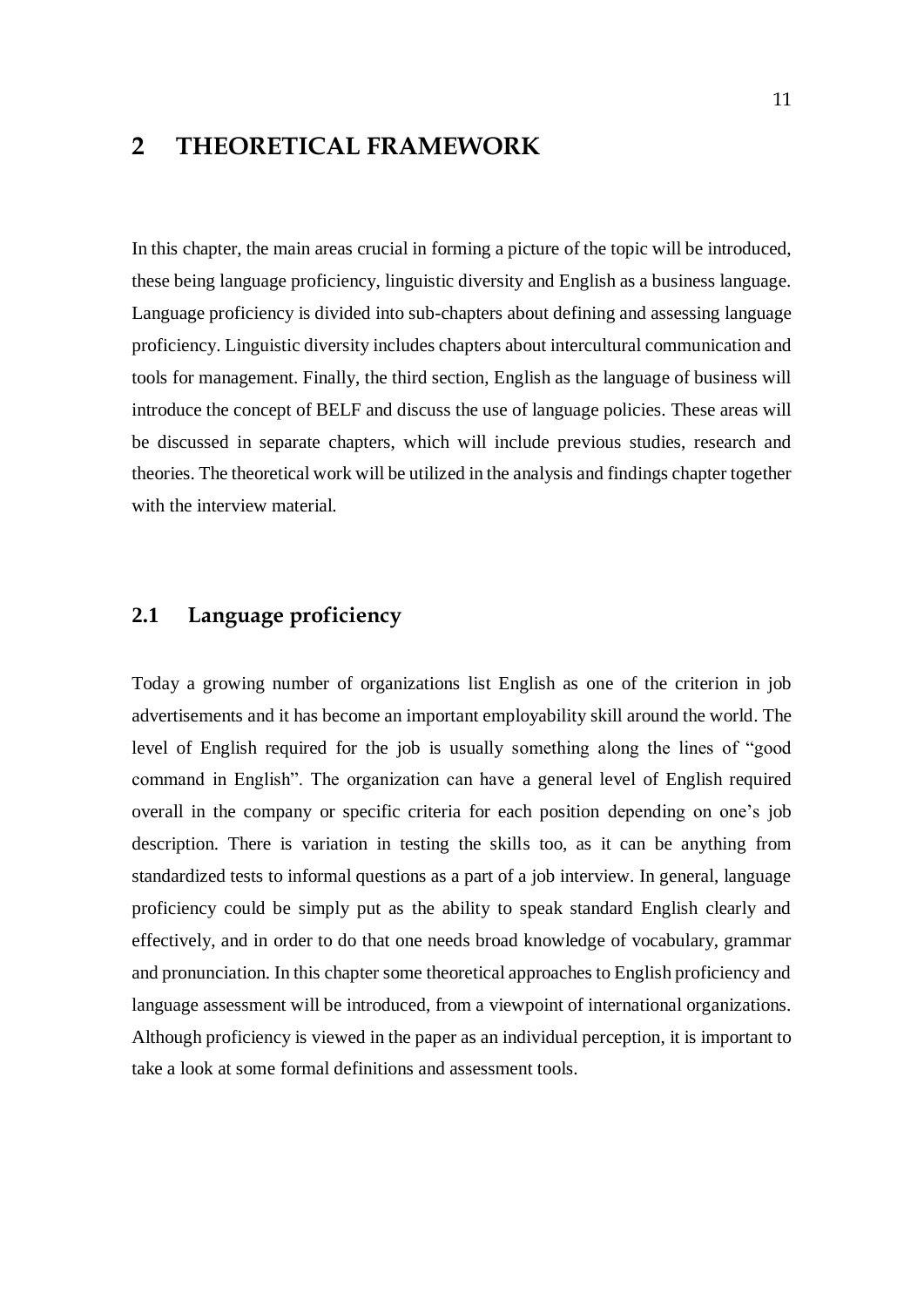### <span id="page-11-0"></span>**2.1.1 Defining language proficiency**

A common categorization of English speakers is Kachru's three circles of English, which divides the speakers into inner circle, outer circle and expanding circle. The inner circle speaks English as a mother tongue (L1), outer circle as a second language (ESL) and expanding circle as a foreign language (EFL). (Martins, 2017: 61-62) As can be derived from the name of the latter circle, the number of people speaking English as a foreign language is continuously growing, and so increases the variation among the speakers. The definition and standard of language proficiency presumably differs in each above mentioned circle, and although one's proficiency cannot be defined based on the circle they belong to, language proficiency is here viewed from the viewpoint of the expanding circle.

According to Oxford English Dictionary, the definition of proficiency refers to "A skill, a talent; (now frequently) a certain standard of skill acquired after a period of education or training" (Oxford University Press, 2019). To separate proficiency from professionalism, professionalism refers to professional practices, and Clark and Kasar (2000: 4) state that "The formal definitions speak to advanced learning, personal responsibility, enhanced prestige, high standards of performance and behaviour, and selfregulation.". Language skills consist of reading, writing, speaking and listening, and thus language proficiency requires skills on all four. More specifically, language proficiency includes literacy-oriented proficiency, grammatical proficiency, vocabulary knowledge and discourse abilities. (Marian, Blumenfeld & Kaushanskaya, 2007: 943) Hereby, these definitions suggest that language proficiency is a combination of the previously mentioned areas of language proficiency acquired from education.

Accents and pronunciation have an inevitable effect on communication. Pronunciation is the element of language that forms the first impression of one's language skills in interaction, and it is a crucial part of language skills and fluency. Poor pronunciation may lead to ambiguity as a single mistakenly pronounced phoneme can change the meaning of a word, causing ambiguity and loss of information. At the same time, phonetically perfect pronunciation does not equal proficiency, because some speech sounds melt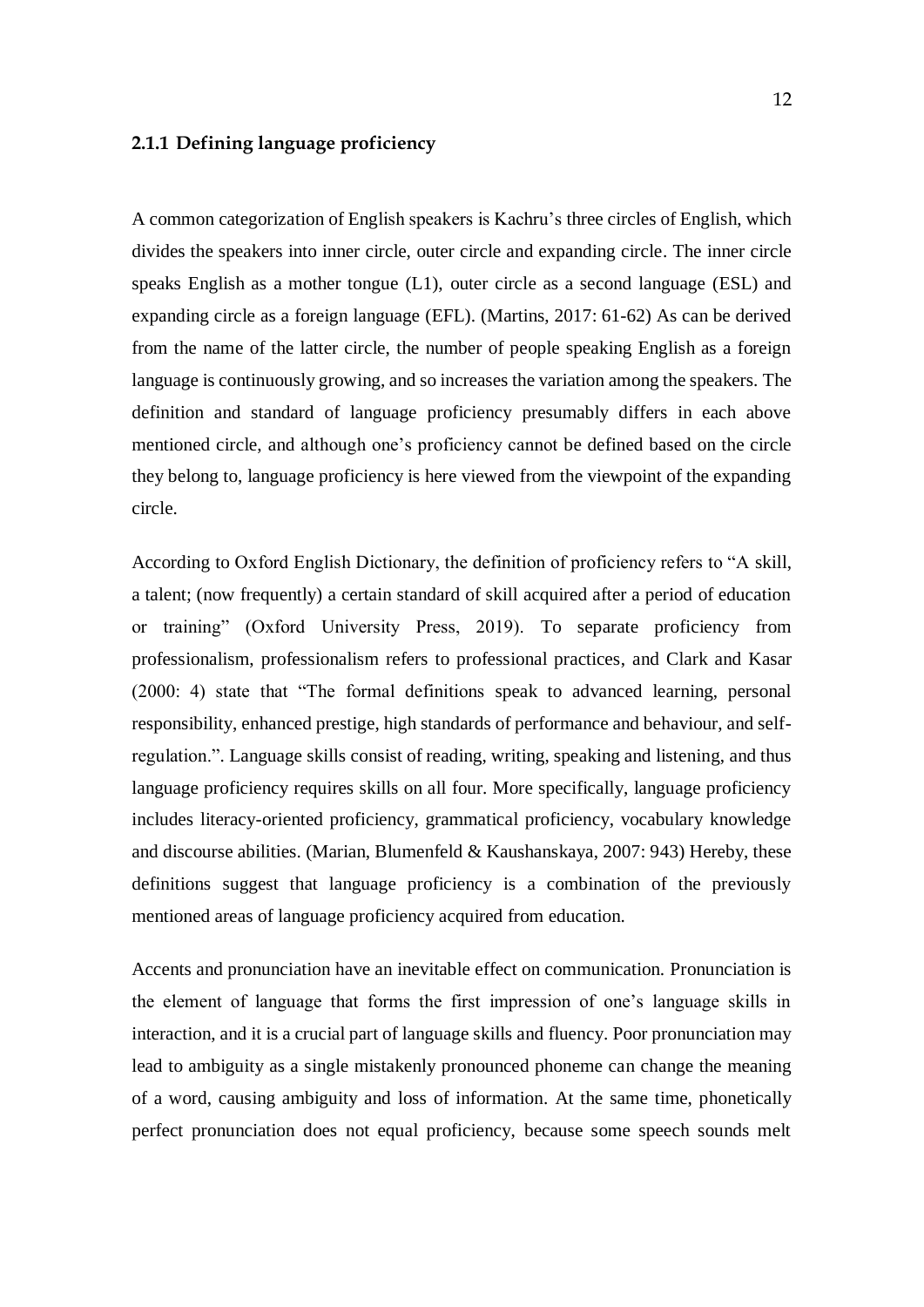together when speaking fluently. Hereby, intelligibility is a combination of precision and fluency. (Pietilä & Lintunen 2014: 166)

British English is often presented as the correct and desired accent, and the speakers of EFL tend to compare themselves to the speakers of the inner circle, L1, despite the unrealistic goal of ever acquiring a native-like accent despite years of studying. Sounding like a NNS is often considered a sign of incompetence, and a NNS may find communicating with a native as something unpleasant due to the feeling of inferiority (Kraft and Lønsmann, 2018: 58). Foreign language studies often carry the message, that spoken English should be as grammatically correct as written. For instance, Finns think that the reasons behind their poor speaking skills can be found in the school system, which focuses on teaching how to produce error-free text. (Paakki, 2016) This raises a question of what is more valuable, correctness or communicative efficiency? According to Gilakjani (2012: 1):

"Learners with good English pronunciation are likely to be understood even if they make errors in other areas, whereas learners with bad pronunciation will not be understood, even if their grammar is perfect. Such learners may avoid speaking in English, and experience social isolation, employment difficulties and limited opportunities for further study. We judge people by the way they speak, and so learners with poor pronunciation may be judged as incompetent, uneducated or lacking in knowledge."

Despite the citation referring to learners, it can be applied to all speakers of EFL. It has been argued that a non-native should not strive to reach the native-level of English skills, as the primary audience is non-natives, and the level of English should be in line with the audience's (Jenkins, 1996). This of course depends on the nature of one's work too. The attitudes towards different accents vary as well, and they are thought to carry different perceptions and messages of one's skills. EFL, English as a lingua franca, usually refers to the use of English among non-natives, and thus there is a great amount of variation among the users. In interaction held in EFL, a NS can even be viewed in a negative light (Motschenbacher, 2013: 91).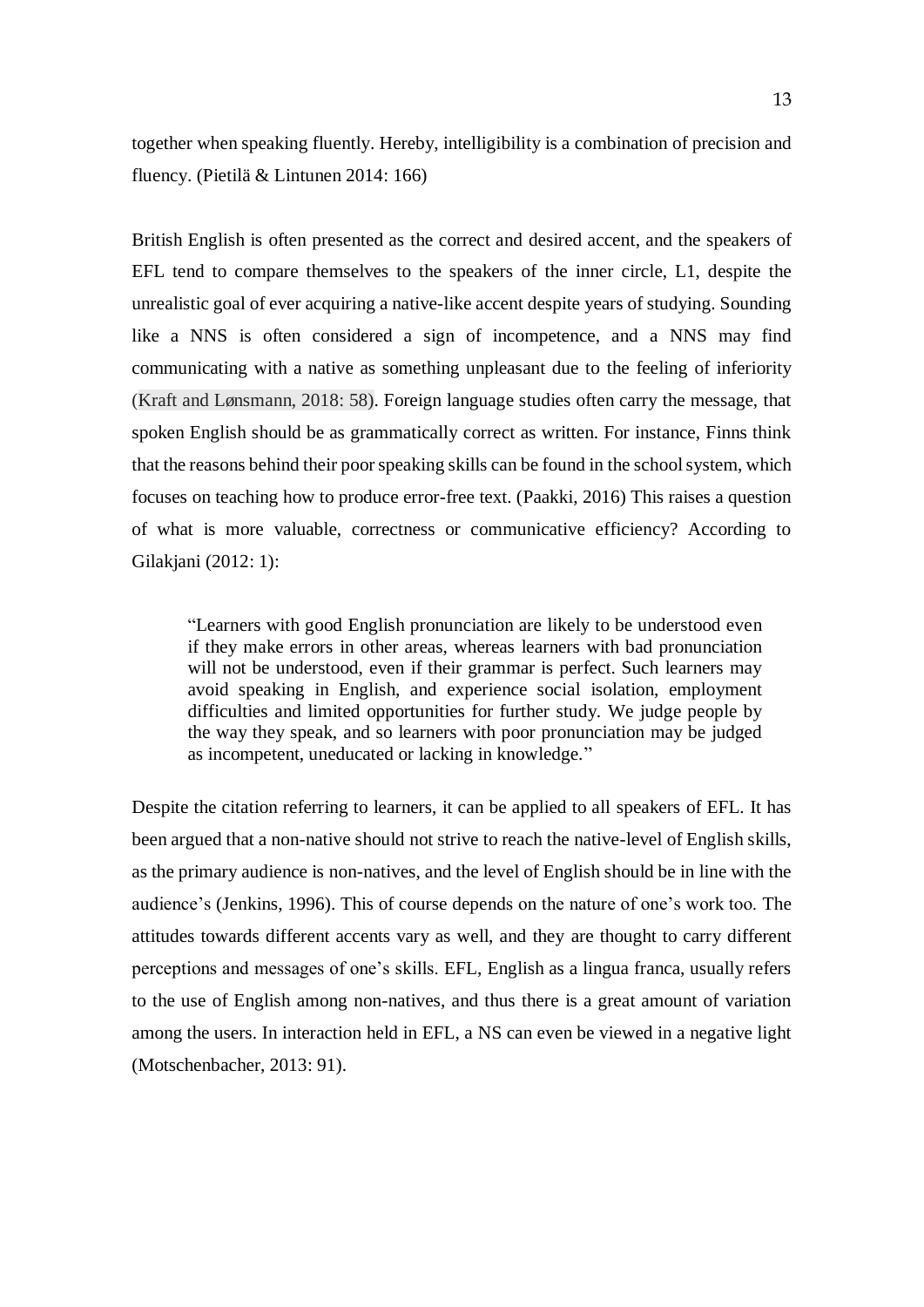#### <span id="page-13-0"></span>**2.1.2 Assessing language proficiency**

Languages are assessed for several reasons, most commonly for educational purposes but for entering a job as well (Hyltenstam, 2016: 2). International organizations using English as a working language seem to require knowledge of the language of their employees, but the required level of proficiency and how it is assessed is often vague. A wide range of language proficiencies can become problematic in the long run, as it can affect the performance of both an individual and the team. As the effects are not always direct and obvious, language proficiency is often overlooked and given insufficient attention. To avoid the language problems deriving from language proficiency levels, a multilingual organization can minimize the chance by testing the applicants' language skills prior to recruiting or offer language training. (Piekkari et al. 2014: 11)

The assessment helps in finding the suitable candidates for a particular position, but also in mapping the current level of language skills within the company, as the testing of language proficiency level can from time to time concern the current employees too. An organization should outline the desired level of language proficiency required of its employees, and larger organizations usually utilize official tests to chart the proficiency. In small and medium-size businesses the lack of resources can mean having to rely on more informal ways of measuring the skills. There are multiple options, more or less formal, for testing and assessing language skills. A company can test the applicant's language skills orally or in writing, depending on the primary function of language in a particular position. A simple way to get an understanding on one's language competence is to make them speak it. Speaking skills do not always equal good overall skills, but can be an approximate indicator.

Assessing language skills, competence and proficiency requires guidelines. The area of language skills most commonly tested for work purposes are the speaking skills, and it can be anything between assessing the ability to answer a few questions and structured speaking tasks that are carefully analyzed. The nature of the testing depends on the role of language in the position. The following citation from Connor-Linton and Wander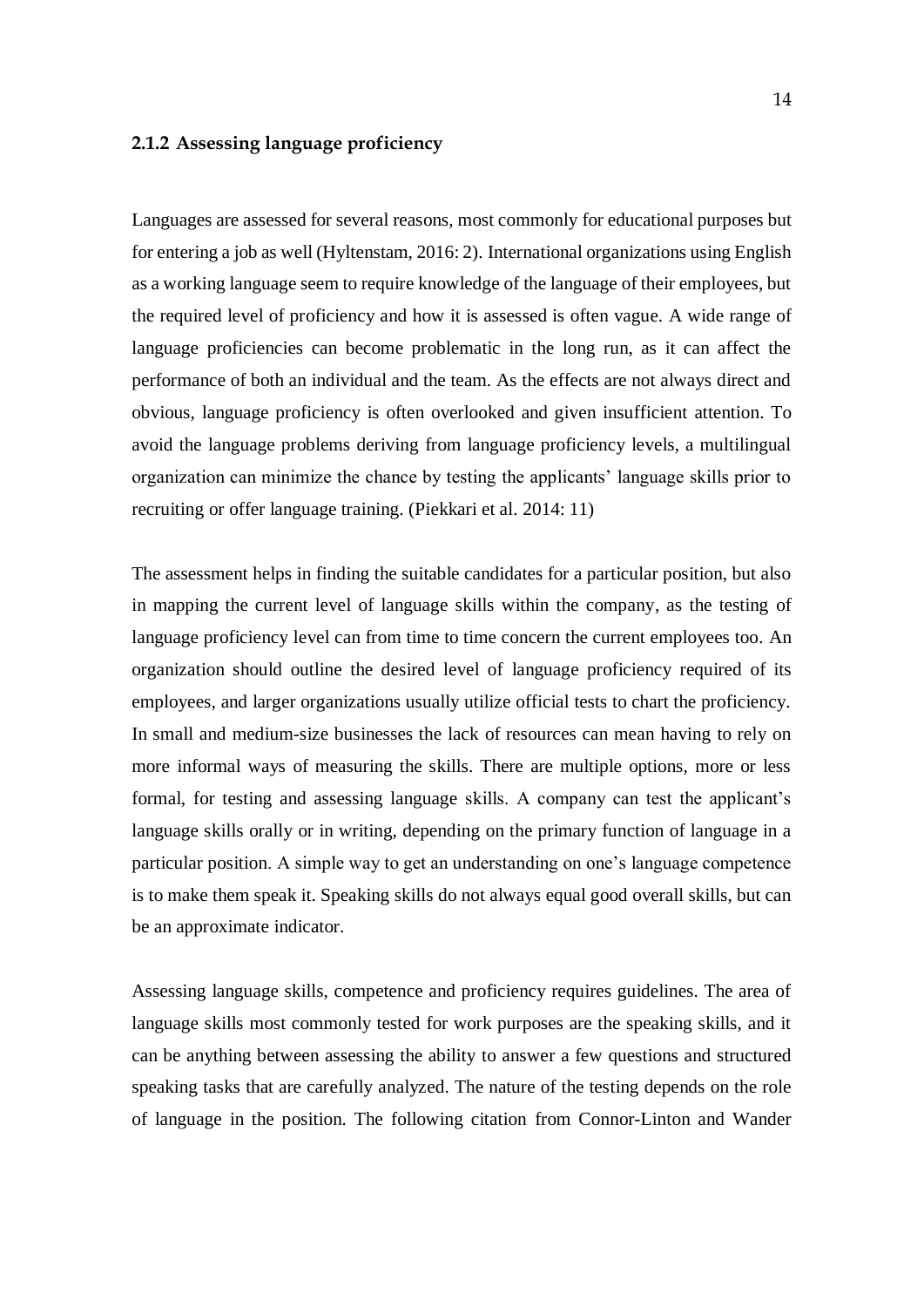Amoroso (2014: 54) describes the process of performance assessment and assessing speaking skills:

"Performance assessments usually involve an expert judge who subjectively assesses the quality of the performance. Whenever subjective judgments are involved, an immediate influence on the observed score can obscure the picture of candidate ability. An examination of oral proficiency interview ratings should illustrate this point. In interactive oral proficiency interviews, discrete speaking tasks are formulated by interviewers to test base levels of proficiency and to probe to higher ranges until the candidate shows evidence of his limits in proficiency."

A common method used in job interviews is a sudden change of language to the one that is being tested, leaving no time for the interviewee to carefully choose their words. The aim of such testing is to find out the level of proficiency and readiness of the interviewee, as a proficient speaker is likely to be able to react promptly to an unexpected switch. Such testing relies heavily on the interviewers, as it is their idea of language proficiency that is reflected on the assessment of the candidate's level of skills.

There are various options for testing overall foreign language proficiency, such as the standardized, internationally used TOEFL (Test of English as a Foreign Language) and IELTS (International English Language Testing System). In addition, there are different scales per continents, such as the CEFRL (Common European Framework of Reference for Languages), which has the widely accepted six-level grading that goes from A (Basic user) to C (Mastery), and each level has its sublevels one and two. These tests assess all parts of language skills, which are reading, listening, speaking and writing. (Hyltenstam, 2016: 2-3) Next, there will be a concise look at the IELTS, as an example of an internationally recognized test for foreign language assessment.

The IELTS is a standardized test meant for world-wide use, and it tests all four areas of language skills, speaking module being a key component (Priyanti, 2017: 1). Thus, unlike in many other tests the person's ability to produce speech, to express themselves and to hold a two-way discussion is tested as well, which enables a greater overall picture. The criteria for assessing speaking in the test includes lexical resources, grammar range and accuracy, fluency and pronunciation. The first two are included in the criteria for writing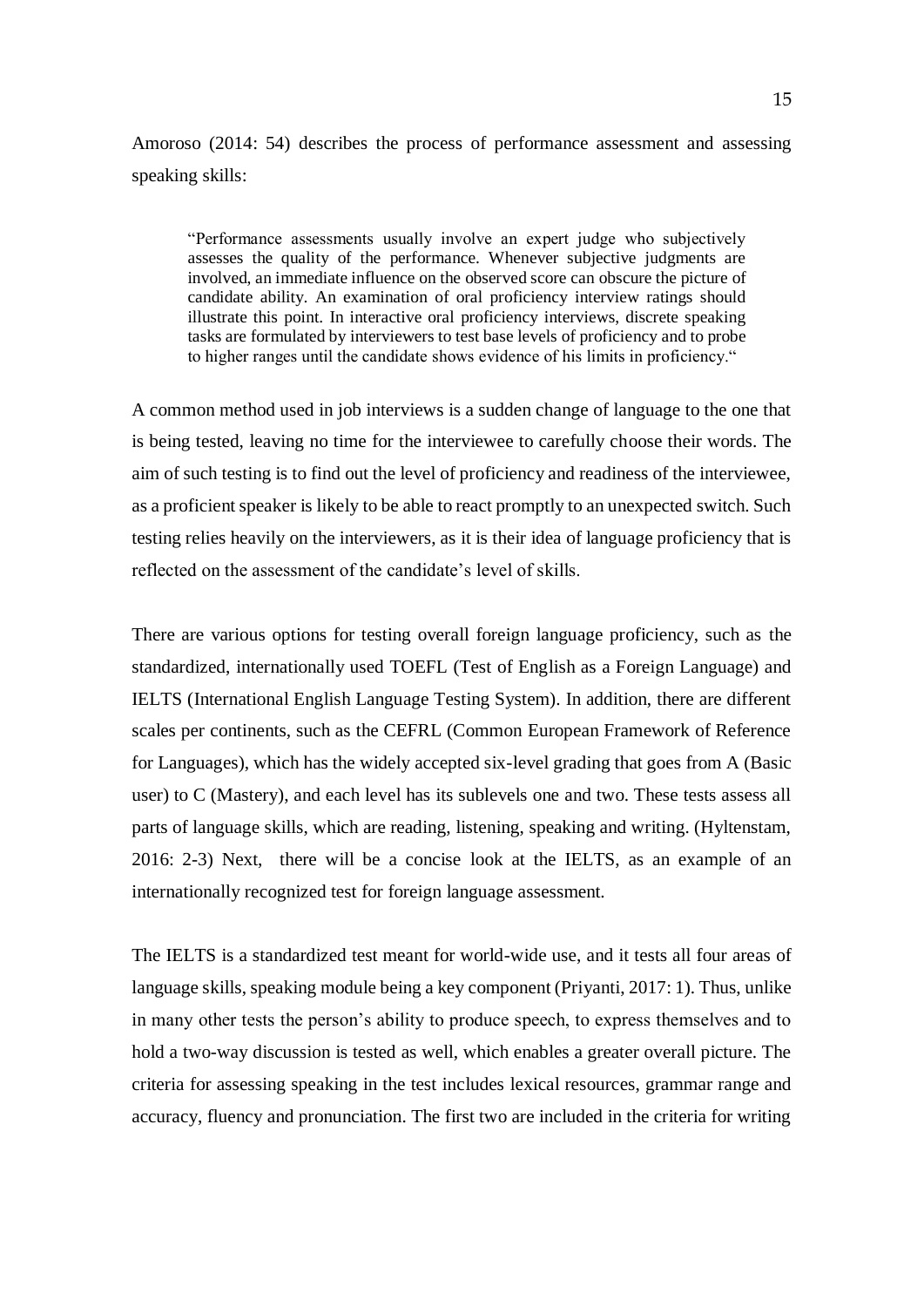too, alongside task achievement and response and coherence and cohesion. The overall score is on a scale of one to nine. (IELTS, 2018)

IELTS is most commonly used for immigration purposes or to enter a university, but it is also common in recruiting international employees. With such test the potential candidates' English skills can be mapped before moving on with the recruitment process or the existing employees' skills can be regularly tested to monitor the development. The IELTS is a paid test, and therefore it requires resources of the company or the job applicants. If an organization wishes to have concrete prove of one's proficiency, IELTS can be a suitable option as it takes all the areas of language skills into account. Additionally, it helps in charting the level of skills within the organization or how well candidates aiming to enter the organization sit in the chart. Such tests have their issues, which applies to all assessing, and the results of the IELTS have been found somewhat inconsistent. (Priyanti, 2017: 2) Again, as in all testing, the test itself puts pressure on a person, which can affect the score, but regardless, it gives an approximate picture of one's knowledge of English and can be considered a potential tool to be used in organizations.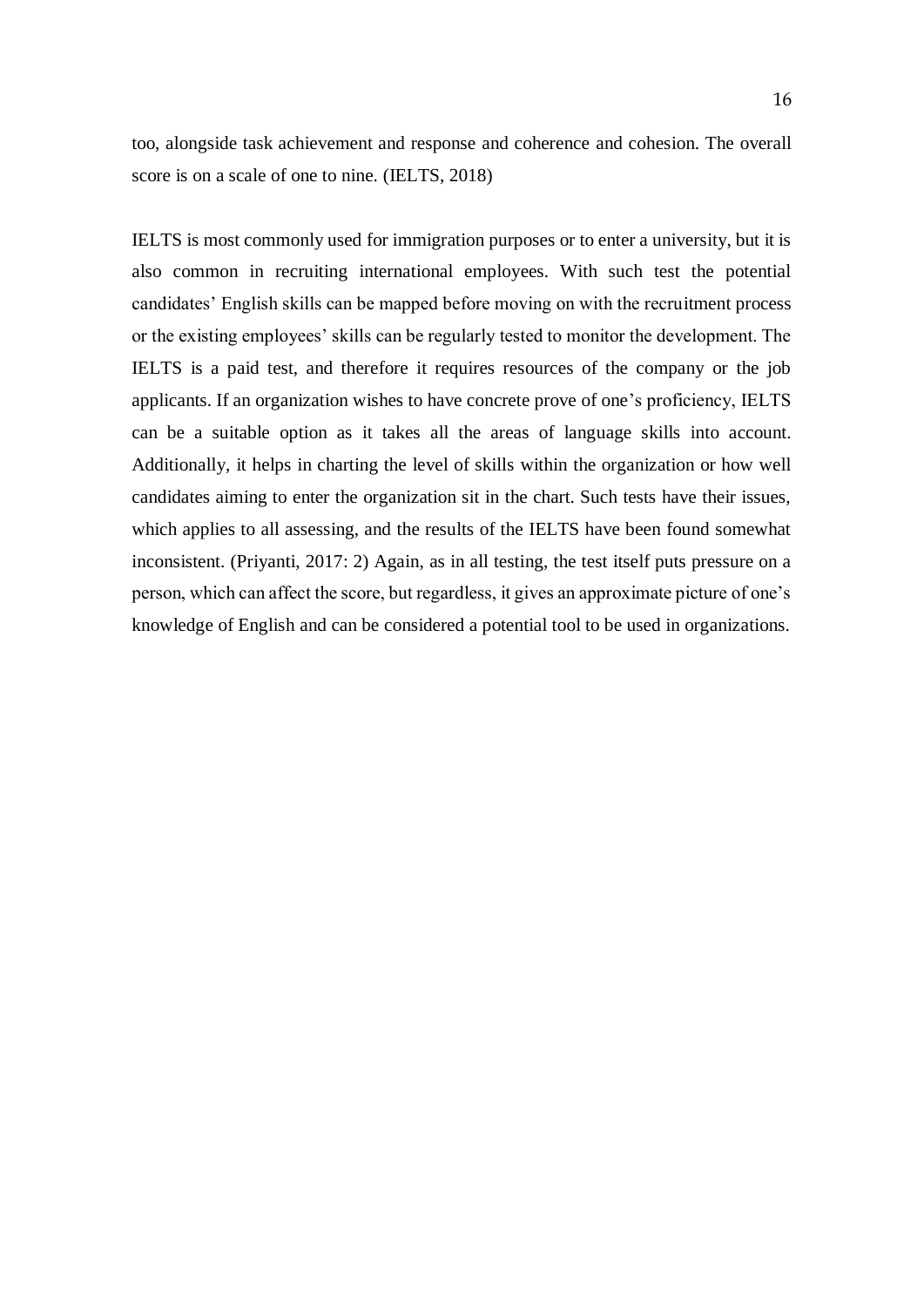### <span id="page-16-0"></span>**2.3 Making the most out of linguistic diversity**

Linguistic diversity is today a common phenomenon, and although it can bring about communicative issues, when efficiently managed it can just as well be an enriching resource. It is necessary for an international company filled with various nationalities and languages to make language decisions that benefit both the company and its employees. In this chapter, there will first be discussion about the complexity of intercultural communication, its pros and cons, and the second part focuses on managing linguistic diversity. These topics, including their subheadings, were thought to best answer many linguistic and communicative questions faced in international and multilingual organizations. CoP and MBI-model are presented as theories relating to management of diverse teams. This chapter aims at presenting the tools for managing linguistic diversity and overcoming the linguistic differences and variation of English skills within an organization and its teams.

### <span id="page-16-1"></span>**2.3.1 The complexity of intercultural communication**

Discussing intercultural communication requires understanding of cultures and what they are in this sense. Definitions and interpretations of culture vary, as it can be religion, language, food or anything that the members of one culture share. The focus of this paper is on the interpretations and perceptions, and how they vary among the employees of the case company. In the interviews, when asked about culture all would ask to specify before answering, and would have distinctive answers to "What kind of impact does culture have on the atmosphere?". The answers centred around languages and communication, which could be due to knowing that the thesis focuses on the linguistic aspect. Nevertheless, the communicative and linguistic viewpoints are what this paper primarily focuses on despite there being many other aspects relating to cultures and multiculturalism.

Some issues concerning intercultural interaction are prejudices, transferring knowledge, adjusting and developing relationships. (Thomas& Inkson, 2009: 9, 12) These issues do not only concern the foreigners, but the locals too, although foreign employee, who represents the minority, is more likely to face all of the above mentioned issues. A local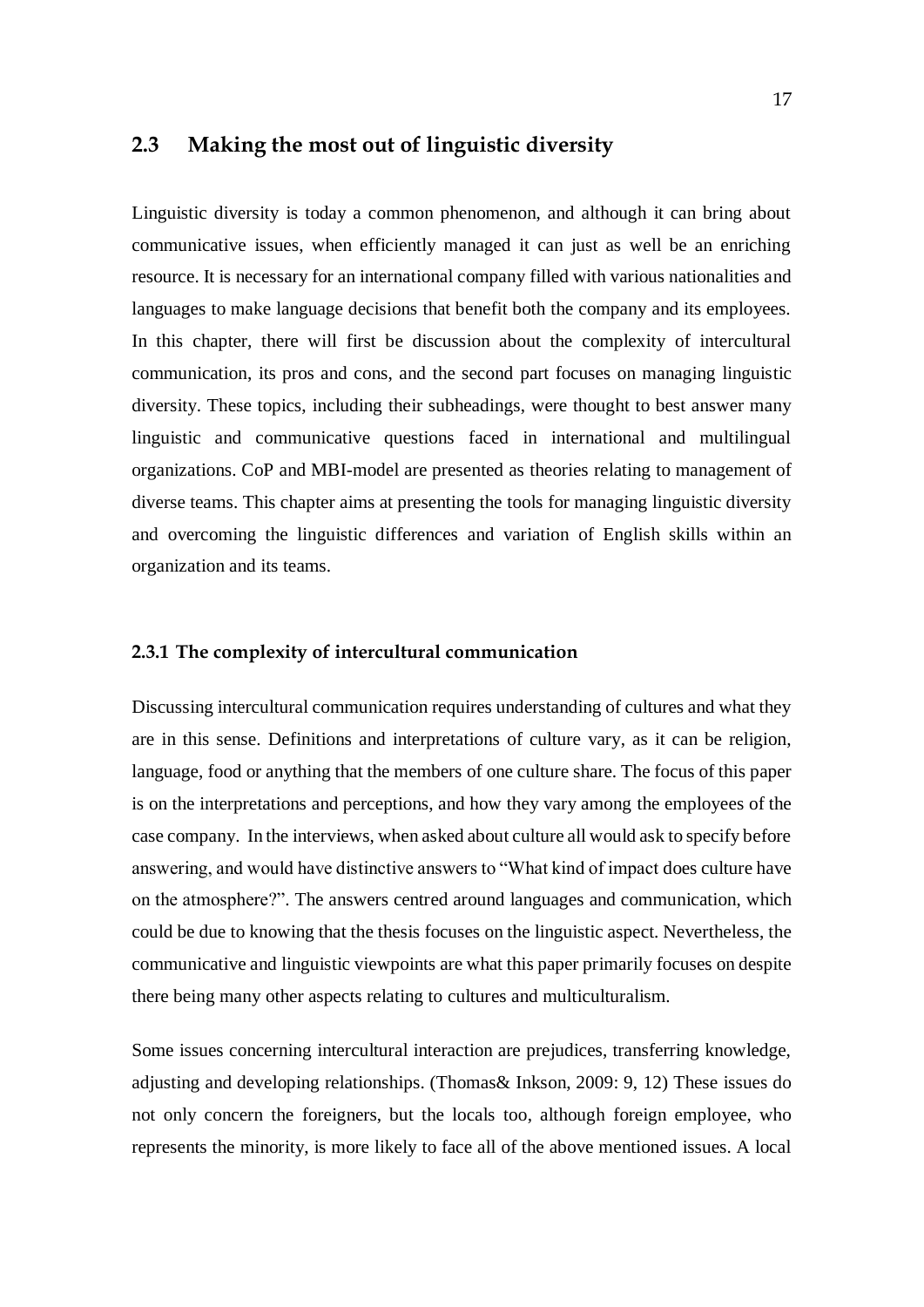employee with inadequate English skills may have trouble transferring information or developing relationships with those with different native languages. Both parties are required to adapt to a change. In a multicultural work environment gaining intercultural intelligence plays a crucial role too. According to Thomas and Inkson (2009: 16) cultural intelligence refers to:

"[…] being skilled and flexible about understanding a culture, learning more about it from your ongoing interactions with it, and gradually reshaping your thinking to be more sympathetic to the culture and developing your behavior to be more skilled an appropriate when interacting with others from the culture."

Language diversity is studied to have various impacts on the company and its employees. Language clustering refers to the habit of those sharing a common language gathering, while excluding those with no skills in the language. This lack of local language skills may mean exclusion from informal interactions, work activities and social events. According to Lønsmann (2014: 108), "Knowing the local language has been linked with power and status, and lacking the skills can result in exclusion and disconnectedness from implicit power structures.". The lack of common language can lead to thin communication, meaning that there is less informal small talk. Thus the importance of local language shows on a personal level. Lønsmann (2014: 91) points out, that "Using English as a corporate language could result in a decrease in the amount of communication in the company, because NNS' withdraw from non-essential exchanges in English" and thus informal knowledge-sharing can diminish.

The position of English has been seen as a threat for the local languages, and the concern is that it could replace the local languages, at least in higher education and businesses. This is referred to as domain loss, which can affect the attitudes towards the use of English negatively (Lønsmann, 2014: 94). These negative attitudes can reflect on the atmosphere, quality of work and overall satisfaction, and the organization should ensure that the language choices are well-argued and implemented so that such conflicts can be avoided.

In spite of one's position in an organization, language forms its own so-called hierarchy based on variation from NS standards. This hierarchy views native and highly proficient speakers positively and others that do not reach the standards, negatively. Lønsmann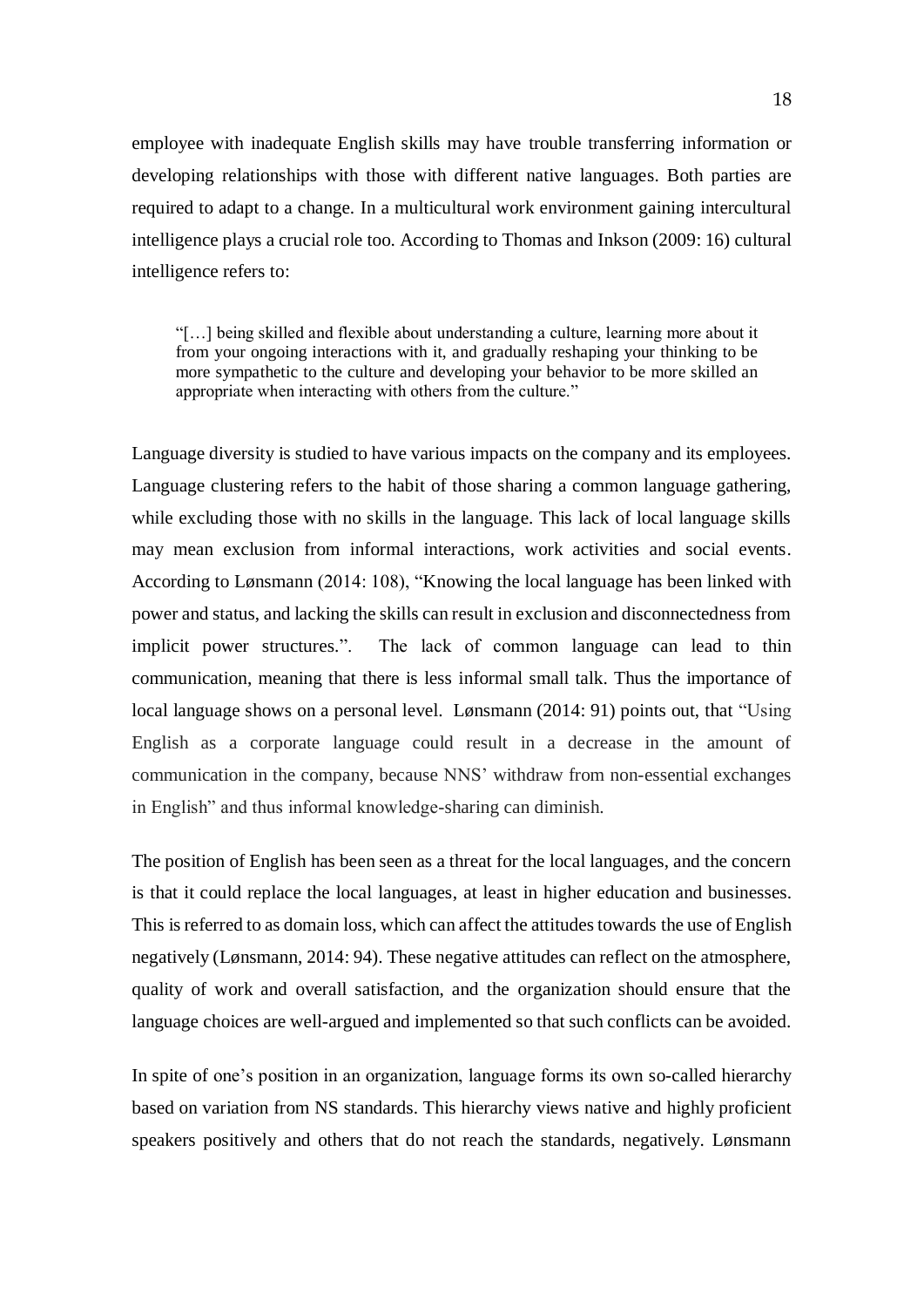(2014: 103) found in her research that "The positive evaluations of native-speaker English are frequent among very proficient speakers, less frequent among less proficient speakers and not mentioned at all by the English-have-nots. Thus it appears that a certain level of English proficiency is required for this topic to come up in discussions." Additionally, proficiency can result in being more accepting towards English as a corporate language. (Lønsmann, 2014: 102-103,109)

### <span id="page-18-0"></span>**2.3.2 Tools for managing linguistic diversity**

In this chapter, two concepts, that can promote the benefits of linguistic diversity, will be introduced and linked to the thesis topic. These concepts are CoP and MBI model. The concept of communities of practice, CoP, ties learning to interactional context, and enhances the origin of social learning. Wenger, McDermott and Snyder (2002: 4) define communities of practice as "groups of people who share a concern, a set of problems, or a passion about a topic, and who deepen their knowledge and expertise in this area by interacting on an ongoing basis." CoP underlines learning in practice through construction and internalization of meaning and construction of identities within the group. According to Kalocsai (2014: 13-14):

"Within communities of practice, then, the shared goals, the shared repertoire of practices, and even the forms of mutual engagement, are under constant negotiation, meaning they are being "defined" and "redefined" in practice by the members. The process in which the members coordinate their actions and views with those of the other members necessarily involves learning."

The concept has been applied to linguistic research and EFL context before and it has been suggested that investing resources in it can contribute to the success of an organization (Wenger, McDermott & Snyder, 2002: 7). Motschenbacher (2013: 38) suggests, that language is learnt outside classrooms, in social interaction. This mind-set is partially adapted to this study, as the members of the case company are expected to prevent linguistic problems and to fill the gaps in language skills with the shared knowledge and learning from another, especially as the company offers no language training for its employees. The present study focuses on one particular community of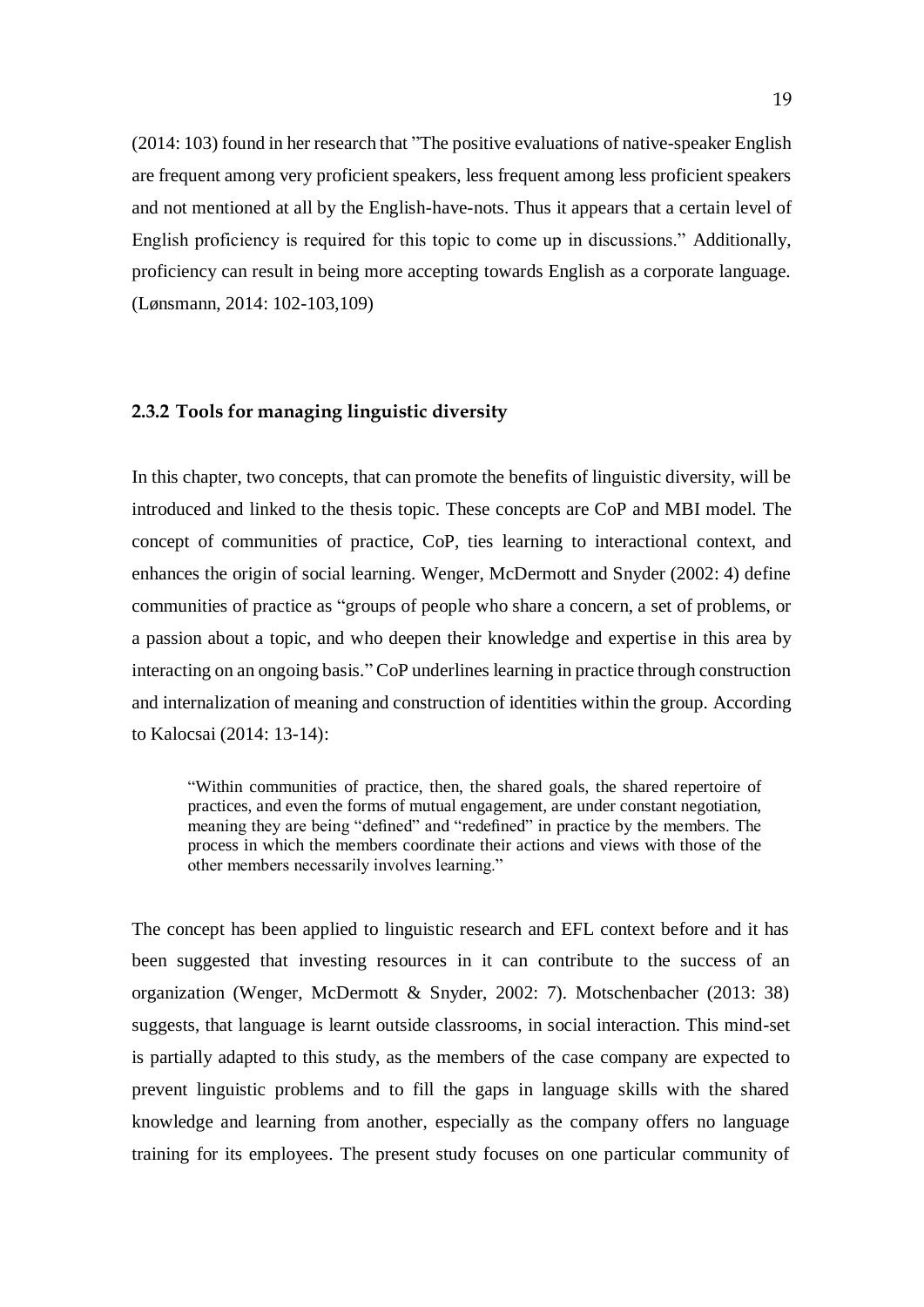practice, the case company, which is viewed as a speech community as they share a communication network (Spolsky, 2009: 2). It is a small-size company, and due to its size, regular meetings, outside work activities and communication as well common goal, it represents a great example of the concept of communities of practice. The common goal requires cooperation and utilization and sharing of skills and knowledge, which is likely to promote social learning. The concept will be linked to the interviews in the analysis and findings chapter. The assumption is that the members of the company utilize social learning for both language learning and learning of other work-related skills, although the thesis will only be focusing on the language aspect.

#### Motchenbacher (2013: 39) poses, that

"The community of practice approach offers a micro-level tool that enables the researcher to study the local linguistic practices of ELF as they become typically manifest among interactants who do not share a common geographical origin but use English as a shared medium of intercultural communication."

In addition, the thesis focuses on social interaction and how the varying levels of English showing in interaction effect the interactants' perceived competence. English in this sense is only a tool of communication, which the community requires in order to function, to reach the shared goals. The concept of CoP is utilized in viewing the methods the members of the community, the employees interviewed for the current study use to communicate over the cultural differences and distinctive levels of English language skills.

Diversity offers the greatest benefit for a team that allows or requires creativity and questioning in their tasks, as then new perspectives and backgrounds can be utilized and put to use. According to Lane (2009), teams can be grouped into creators (effective use of diversity, new solutions and better products), destroyers (letting differences lead to conflicts, poor solutions) or equalizers (pretending the differences do not exist), depending on their approach to managing the interactions. The latter is a neutral approach, and meanwhile the aim is to avoid conflicts and focus on what is common, the potential and resources of a diverse team are not used. Additionally, the members of the team may feel the need to fit the team and thus adapt their personality, which in the long run can show in frustration and disengagement. (Lane, 2009: 65-66)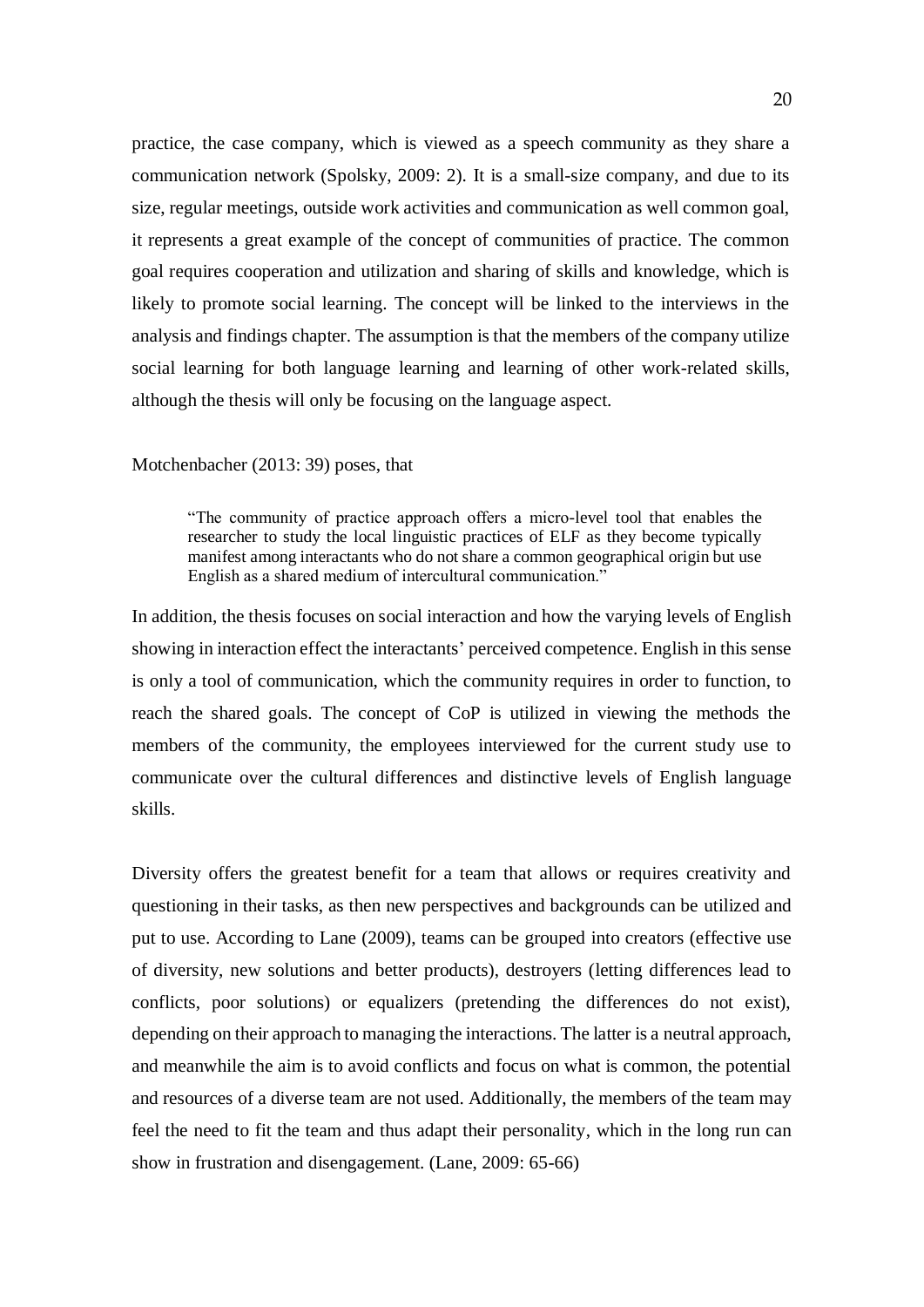Constructive management of multicultural teams is crucial in getting the full potential and resources to use. The Map-Bridge-Integrate model has been found to be "the basic set of interactions" (Lane, 2009: 66) for managing diverse teams. This model, MBI, created by DiStefano and Maznevski, is a tool for effective management of a diverse workforce. "M" stands for understanding the differences, "B" for effective communication across differences and "I" for managing the differences and availing them. It highlights the use of diversity as a key to effectiveness and productivity. The statement and the aim of the model is that diverse groups can create value that non-diverse groups could not. As the study focuses on the cultural aspect, mapping in this sense means understanding the cultural differences without stereotypes. Bridging covers communicating across cultural differences, meaning that the differences should be acknowledged while adapting, finding a common ground and planning. Lastly, integrating is defined as valuing the found differences, by involving everyone, dealing with possible conflicts and building on the differences. (Hogan, 2007: 118-120) The three skills rely on one another. Mapping must be done thoroughly in order to successfully move on to Bridging, which if well done can naturally be followed by Integration. According to Lane (2009: 66): "When there three skills are executed well, interactions between individuals or among team members result in high performance".

A well-known fact is that the need for international management skills has grown and the idea of a global mindset is thought to be an important characteristic of an international manager. It refers to the ability to change the way of thinking, to adapt and work effectively in new situations. According to Lane, Maznevski, DiStefano and Dietz (2009) "A global mindset is the capacity to develop and interpret criteria for personal and business performance that are independent from the assumptions of a single context; and so implement those criteria appropriately in different contexts.". Cultural intelligence, CQ, a crucial part of global mindset, is a term used for describing the effective acting in a multicultural environment, which includes knowledge and skills and knowing how to speak, behave and react accordingly. It consists of general and specific knowledge, the first being more general understanding on what culture means and vary, whereas the latter is knowledge on specific culture. (Lane, W. Henry, Martha L. Maznevski, Joseph J. DiStefano & Joerg Dietz, 2009: 14)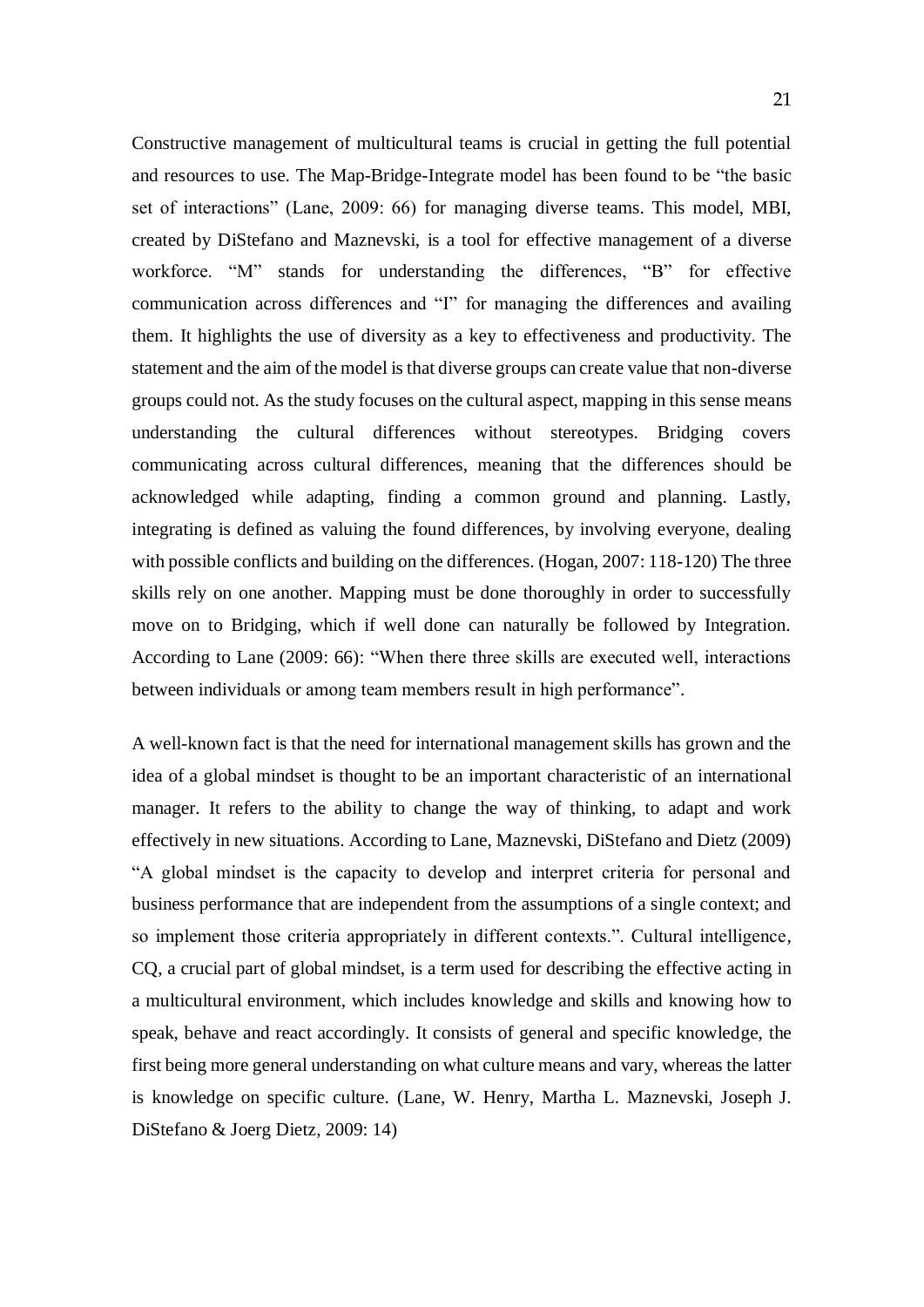### <span id="page-21-0"></span>**2.4 English as the language of business**

People are moving around the world, and so is business. Companies are moving their offices, functions and employees to countries of lower costs and talented employees are being hunted worldwide. Since foreign labour is entering a growing number of workplaces and businesses are globalizing, it is timely to bring language decisions up to date and to review the existing policy and principles. These decisions are not as straightforward and secondary as one could think, and Sanden (2015: 1100) addresses the question as follows:

"Considering the importance of efficient communication for successful collaboration and productivity, especially in multinational companies where employees must find a way to communicate despite their different language backgrounds, a company's approach to language may be a more strategically important decision than one might initially think."

Internationalization, globalization and increasingly connected world have increased the value and benefits of using English instead of the local language. It used to be the giant businesses that operated internationally that chose English as a corporate language, but today a growing number of small and medium-size companies are entering the global market and prefer using English as well. The use of English as a working language and a business language has become generalized, and it is referred to as Business English as a *Lingua Franca,* BELF. BELF serves as a common ground, and it is mostly used in communication among people that have no knowledge of each other's native language (Louhiala-Salminen, Charles & Kankaanranta, 2005: 403).

When an international company changes the language to English, some procedures follow. The following chapter first introduces BELF in more detail, which will be followed by discussion of language policies. Language policies were chosen to be looked into and included in the interviews, as it regulates and defines language use, and its necessity has been argued. The implementation of the language change itself will not be discussed, despite it being a crucial part of the process. In further research, language training and courses offered by organizations could be discussed, but this study will only touch upon these in the analysis.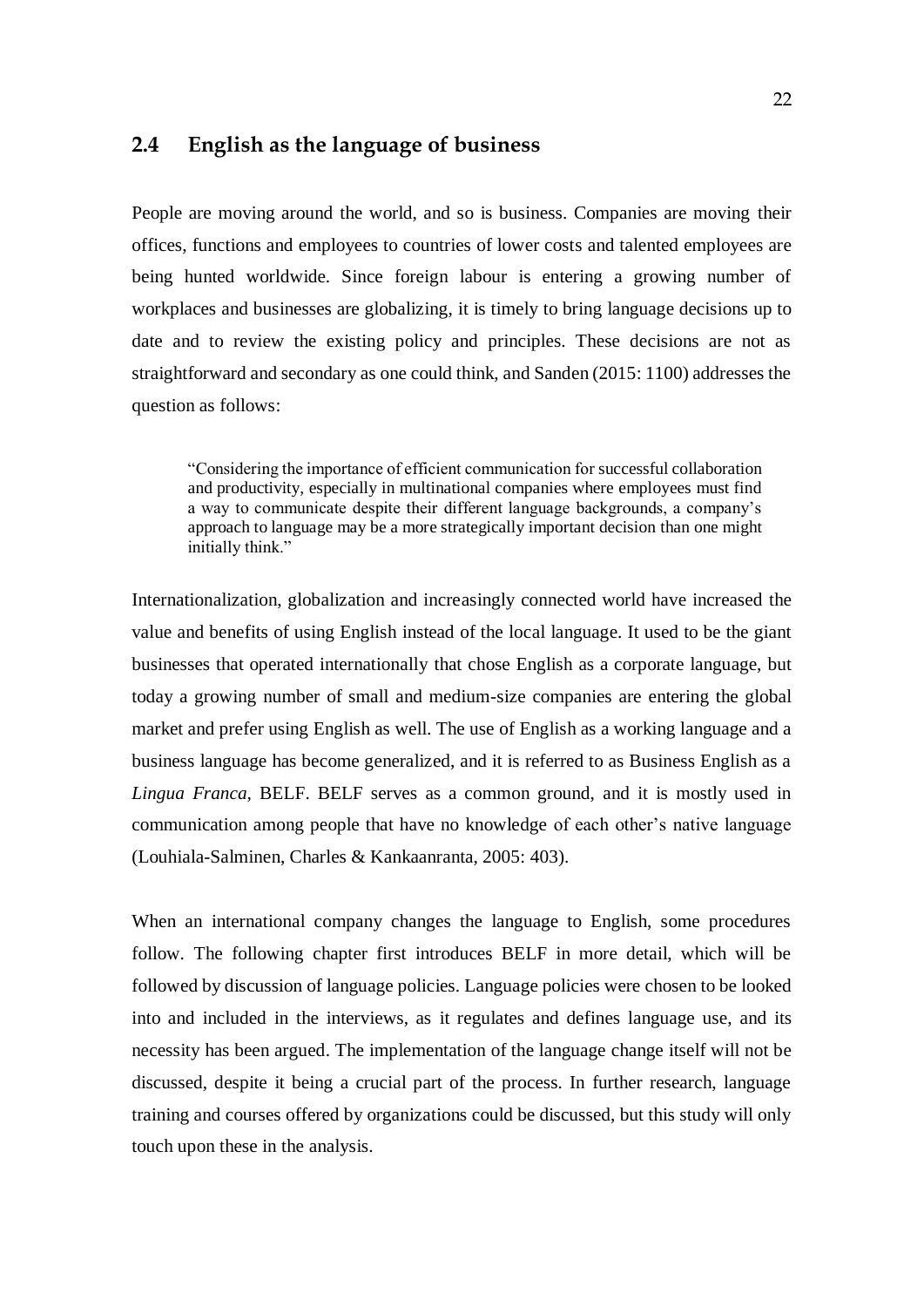#### <span id="page-22-0"></span>**2.4.1 BELF**

English is spoken around the world as a first or native language (L1, ENL), as a second language (ESL) and as a foreign language (EFL). These speakers can also be grouped to inner, outer and expanding –groups, which present the distribution of English. The group speaking English as a foreign language is rising. NSs cover 25 per cent of all English users. BELF is used between all three groups as a common language around the world. Martins (2017: 62) explains the purpose of BELF as follows: "BELF mostly focuses on achieving fruitful and effective communication so as to reach communicative goals based on mutual intelligibility in a multicultural situation.". This highlights the fact, that BELF is not about reaching the standards of language, but about having a shared language that enables communication and understanding of another. (Martins, 2017: 61-62)

BELF differs from terms such as world English and English as an international language, which aim at describing the shared ground of communication, due to its three features: neutrality, practicability and cultural diversity. It is similarly a shared communication system, but its foundation is on neutrality. The focus is not on nativeness and competence or fluency are not measured in comparison to NSs. Instead, the focus is on communication strategies, which are also examples of measuring tools, such as accuracy and knowledge of terms. BELF highlights practicality, and the communication should be efficient and relevant, and "Since the core objective of BELF is to enable operative and congruent communication between NNSs for successful communication, it does not focus on error and nativeness but rather understanding". (Martins, 2017: 63)

Since BELF is based on the idea of non-nativeness and using a shared language, it is obvious that the target audience or the users come from all over the world. Using English neutralizes the interaction, as especially in cases where both parties have another native language, neither is being used, and they are in an equal position (Martins, 2017: 63). Culture can be more present in communication in one's native language, and thus cultural differences are less likely to be on the way of smooth interaction. In a situation, where one or more participants are NSs, the positioning may change to unequal.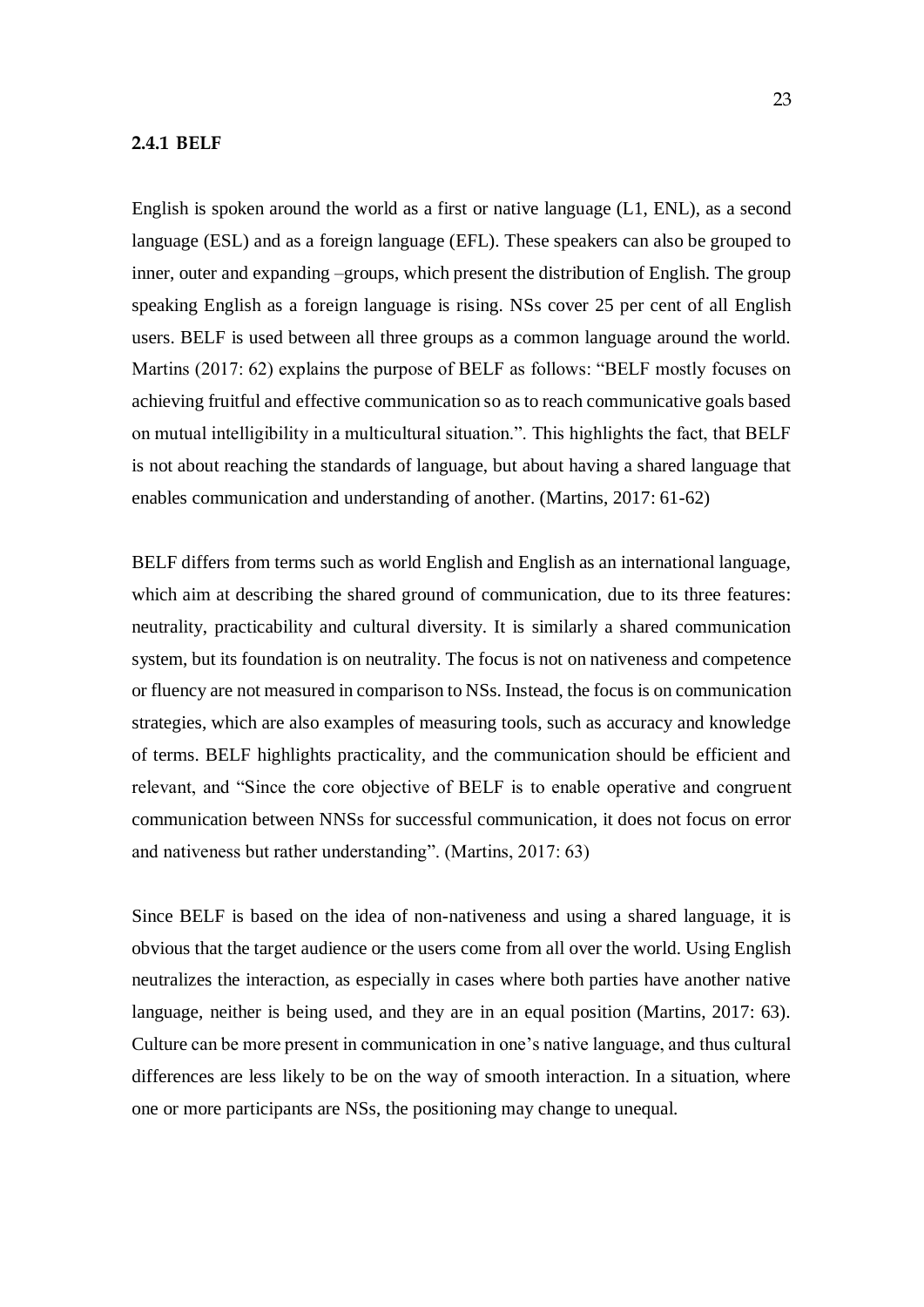BELF is obviously not trouble-free. Whenever people communicate in a language foreign to both, the chance of language barrier, ambiguity and loss of information among others is present. Another factor affecting interaction is the grown use of information and communication technology, which has moved parts of communication online. Business environments are more dynamic, complex and uncertain. Meetings and signing contracts no longer require face-to-face meetings, which has its effect on communication. BELF is of course used in this kind of interaction too, but online communication can take away from the creation of relationships, atmosphere, feeling of belonging and such. (Thomas & Inkson, 2009: 7-8)

### <span id="page-23-0"></span>**2.4.2 Language policies**

Language management is an inseparable part of management of linguistic diversity, and one integral part of language management is language policy. A language policy can regulate, direct and limit the use of languages in an organization. Sanden (2015: 1100) poses a few questions about the existing definitions of language policy: "What kind of policies are we talking about, i.e. how formalised are they? Are we looking at loosely defined guidelines or rigid language laws?" The existing definitions have not yet answered these questions, which suggests that a language policy can vary on its formality and strictness. Language policy refers to the planning and managing of language use most commonly on a societal level, but increasingly on an organizational level too. There is yet to be a catch-all resolution whether a language policy is a necessity or beneficial for an organization, but according to Neeley (2012), "There's no question that unrestricted multilingualism is inefficient and can prevent important interactions from taking place and get in the way of achieving key goals.", which speaks for language policies and decisions.

A corporate language policy is a guideline for internal and external communication, and it is created based on the current position and future view of the company (Sanden, 2015: 1099). There is a growing need to reconsider and reshape the use of language on a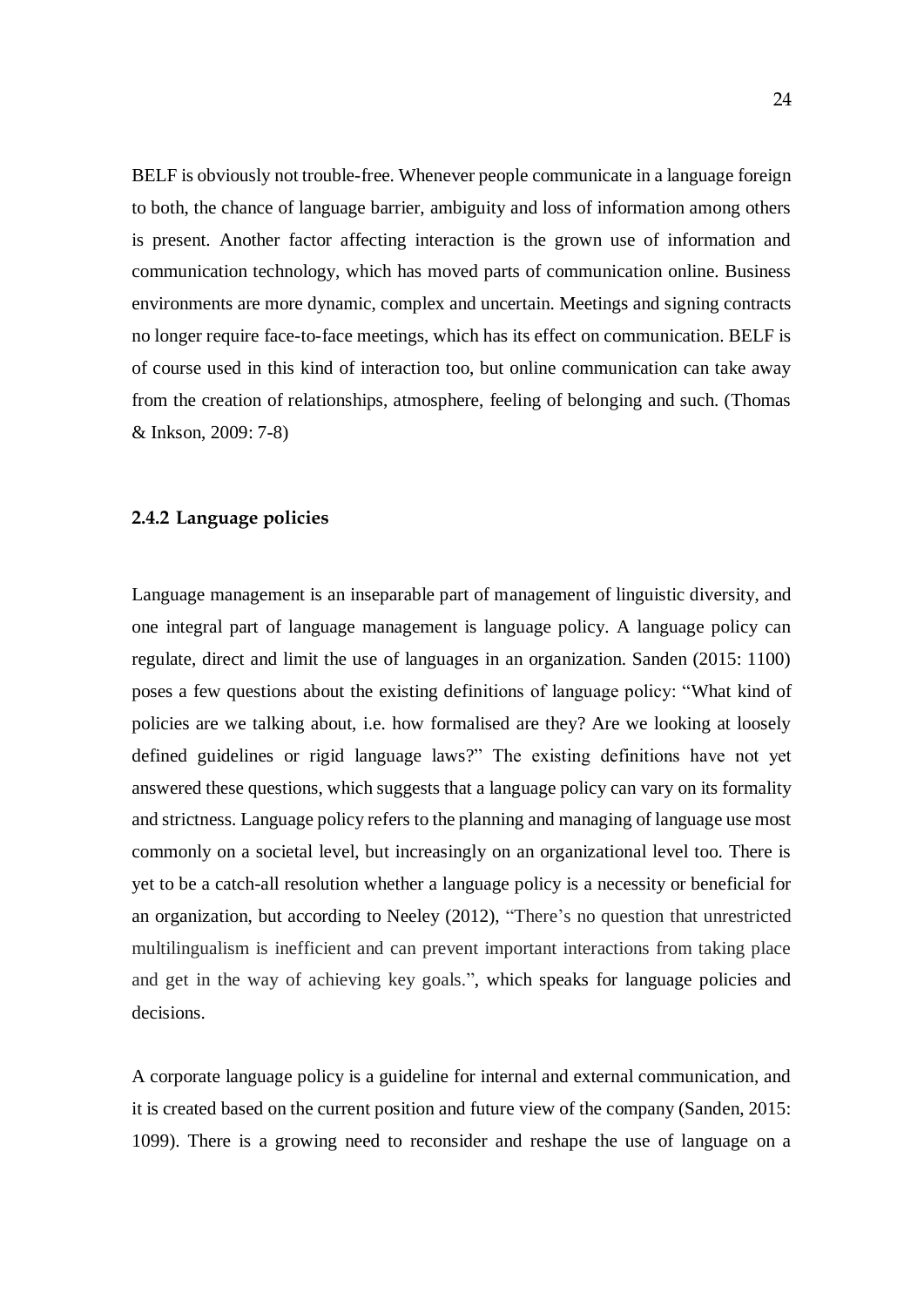corporation level too in both heterogeneous and homogeneous organizations of all sizes. As the purpose of language policies is to improve communication and harmonize language use, English, due to its global status, is found an efficient choice. The overriding power of English has been questioned, and Sherman and Nekvapil (2018: 151) approach the matter as follows: "English is often used as the preferred code, not to dominate others, but to include as many participants in the interaction as possible".

The extent to which English is used in international organizations varies, and using solely English in all communication, formal and informal, is a rarity. There are different options for a language policy for companies that already are or are planning on entering the global market in hunt for customers or employees. An organization that has several foreign employees, or employees that lack the local language skills, is likely to choose English as a working language, at least to be used alongside the local and national languages. All services are available in English and people are allowed to speak their shared language, but are encouraged to use English. A multinational company can choose English as a corporate language or mandate English as the common corporate language, when the local language can still be used as a working language in the offices. This change would mostly contribute to the cooperation with the organization's other offices across borders and allows hiring skilful employees that have poor or no skills on the local language.

A complete switch to a one-language policy, using English-only would mean that all public speaking, material and events would be held in English, and the use of other languages during breaks for example would be defined in the language policy. But, there are numerous companies of all sizes that still today have no official language policy, which can be either a strategic solution or due to lack of resources. An international company does not of course require a language policy to function, as there are other ways to regulate the language use. Besides, language policy is often considered "just another bureaucratic document". Having a language policy could lessen the ambiguity, stress and confusion of which language to use and when. Despite the lack of language policy, decisions about language use are still being made, and it can be a knowingly made decision not to have one, as a language policy can make one language seem more relevant and valuable than the other. (Piekkari, 2010)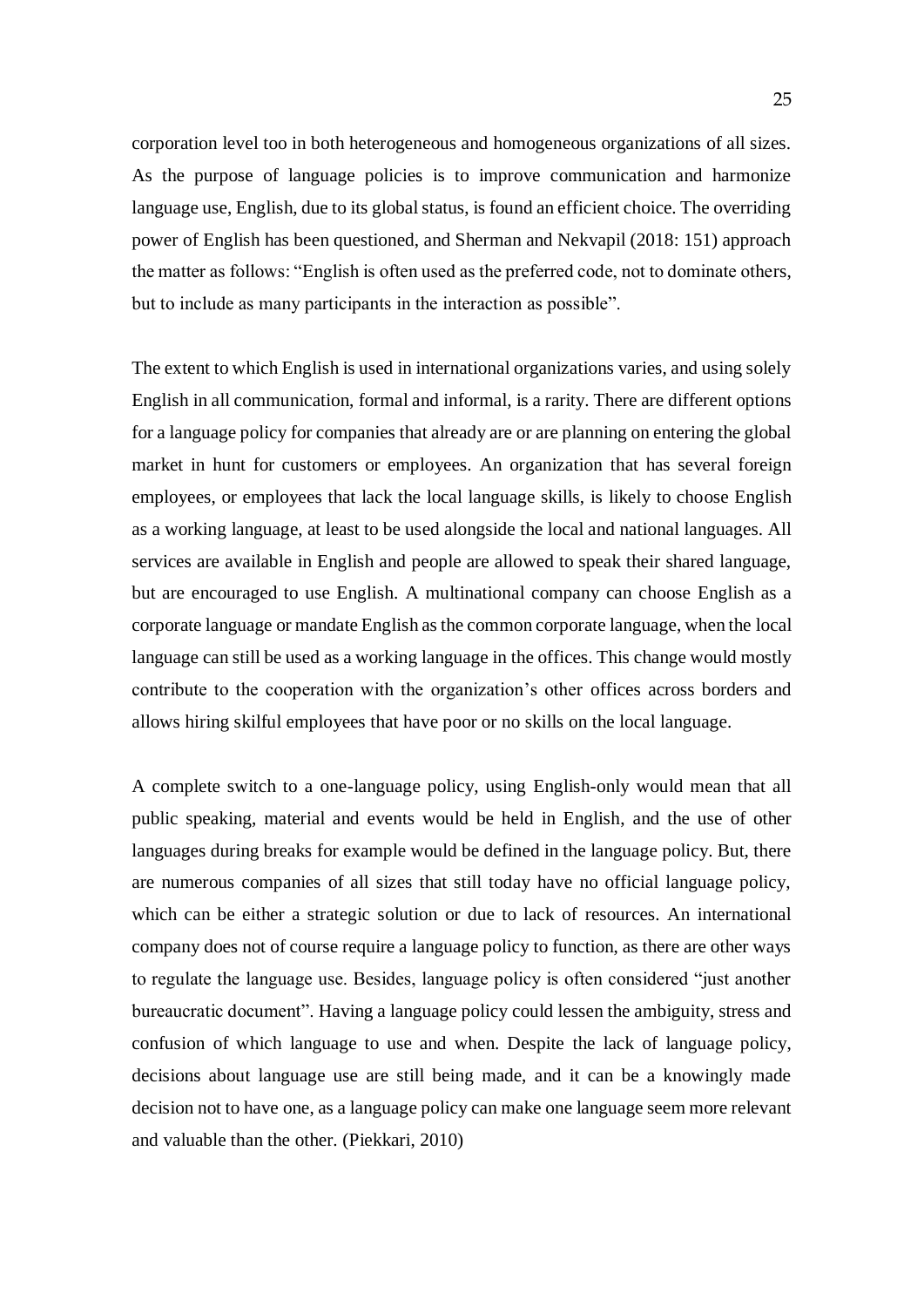Language policies aim at removing language barriers and improving communication, and there are two options: the organization can decide to use the global language only, which encourages linguistic homogeneity or allow and impose the use of other foreign languages, which encourages heterogeneity. Using a common corporate language signals global corporate culture but may result in language barrier and restricted access to information for those with limited proficiency. Using the local language highlights the local culture and could improve communication within the NSs while limiting the communication with international employees and increasing the chance of cultural conflicts. (Thomas, 2007: 85)

Language policy and language decisions are complex matters. The choice of a corporate language affects all members of a company, and a change from a local language to English requires thorough consideration and implementation. Sudden change of the official language can cause resistance, inequality and devaluation among the employees (Davies & Ziegler, 2015: 186). One-language policy can reduce the chance of miscommunication, promote coherence in information sharing and contribute to corporate culture in a sense of belonging. Although using English as a corporate language aims at removing the language barrier, it can sometimes create it too, as the speakers are often non-natives, and the decision to use English as a working language does not serve everyone. Variance in language skills can decrease one's self-confidence and experienced worth, which again can result in poorer performance. Furthermore, linguistic diversity that was once a resource becomes a hindrance, as those resistant or less sufficient can cut their input.

Neeley's (2012) research on the implementation of an English-only policy showed that a majority of the employees interviewed for the study were frustrated with the change and half of the medium and low-fluency speakers worried about job advancement. According to Neeley (2012), "Such feelings are common when companies merely announce the new policy and offer language classes rather than implement the shift in a systematic way. It's worth noting that employees often underestimate their own abilities or overestimate the challenge of developing sufficient fluency.".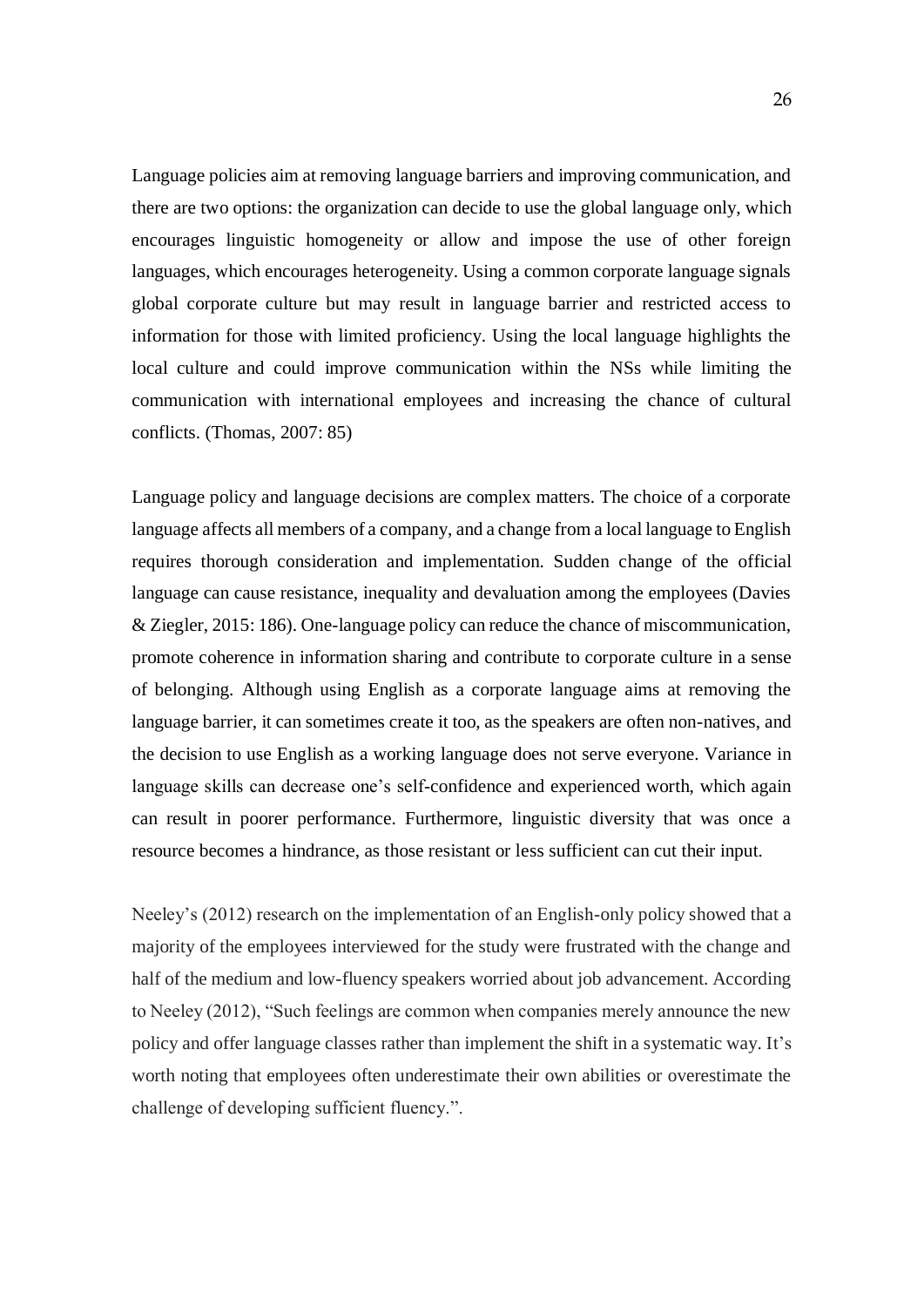It is not only the company that must adapt to a changing labour, structure and culture. When new, foreign employees are introduced to the company, and language decisions are made, the existing employees must comply as well. If a company reforms their language policy, and working language is changed to English, the employees are required to use the language too. In case they lack the skills, they can either self-study, or the company may offer training. Language training profits both the employees and the company, as the employees feel more capable, useful and competent, which will result in efficiency and quality of work.

There are varying levels of competence in English in multilingual companies. Companies can offer language training for their employees to improve their input and to help them adopt. Language training can be offered as voluntary courses that each employee can attend if wished or it can also mean mandatory courses for all or those in need of improvement, but in both options it requires resources of the company and thus it is often overlooked. A company that has recently or is planning on changing the corporate language to English must weigh whether language training benefits the company and its employees enough to make the investment profitable. If the employees' competence in English varies to an extent where it affects the quality of work and causes communicative issues, offering English courses can indeed be profitable.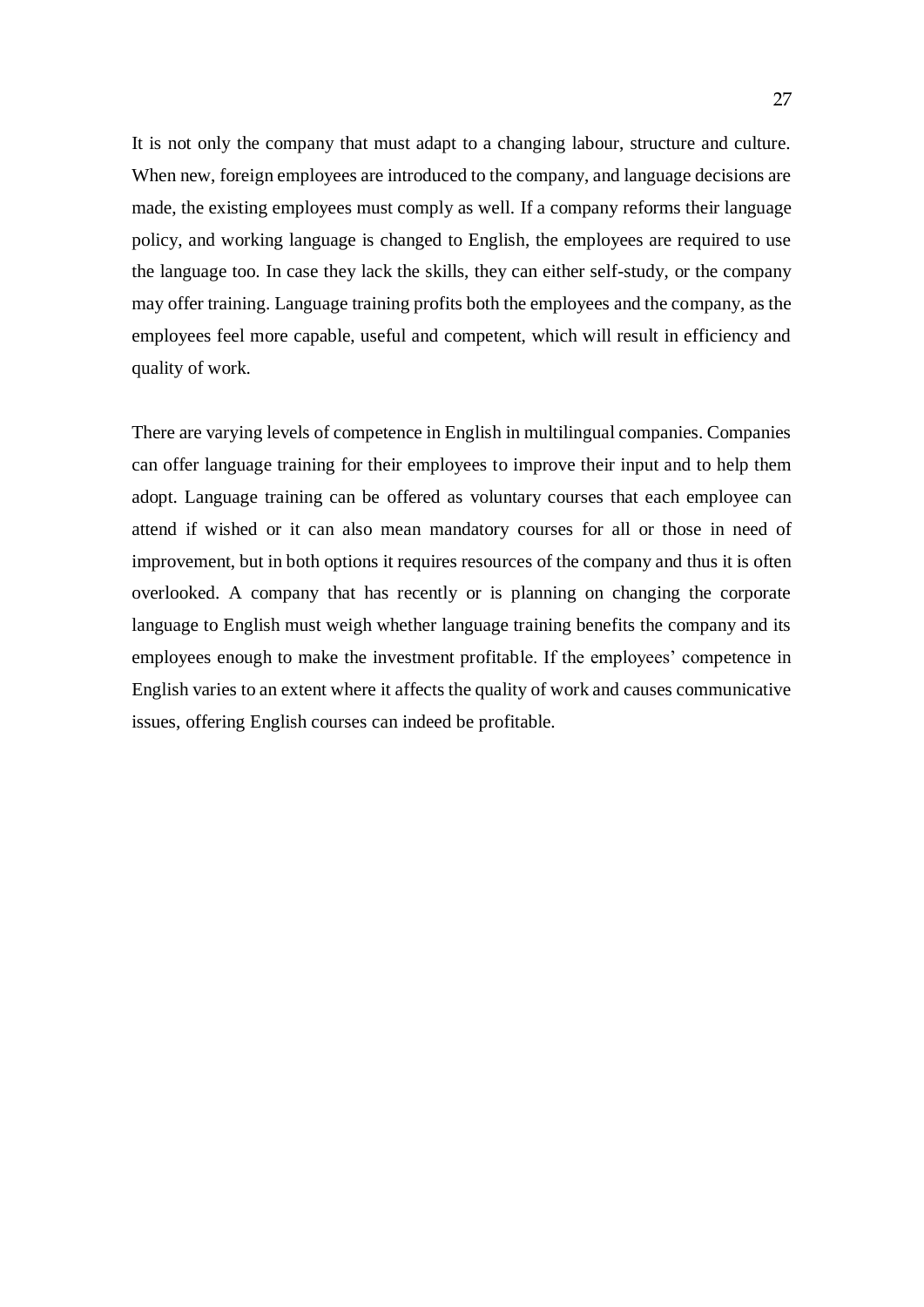# <span id="page-27-0"></span>**3 RESEARCH DESIGN**

In this chapter, the data gathering methodology of the study will be described. The primary aim of the study was to gather information about the effect of English proficiency on perceptions of professionalism. Second aim was to find out the ways an international company approaches and manages linguistic diversity. The first one required gaining information about the ideologies, opinions and thoughts on using English, and the effect one's level of English has in a work environment. The second aim consists of bureaucratic matters, such as language policy, training and procedures relating to language use, and thus information relating to these was collected.

# <span id="page-27-1"></span>**3.1 Methodology and data**

This is a qualitative study, and the primary source of data are the interviews conducted for the study. Focusing on a compact number of interviews was thought to leave room for individual interpretations and perceptions, deliberation and mutuality. This is a case study, which presents the case company as an example of approaching and managing linguistic diversity. Instead of numbers and generalization, the aim was to get detailed descriptions of the participants' perceptions, interpretations and experiences, which can be compared to the theoretical work presented in the previous chapter. Although language proficiency and professionalism are crucial terms in the study, it was decided early on that no evaluation or assessment, apart from the participants self-assessment, was to be conducted, as these would be 1) demanding to assess and 2) non-value adding to the research. Each respondent was asked to give a description of their English language skills, including the four areas, reading, writing, speaking and listening.

The case company is a small-size international company located in Finland. It has employees from Finland, Vietnam and Iran, and there is a multitude of native languages within the company. At present, the key markets of the case company are Finland and Vietnam, but they are currently seeking international growth by going global, and the language question is therefore extremely current, although the working language has been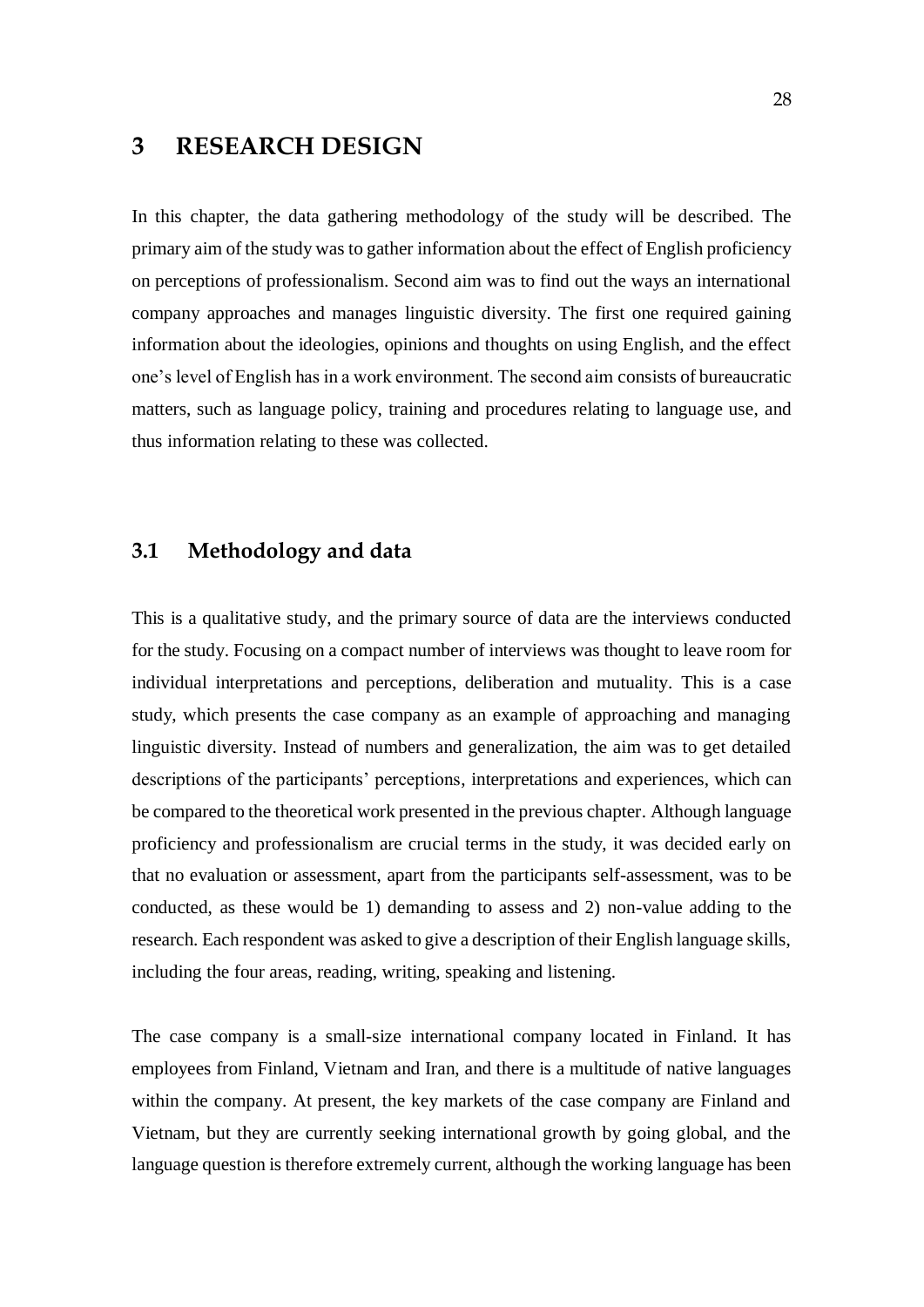English since the beginning. The company has no official language policy, but there are unwritten rules and regulations regarding language. These rules apply to both internal and external communication, including language use at the work place and within teams both face-to-face and online, public communication on website and social media as well as language use with clients. The core of the unwritten rules is to use English, but for instance, with certain groups the choice of language is the one of the participants' native language.

The interview is semi-structured and constructed around themes. It is divided into four sections; background information, language use at work, language related issues and company's approach to language. Each section consists of 5 to 9 questions, 28 in total, however some questions were skipped due to them being answered already or having become irrelevant based on previous answers, and follow-up questions are posed, in case the questions are not fully answered, the answer goes beyond the title of the question, or something interesting related to the subject arises from previous answers. The interviewees are encouraged to interrupt and to add or ask anything during the interview.

The above presented themes and their questions aim at gaining as much information, experiences and perceptions on the thesis topic, and answering the research questions 1) How do professionals relate language proficiency to perceived professionalism? And 2) How is linguistic diversity approached and managed in a multilingual work place? The interview questions were formed with the thought of being limited enough to receive detailed and descriptive answers on the outlined thesis topic. Background information aims at providing descriptions of each respondent, including relevant characteristics regarding the topic, such as nationality, native language(s) and position in the company. Language use at work consist of questions relating to perceptions of language skills of oneself and others and thoughts on using English as a working language. The second theme, language related issues focuses on communicative problems, such as exclusion and language barrier. Company's approach to language has questions about formalities relating to language use, such as language policy, language training and managing linguistic diversity.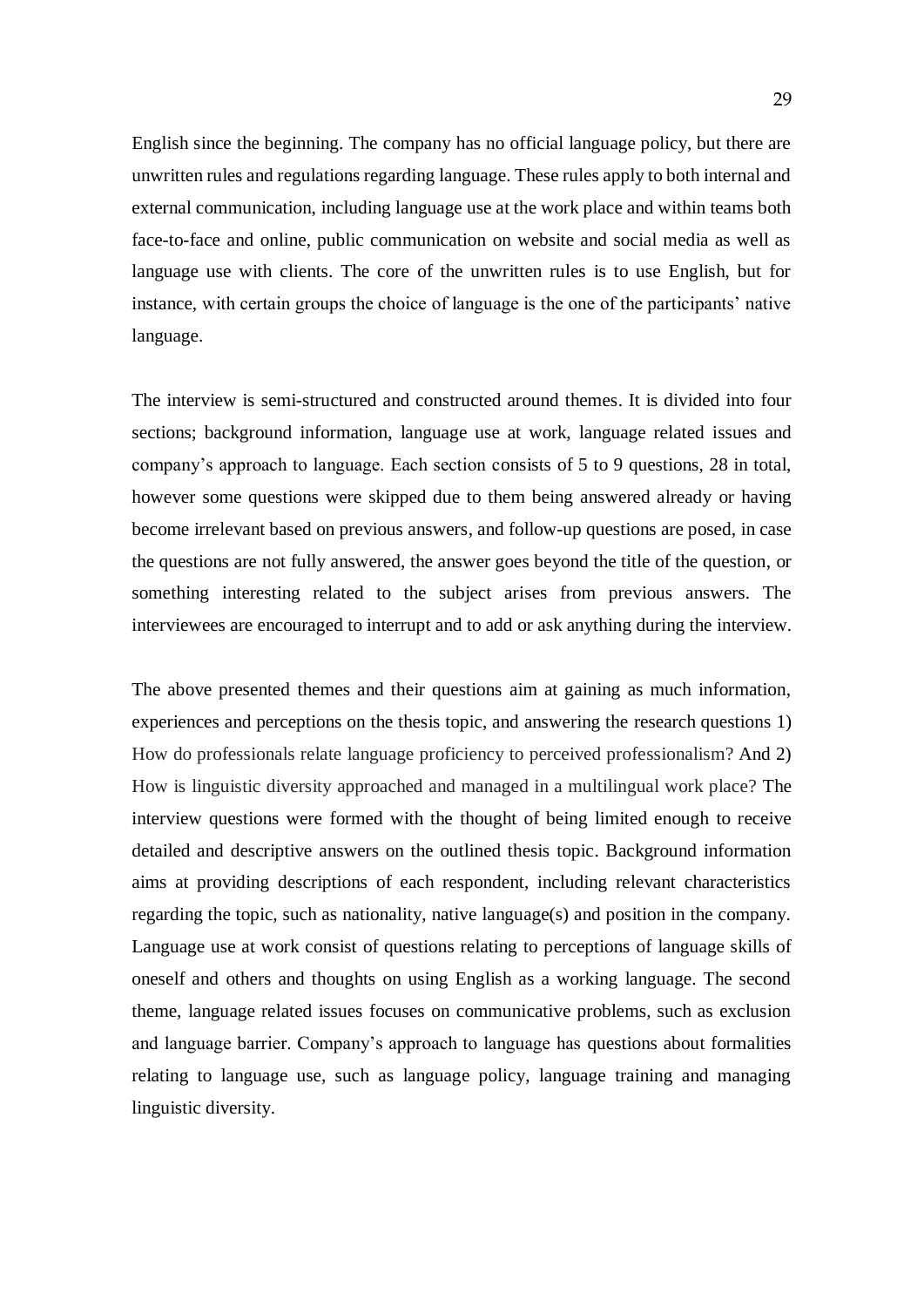To ensure the company's and the interviewees' privacy, neither the name of the company of the interviewees' are not used in the thesis. In addition, some material gained from the interviews will be knowingly left out as they are considered personal information or nonvalue adding. Some questions asked during the interviews were considered more sensitive, as they include evaluation of colleagues or the company. Conducting the interviews anonymously may have resulted in more honest and in-depth reflection of the interview's experiences and thoughts. Also, in the beginning of each interview, the interviewees were notified that the interview will be recorded, some material will be used in the thesis and each respondent was offered the chance to read the transcription of the interview before excerpts of it were used in the thesis. This again allowed the interviewees to speak more freely, as nothing would be published without their approval.

#### <span id="page-29-0"></span>**3.1.1 Interviewees' background**

The interviewees are aged between 21 and 24 years and three of them are male and one is female. Two of the interviewees are Finnish and two are Vietnamese, and the Vietnamese have originally come to Finland to study. They work in different roles within the company and have varying educational backgrounds but all currently study or have previously studied in higher education. All four interviewees speak English as a foreign language and belong to the expanding circle (Martins, 2017: 61). Based on the interviewees' own valuations on their English language skills, two described themselves as fluent, and two as native or close to native. The interviewees' backgrounds have had a considerable effect on their English language skills, as time abroad or in contact with particular cultures has led to high-proficiency. All the participants are non-native English speakers, and therefore they are suitable examples of the users of both ELF and BELF. The interviewees are referred to as numbers for ethical reasons, to keep their identities hidden.

Interviewee 1 is a Vietnamese, who speaks Vietnamese as a native language, little Finnish and English in his own words on a "close to native level". He works in user communication. Interviewee 2 is a Finn, whose native languages are Chinese and Finnish,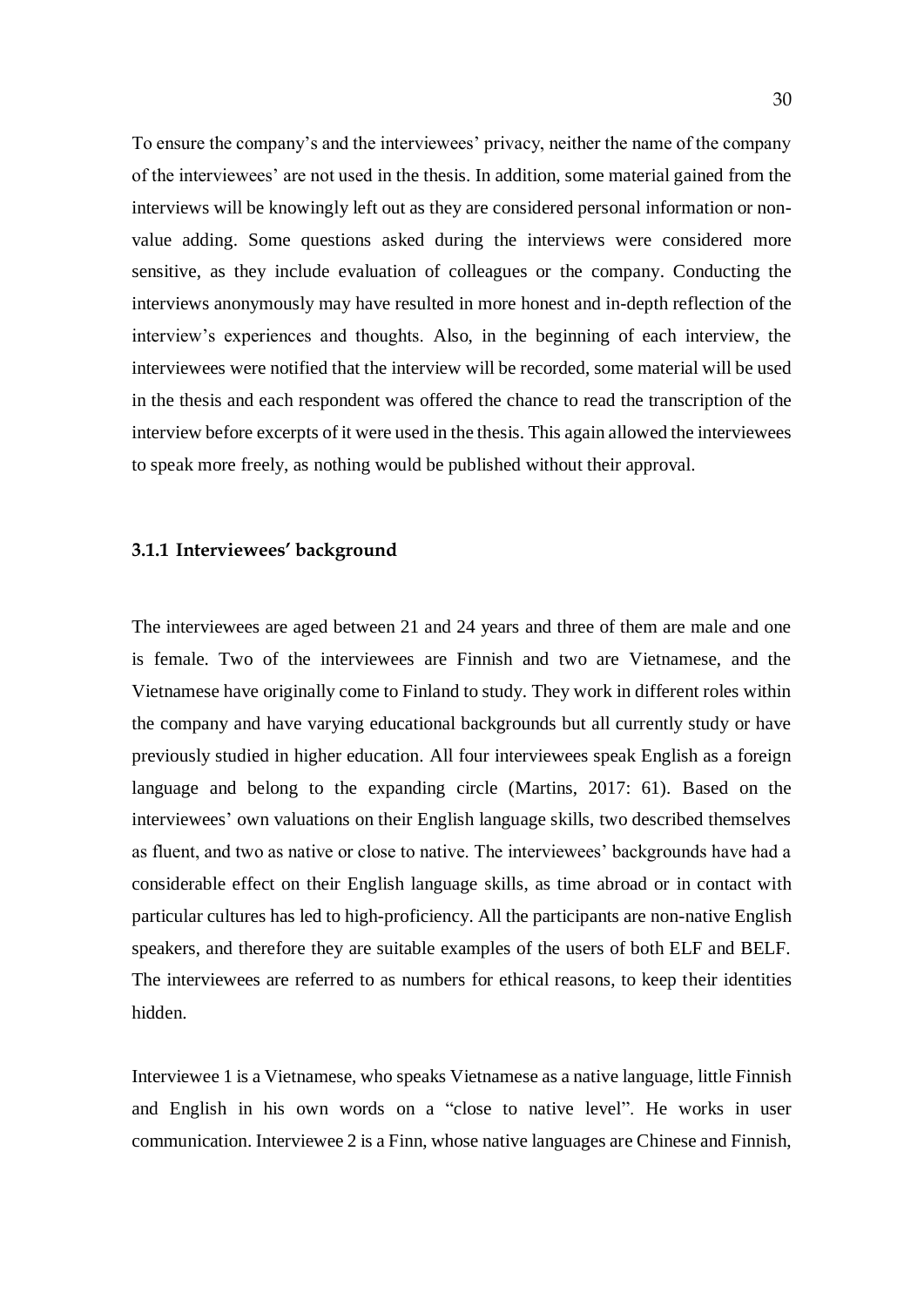and who is in his own words "kind of fluent" in English. He works as a user experience designer. Interviewee 3 is a Finn, whose native language is Finnish, but whose English in on a native level. She is the head of marketing. Interviewee 4 is a Vietnamese, whose native language is Vietnamese, and who knows only items of Finnish. To describe his skills, he referred to test result, C1. He works as a clinical lead. These characteristics are displayed in the table below for the sake of clarity.

|                                      | <b>Interviewee 1</b>      | <b>Interviewee 2</b>        | <b>Interviewee 3</b>    | <b>Interviewee 4</b>                                   |
|--------------------------------------|---------------------------|-----------------------------|-------------------------|--------------------------------------------------------|
| Age                                  | 21                        | 21                          | 24                      | 21                                                     |
| Gender                               | Male                      | Male                        | Female                  | Male                                                   |
| <i>Nationality</i>                   | Vietnamese                | Finnish                     | Finnish                 | Vietnamese                                             |
| Native language                      | Vietnamese                | Chinese, Finnish            | Finnish                 | Vietnamese                                             |
| Position                             | Communications<br>manager | User experience<br>designer | Head<br>of<br>marketing | Frontend<br>team<br>lead                               |
| of<br>Length<br>employment           | 15 months                 | 9-10 months                 | 11 months               | 1 year 3 months                                        |
| Level of English,<br>self-assessment | "Close to native"         | "Kind of fluent"            | "Native"                | in IELTS,<br>$C_{\rm C1}$<br>has<br>improved<br>since" |

Table 2. Interviewees' background information.

# <span id="page-30-0"></span>**3.2 Analytic framework**

Due to being international and using English as a working language, the case company was found a suitable example to be presented in the study. The aim was never to find the typical international company, and the case company represents a somewhat unusual but modern international company, which may have promoted finding out matters usually overlooked. Additionally, it was important that the case company showed willingness to discuss the thesis topic and relating questions, some of them being sensitive. The case company was approached via email, and asked to participate in the study. They expressed their interest as the study was found useful for the company too. Employees willing to participate were contacted and a suitable slot was scheduled with each participant, all the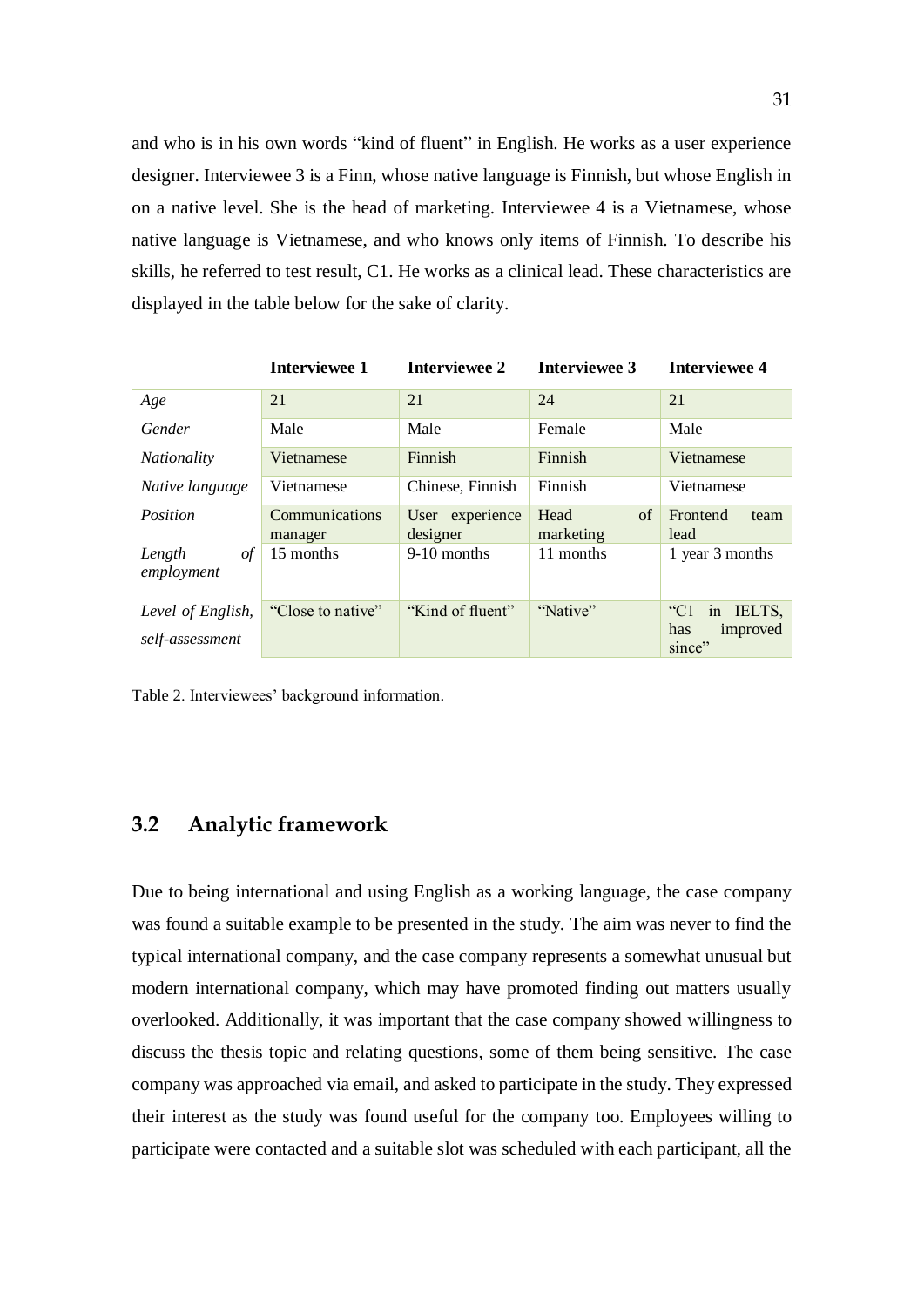interviews being conducted in February 2019. Due to tight schedules of the interviewees, the interview structure was kept concise and the estimated duration was 30 minutes. To minimalize the impact on the case company and the employees' work, the interviews were conducted via Skype. The interviews were recorded, and notes were made during the interviews to help in transcribing. The interviews took approximately 25 to 40 minutes, depending on the interviewees' wishes and the length of their answers. The interviews were transcribed in detail into text-files, but later edited so, that some meaningless expletives and pauses were removed. A micropause is marked as two dots and longer pauses with three dots.

Despite the interviewees nationality, all four interviews were conducted in English. The choice of language was made in the beginning of each interview. With those whose native language is other than Finnish, the obvious choice was English. One Finnish participant preferred English, and another did not mind either, and therefore English was chosen. The decision was made based on the fact, that the company's working language is English, and that all the interviews could be done in one language, which would then make using the material easier, and the use in this paper more coherent. In addition, it gave an idea of the participants' language skills. This choice was supported by the interviewees', which of one pointed out that discussing profound matters is more comfortable in a foreign language.

The main function of the interviews was to give practical insight into the perceptions from employees working in an international company. Once the data was collected and transcribed, it was summarised and categorised into a table according to the interview questions as arguments (Table 1). These arguments were used in outlining the final content of the thesis and allowed taking a broader view of the findings. The next stage was to find the key points, and compare the findings with the theoretical framework. These key points will be displayed in the analysis chapter as excerpts. The principle focus point of the analysing process was on the research questions, and the aim was to draw conclusions on how the answers align with the theoretical work and hypothesis. Special attention was paid on the perceived effect of one's own and co-workers' level of English skills. In addition, the aim was to offer useful perspective and conclusions for the case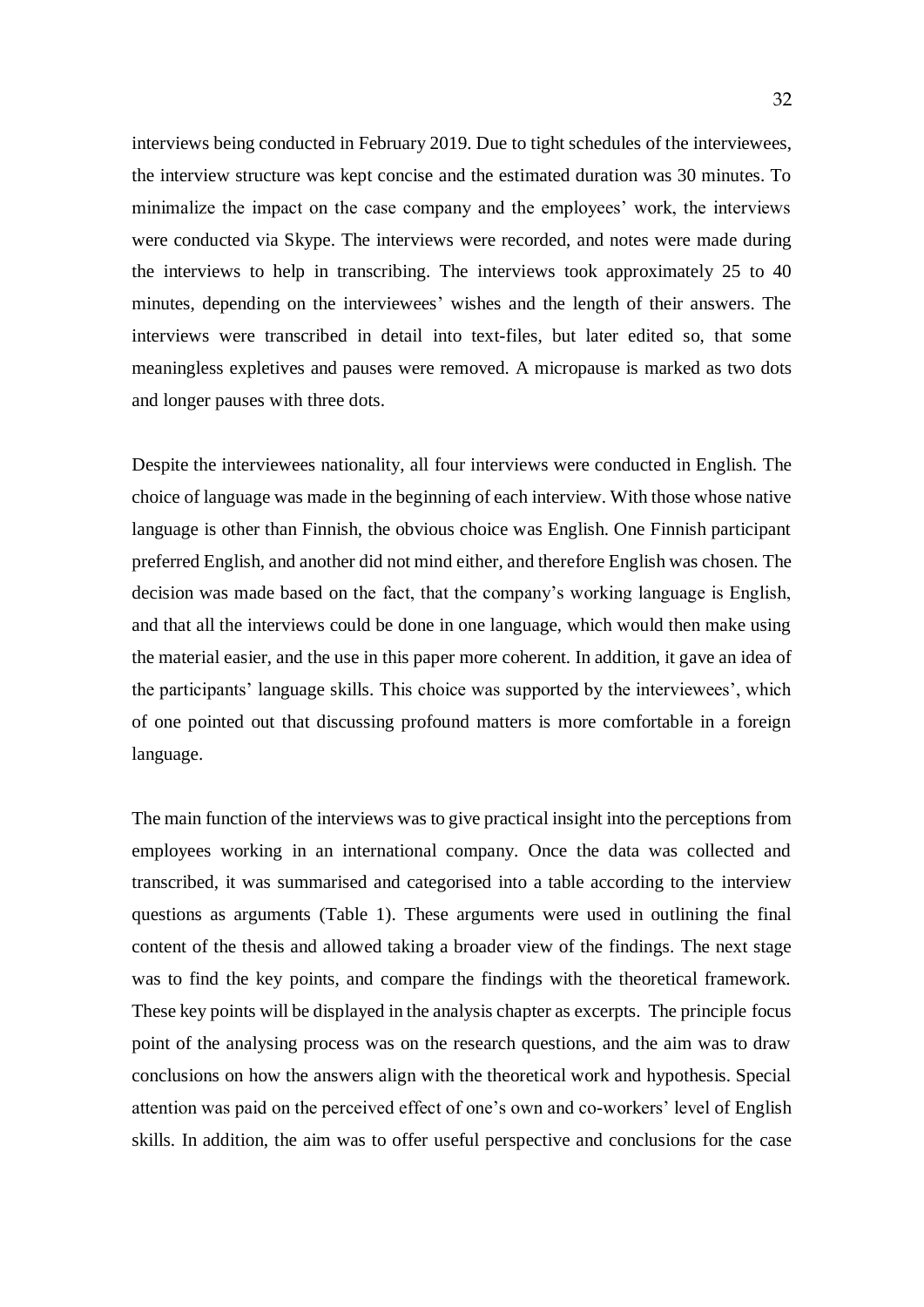company regarding the management of linguistic diversity and other aspects. It was acknowledged throughout the process, that the sample of four interviews was limited, but it was found to provide a fair picture of the company. Through all stages, the findings were grouped according to the structure and themes of the interview.

|                                                                                                |                  | Interviewee Interviewee | <b>Interviewee</b> | <b>Interviewee</b> |
|------------------------------------------------------------------------------------------------|------------------|-------------------------|--------------------|--------------------|
|                                                                                                | 1                | $\overline{2}$          | 3                  | $\boldsymbol{4}$   |
| Language is important in one's job                                                             | X                | X                       | X                  | X                  |
| Positive towards using English at                                                              | X                | X                       | X                  | X                  |
| work                                                                                           |                  |                         |                    |                    |
| Recognises a link between language<br>proficiency and professionalism                          | X                | X                       |                    | X                  |
| Views native-level English speakers<br>negatively                                              |                  |                         |                    |                    |
| Finds a low level of English<br>problematic                                                    | X                | X                       |                    |                    |
| Has experienced language related<br>issues at work                                             |                  | X                       |                    | X                  |
| Has been evaluated based<br><i>on</i><br>language skills in working life                       | X                | X                       | X                  |                    |
| Finds the use of other languages at<br>the workplace problematic                               |                  | X                       |                    |                    |
| Voiced a concern about the lack of<br>language policy, regulations and/or<br>language training |                  |                         |                    |                    |
| Expect a communicative ability<br>from co-workers                                              | $\boldsymbol{X}$ | X                       | X                  | X                  |

Table 1. Summed up interview answers.

As the company is small in size, the participants had all been in close contact with one another, and were likely to share experiences of similar situations, thus offering different perspectives and interpretations on these situations. The nature of the interviews was very conversation like, and the intention was not to rush through questions, but to give each participant enough time to consider their answers.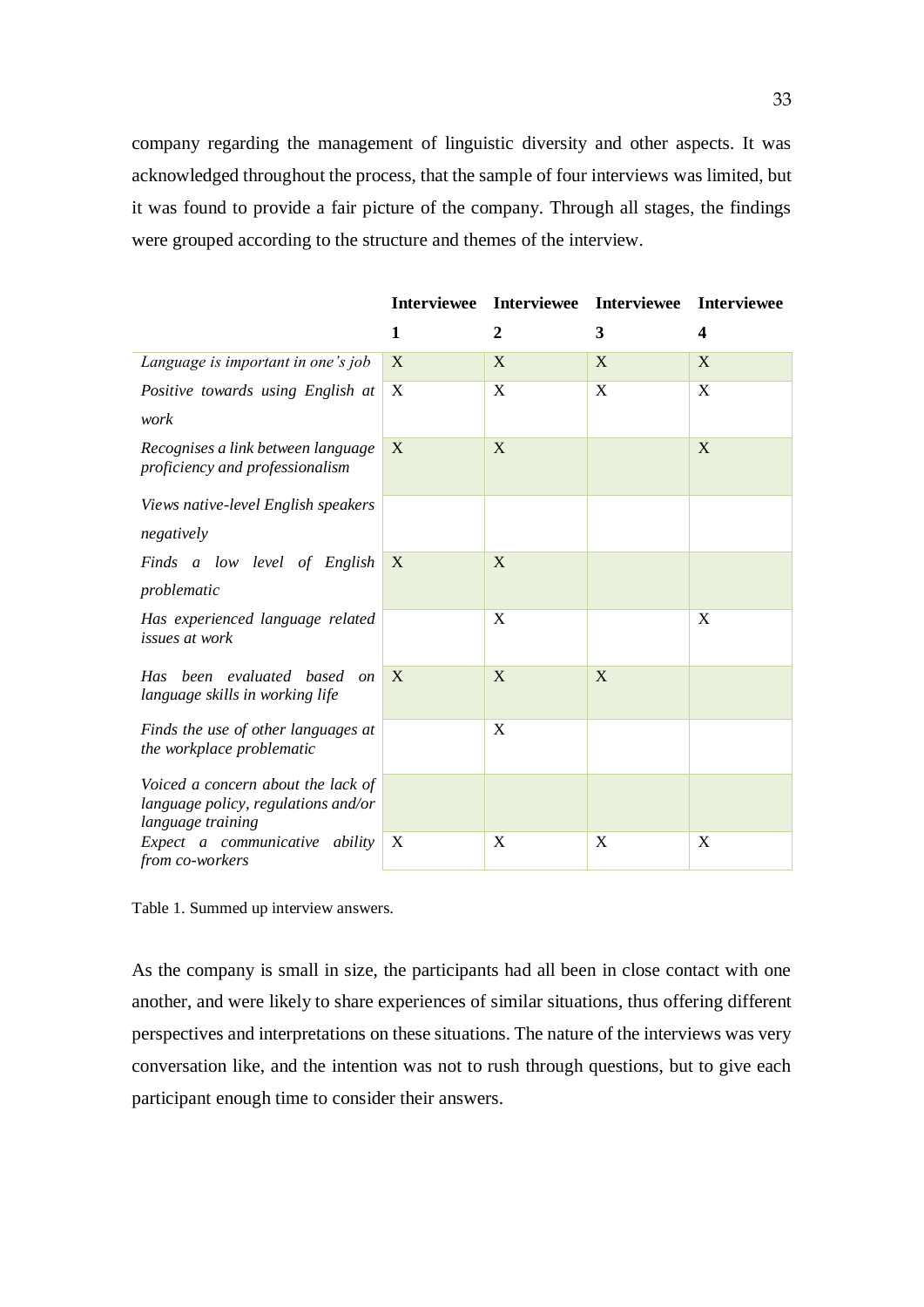# <span id="page-33-0"></span>**4 ANALYSIS AND FINDINGS**

In this chapter the findings of the interviews conducted for the study will be presented and discussed in the light of the theoretical framework. The interviewees' responses will be analyzed in separate chapters according to the themes of the interview, these themes being language at work, language related issues and company's approach to language. Excerpts of the interviews are included to allow greater understanding of the nature of the interviews.

Some questions differ from the original interview structure (see Appendix 1.) as they were rephrased to be less ambiguous and to enable more detailed answers. Additionally, some terms were explained and examples given in case the respondent appeared unsure, admitted not following the question or asked to repeat. Not all these changes and additions are shown in the following excerpts of the interviews.

# <span id="page-33-1"></span>**4.1 Language at work**

The first bunch of questions focused on language use at work, with the aim of finding out the attitudes, experiences and opinions on using English as a working language. First, the interviewees were asked about the role of language in their job to find out the importance of communication at work and the perceived function of language in each participants' position. Language was not defined as a particular language, unless asked by the respondent and then specified as English. According to the respondents, language plays a crucial role in their jobs, and they all reportedly use English on a daily basis. All the respondents reasoned their language use by their position in the company. The communication is either computer-mediated or direct, with co-workers, clients or in public channels. Hence all four basic language skills are employed on a daily basis.

#### *Interview extract 1:*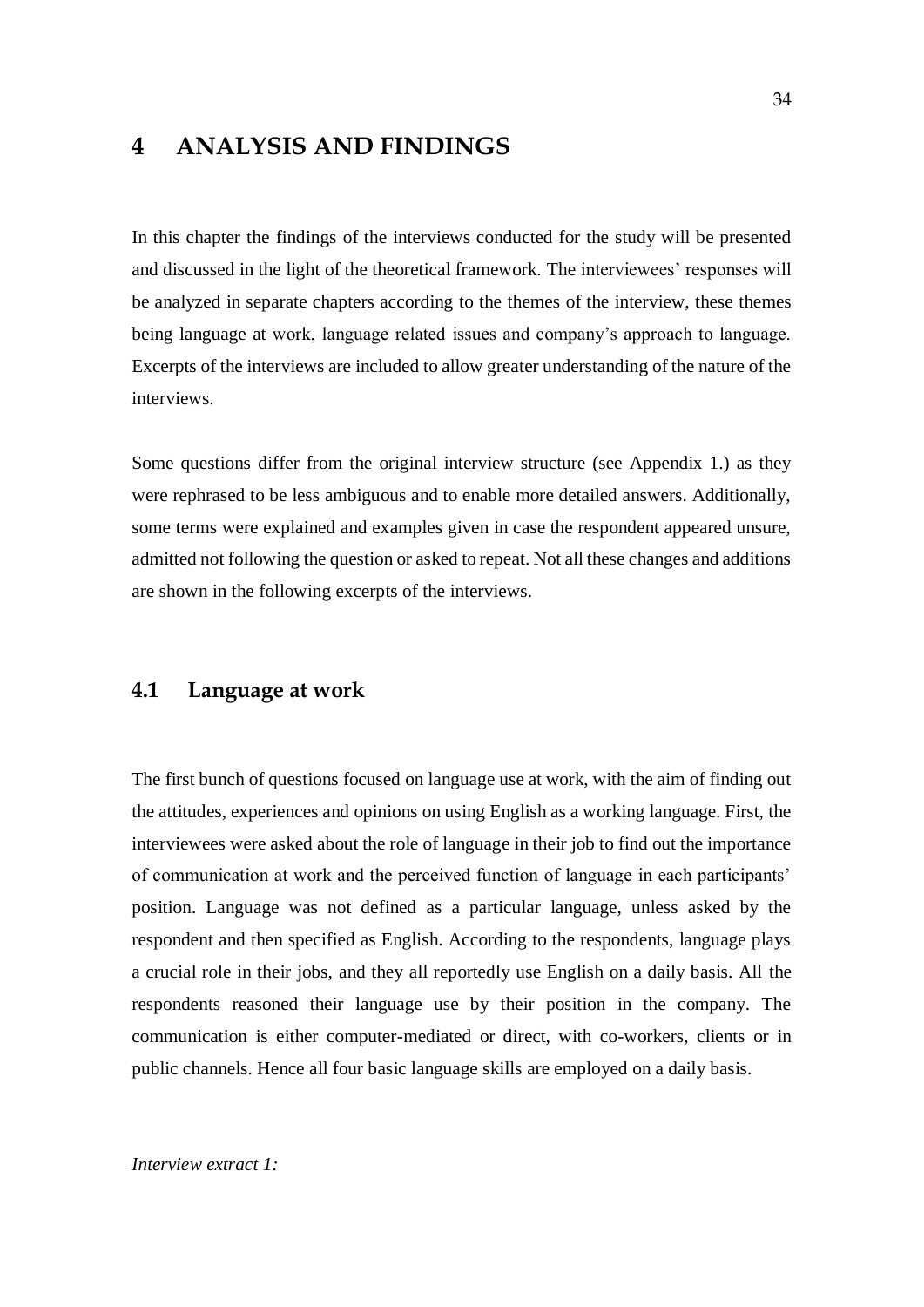Interviewee 3: Obviously it's quite a bit part of my job because I'm kind of in charge of communications and obviously I've studied in the UK and lived there for nine years altogether so it's usually me who proofreads everything that's send out and obviously like meetings and everything, so I'd say it's a very large part of my job

#### *Interview extract 2:*

Interviewee 1: Yeah .. well I think it's probably for me one the most important thing because I do communication and it's actually in both languages my native and English as well. English I communicate with my colleagues and in the Finland market whereas Vietnamese is to bridge between the company and the Vietnam market. Finland and Vietnam are two key markets at the moment.

The interviewees were asked about their thoughts on using English as a working language to find out the attitudes towards using a foreign language. All of the respondents showed positive attitudes but for distinctive reasons. Two explained that it is because they are fluent in the language and it comes naturally, one thinks English is the only language everyone in the company can speak and one says that it is an opportunity to develop one's language skills. Interviewee 1 added that lacking the skills on the local language affects the communication at work, as things get lost in translation.

#### *Interview extract 3:*

Interviewee 1: It's a bit context specific, because in Finland I'd actually rather or I'd prefer that I can also do Finnish because I feel like there's always .. it's much better if you can understand your colleagues, because when it comes to communication I think like there's a little bit of subtlety and nuance when it comes to communication. When you don't hear something first hand, like for example like your colleagues speak in Finnish and you ask them to translate it, then it's often the brief version and then that cuts away the more nuanced .. like some of the subtle things that I'd like to know.

Special attention was paid of the Finnish interviewees' answers, as it has been found in previous research, that local employees can resist the use of a foreign language, which is referred to as domain loss (Lønsmann, 2014: 94). Such phenomenon or negative attitudes were not found in the answers. Of course, it must be taken into account, that the case company has used English since the beginning, and the respondents were aware of the company's working language prior to being recruited. Additionally, the interviewees have sufficient English skills, which is likely to affect the attitudes as well.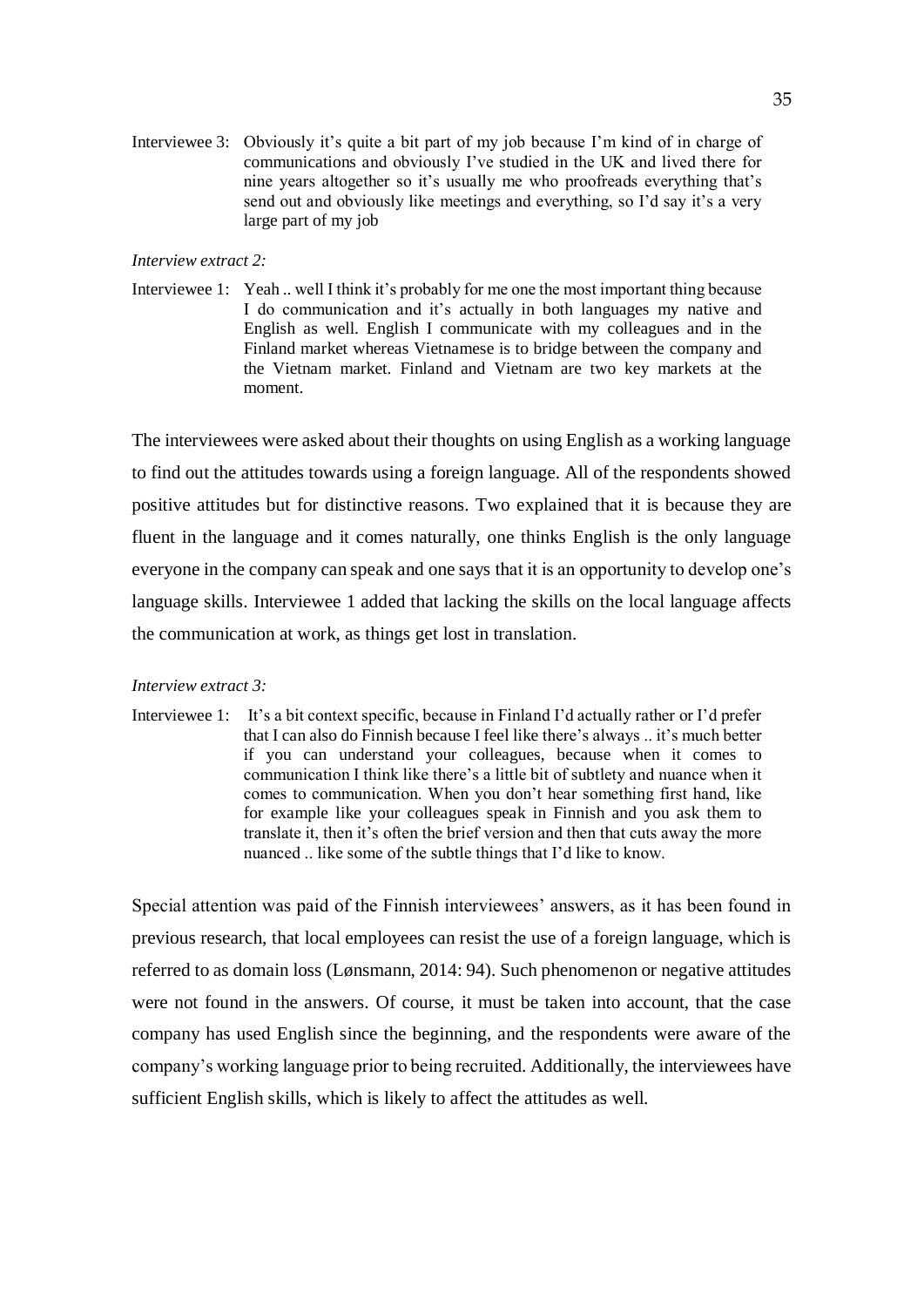The next question, "Why do you think the working language is English in the company?", received an unambiguous line of answers. The interviewees were unanimous - it is more convenient to use a universal language due to the nature of the business and the international workforce. The responses reaffirm the idea, that today a small-size, international business that aiming to globalize is likely to choose English as a working language.

#### *Interview extract 4:*

Interviewee 1: I think, because of nature of the company which is finance technology, like money is pretty universal so I think it would be a smart decision if we start from English because then it's easier to scale. That would be my opinion.

The interview continued with the interviewees self-assessment of their English language skills, including speaking, listening, reading and writing. These self-assessments were included in the background information chapter, but will be presented here in more detail. Interviewee 1 described himself as "close to native" or "half notch below native". Interviewee 2 considered himself "kind of fluent", as he sometimes has some trouble with the language. Interviewee 3 assessed herself native and "fully capable of producing professional English". Interviewee 4 referred to an IELTS test result, his score being C1. Interviewees 1 and 3 explained their high level of English with links to native speaking countries.

The interviewees were then asked to describe the level of English language skills overall in the company. English skills were described as quite decent and good. One respondent brought up issues with vocabulary and variation between nationalities, and one described that there are a few exceptions from almost native to a bit limited, who stand out. The excerpt below presents an example of one's perception on fluency, as being able to work in the language, although the level of fluency vary among teams. Overall, the answers showed positive attitudes towards English and the choice of using it as a working language despite one's own level of English skills.

#### *Interview extract 5:*

Interviewee 3: I'd say like overall everyone's able to work in English obviously so everyone's fluent. Obviously there are like different levels so for example within our marketing team, because it's communications, it's very fluent and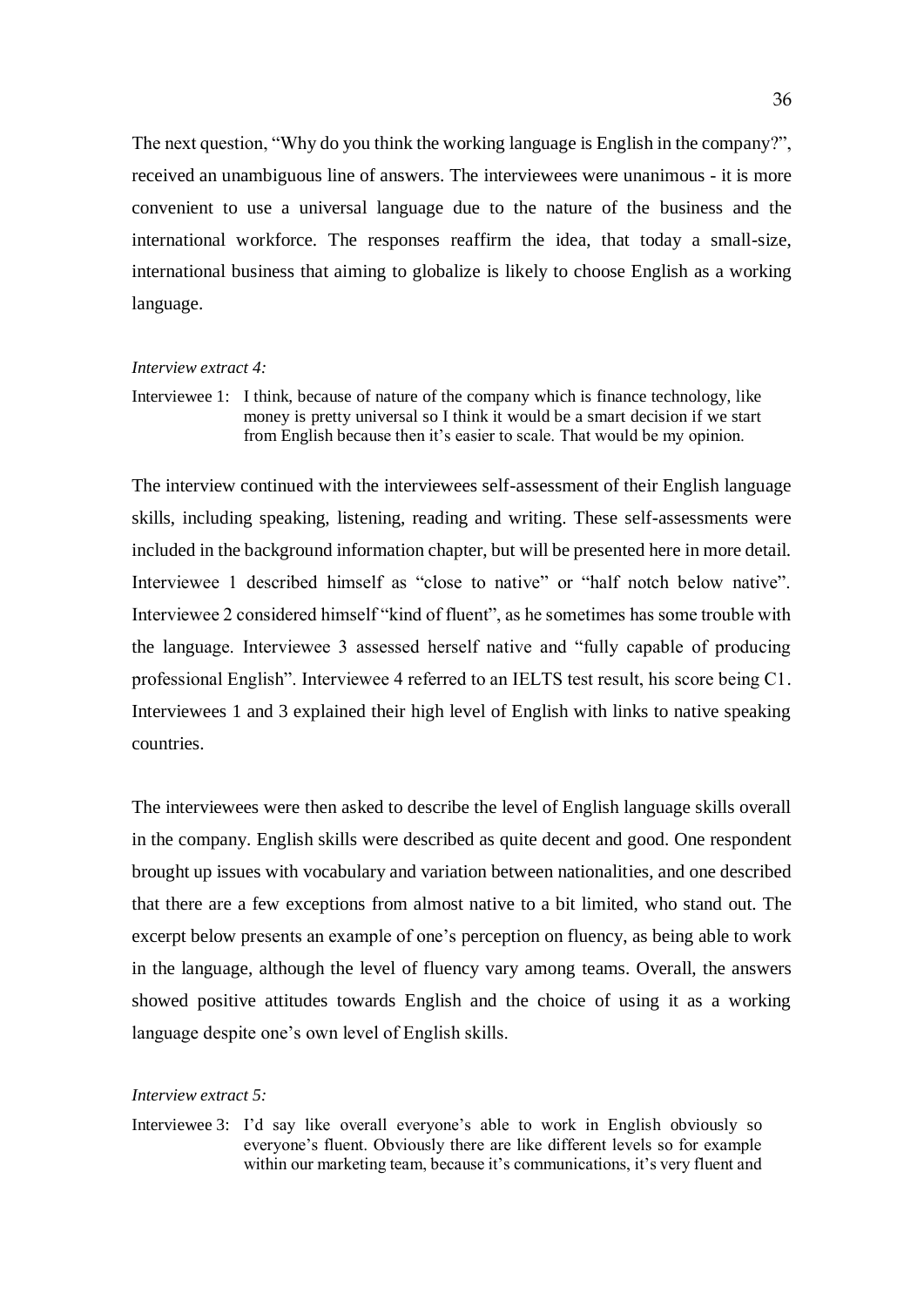This notion, which showed throughout the interviews, has links to BELF, which highlights the ability to communicate and understand one another through a shared language. The focus of BELF is on fruitful and effective communication, which seems to be lacking in the case company at times. (Martins, 2017: 62)

The next question, "How do you think your co-workers English proficiency affects your perception of their professionalism?", is arguably the most crucial one regarding the study. Thus, all four answers are included below. Proficiency was not defined by the interviewer, and the respondents reflected their own idea of proficiency in their answers. Three of the respondents acknowledged the link between English proficiency and professionalism, and one said it depends on one's title and the role of language in one's job. An additional question was posed for the interviewee 2 to clarify the question: "So if they speak good English do you see them as more professional and the other way around?".

#### *Interview extract 6:*

Interviewer: How do you think your co-workers' language proficiency affects your perception of their professionalism?

Interviewee 1: I think this varies from an individual to individual of course. But I would say that it has some effect on in. Because for example, if I … because the only way we can communicate is basically through English so if they can't express their thoughts coherently, precisely, in English you'd understand sometimes it can be a hindrance because no matter how smart they sound or no matter how smart they actually are, if they can't convey it properly then it's going to be more time-consuming, it's going to be more mentally tasking for the listener to understand and that can be quite problematic I think like in the professional business world I think communication is really important. People need to understand each other not like 70 per cent or 80 per cent but I feel like 100 per cent. So the problem when it comes to communicating with someone who is not fully proficient is that you have to take more effort to understand the same thing as they would have if they had spoken it in their native language, which sucks.

#### *Interview extract 7:*

Interviewee 2: Yes, definitely, my colleague … she's Finnish and she's been living in UK like long time and her British accent is like amazing. So yes, definitely.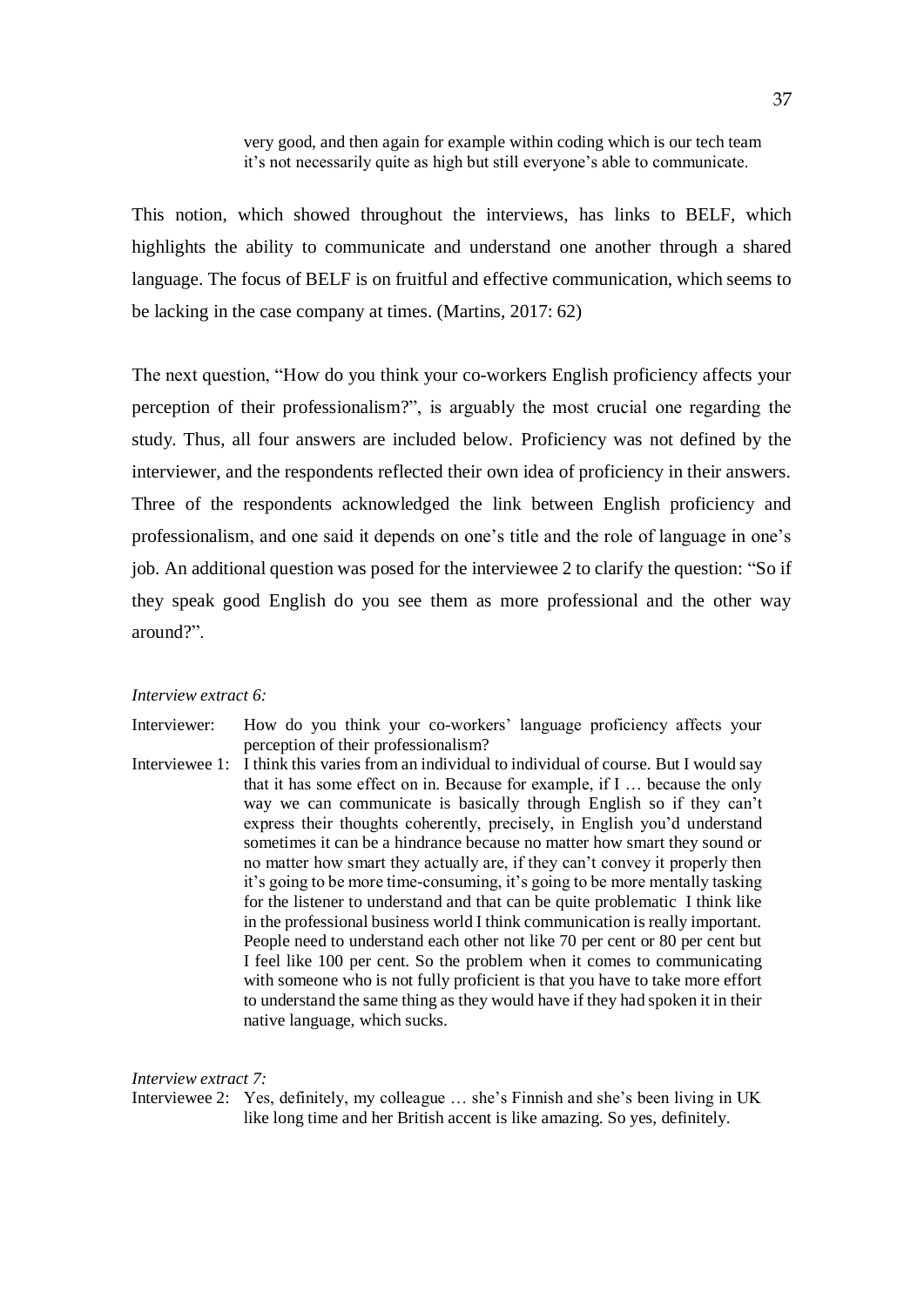#### *Interview extract 8:*

Interviewee 3: I think it depends on what your title is as well. So .. I think for example something like tech or like development .. product development it doesn't matter quite as much because you've got like a tangible product by the end of it, so you can see what they're producing something so you can see what they're producing. But then again, if it's communications then obviously if you struggle to speak English then I'd be worried about what you're going to write and publish on our channels.

#### *Interview extract 9:*

Interviewee 4: I perceive professionalism and skills as two different things so even if their skills are good but they can't communicate, that means they didn't invest their own time on improving their language skills because language is just skills.

Interviewee 1 argues, that "People need to understand each other not like 70 per cent or 80 per cent but I feel like 100 per cent". Thus, being proficient enough to be understood and to understand appears to be crucial. This also indicates, that ambiguity and misapprehensions are pressing disadvantages of insufficient language skills. Hereby, proficiency is not perceived as broad vocabulary or British accent, but as the ability to comprehend and convey meanings. On the contrary, interviewee 2 contrasts proficiency with a co-worker who has a British accent. This is a commonly found notion, where nonnatives compare themselves with the natives, especially British, and find the accent desirable. The respondent does not name other qualities of the co-worker other than the accent, which suggests that the native-like accent alone could compensate a lack of knowledge and skills in other areas. According to interviewee 3, the effect depends on one's title and the role of language and communication that comes with the title. Thus, one's level of proficiency is crucial when language is a part of the person's end product.

The interviewees were asked how they feel about someone who speaks English on a native level and on a low level. All the interviewees thought that talking to someone with a native-level English is easier or preferable, again despite their own level of English, which was predicted to affect the answers to some extent. Interviewee 1, whose English is close to native, answered to the question from the perspective of others, based on his observations.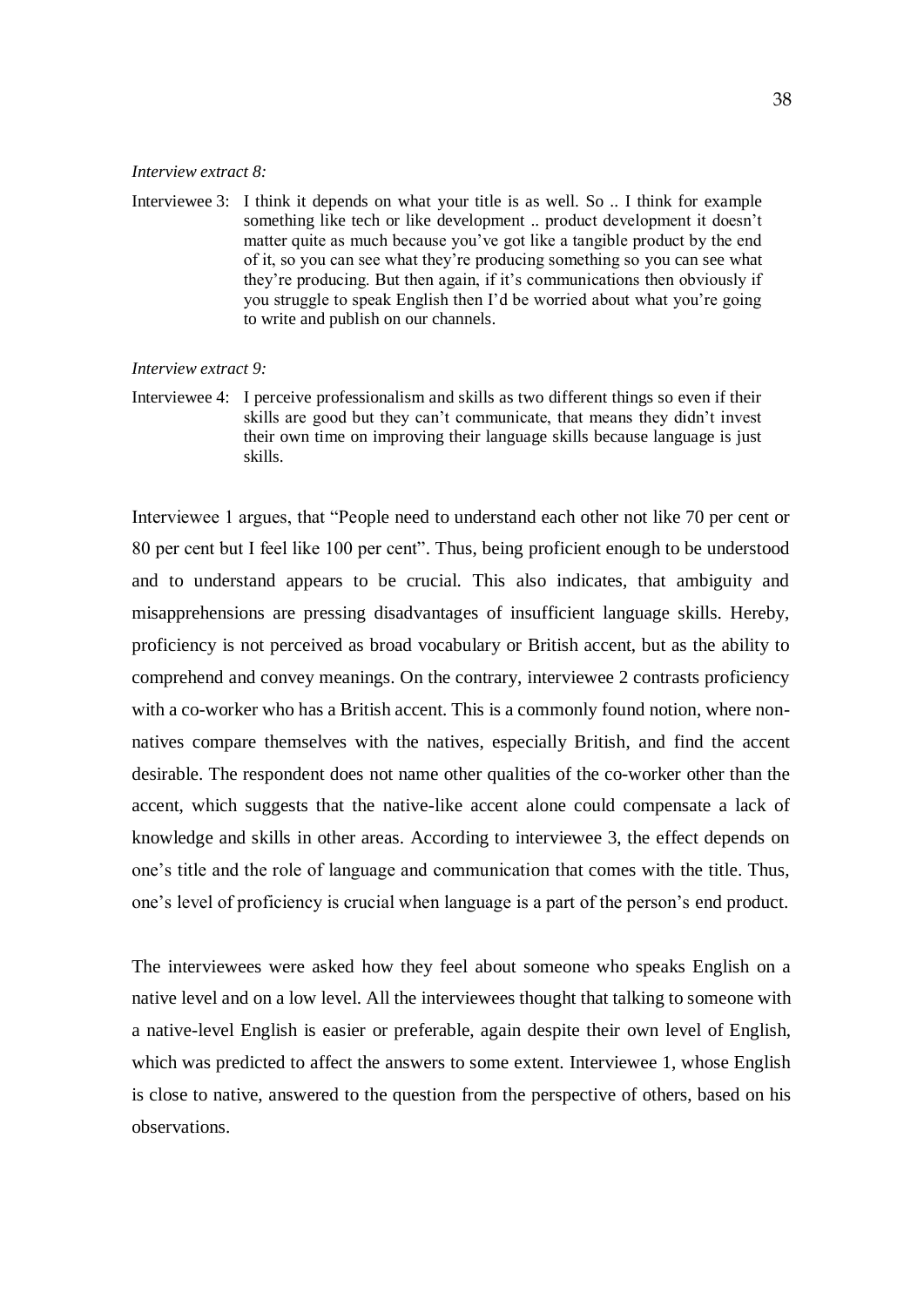#### *Interview extract 10:*

- Interviewer: How do you feel about co-workers who speak English at native level? Do you seem as approachable, intimidating or something else? Of course your English is on a native level so this might feel silly.
- Interviewee 1: Yeah but I can speak for others as well, I don't know if that counts in your thesis?<br>Sure, yes.

Interviewer:

Interviewee 1: But I will say this that in general people do ... because I'm not intimidated by native speakers but I've noticed people are intimidated when it comes to speaking to me or speaking to other native speakers when I was observing. So it does have an effect on it and it actually .. it has a negative effect I would say at the beginning or if the native speaker hasn't expressed clearly how friendly they are. Umm it does send a .. because people are quite selfconscious I think. Especially when it comes to language because they can sound very smart in their own language but if they struggle to find a word in another language then they know that they'll sound dumb and people don't want to be dumb. So it's .. it can be problematic.

The respondent had taken notice that communicating with a person with high proficiency in English can make others feel intimidated. He suggests that the effect depends on the parties' nature of acquaintance. The interviewee brings up self-consciousness, saying that "[…] they can sound very smart in their own language but if they struggle to find a word in another language then they know that they'll sound dumb and people don't want to be dumb". The feeling of inferiority as a common phenomenon was discussed in the theoretical framework. This comment could also be linked to the formation of hierarchy based on the level of English skills. This hierarchy does not necessarily actualize physically, but on a mental level among the employees.

When asked how they feel about communicating with a person that speaks English on a low-level, one said that it is less compelling to speak to that person and one found some accents combined with poor language skills uncomfortable to hear. The difficulty of bringing across one's personality was brought up as well. This question appeared to be the most difficult to answer, and the majority of respondents took the most time to form their answers, conceivably due to trying not to offend anyone. In two of the interviews the question was rephrased so that the answer would not directly concern co-workers, but people in general, and in all four it was clarified, that the question is hypothetical and not directed to current co-workers. A clarification "Do you think that affects how you see them as employees?" was added to the question with the interviewee 2.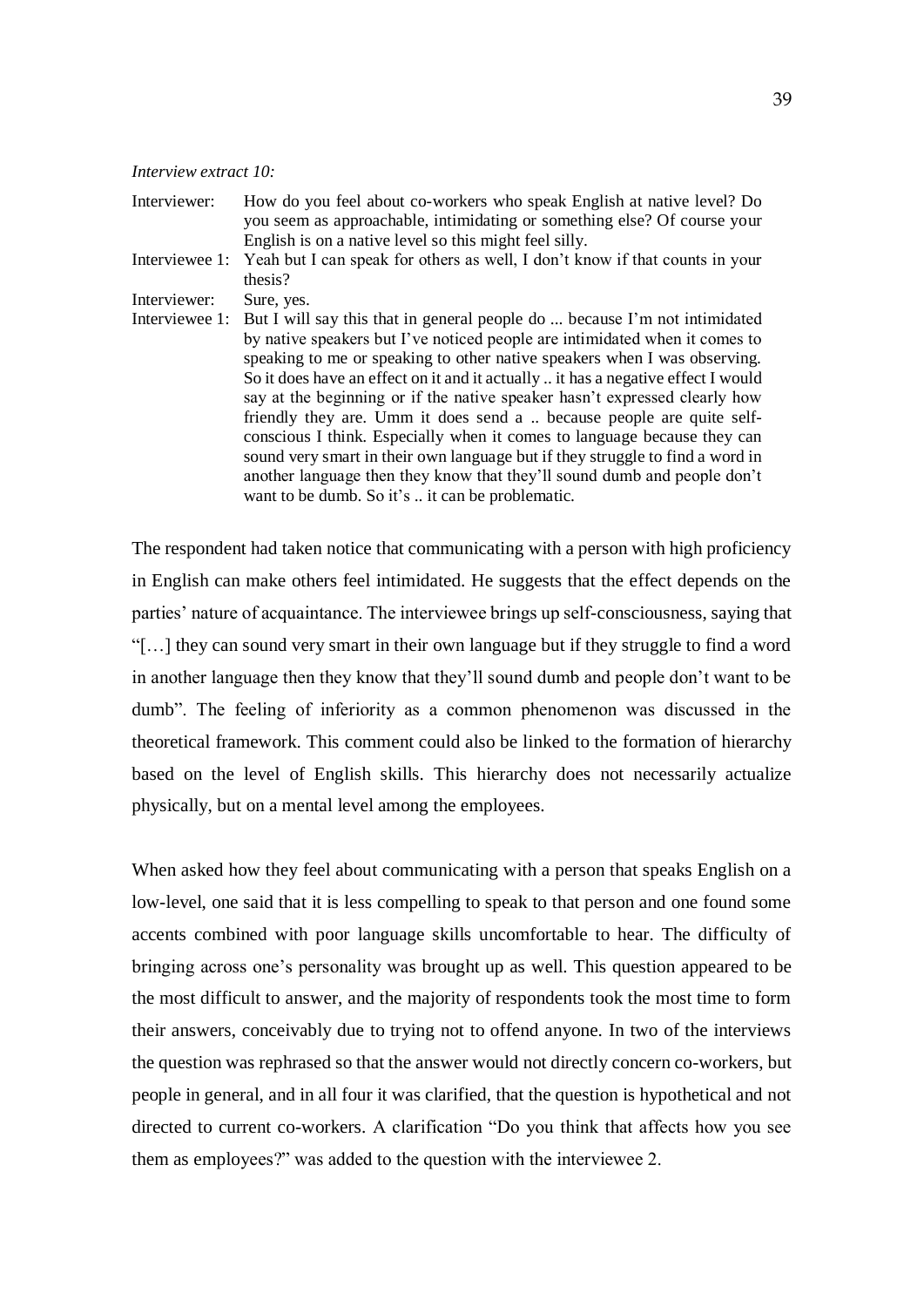#### *Interview extract 11:*

Interviewee 1: In general, I would be more intrigued in an interesting conversation and an interesting conversation would entail a good flow, exchange of useful ideas, something that adds values to you and if a person takes too long to form a sentence or uses the wrong word or makes it confusing for you then of course you would be less compelled to speak to that person.

*Interview extract 12:* 

Interviewee 2: Yes I would say that. Actually that affects … I guess many people would answer … would lie in this question, but like really .. yes. I would say that many people think that also.

Interviewee 1 sees low level of English skills as an hindrance to having a conversation and interviewee 2 acknowledges the effect and proposes that it is a common stand, although many would not admit it. These questions revealed that all the respondents preferred interacting with those speaking English on a native level. Native-speakers were viewed positively, whereas those speaking English on a low level were found less pleasant to communicate with. These answers were independent on the respondents' own level of proficiency.

# <span id="page-39-0"></span>**4.2 Language related issues**

The following questions were chosen to get insight into the current issues of a linguistically diverse workplace. The questions were based on the previous works presented in the theoretical framework, more or less directly. The interviewees were asked, if they had experienced problems because of their nationality, culture or language skills, as an opening for the more detailed questions. This question revealed, that the only type of problems any of the participants had encountered were communication related, which were caused by one's own or the other party's insufficient language skills. The focus point alternated with each respondent, the result still being the same. Some interviews began to discuss cultural issues, but would actually end up describing situations such as language barrier and language clustering, which again have to do with language. Two of the interviewees had felt excluded from conversations held in other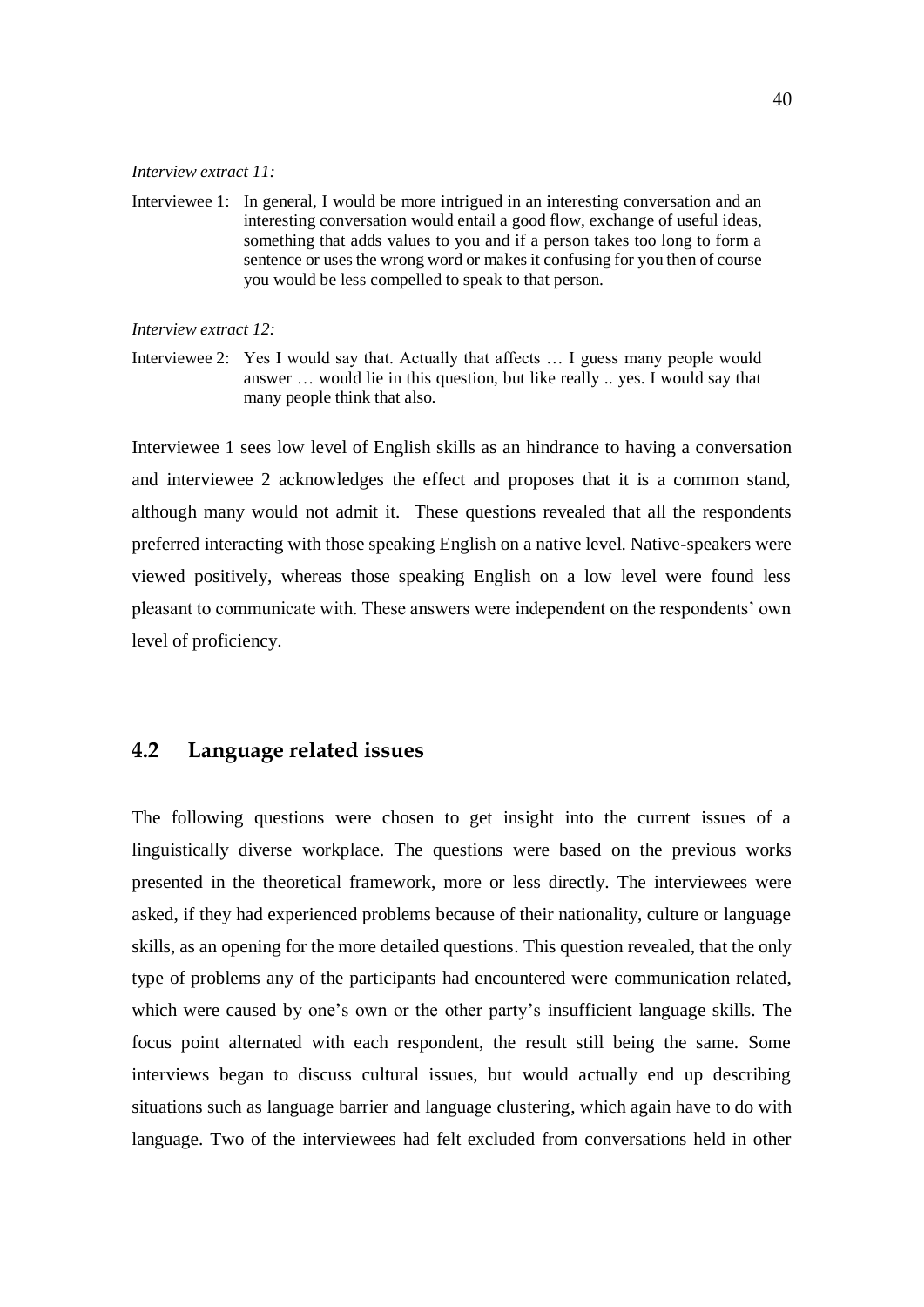languages but English. The interviewees were asked if they felt like cultural differences play a role at work, but none of the respondents thought so. Some respondents took more time to ponder around the question, but could not think of an example, where cultures would have shown in a negative light at the workplace. This indicates, that the company's approach to multiculturalism is accepting and the diversity has been managed successfully.

The next question, "What kind of evaluation based on your language skills have you experienced if you have?", received varying answers. For the sake of clarity, the question was rephrased after the first interview to the form presented in the excerpt below. The underlying idea of the question was to find out if the interviewees' had experienced evaluation, positive or negative, formal or informal, based on their language skills. Interviewee 3 had noticed that sometimes the tasks directed to her do not equal her knowledge and know-how, but as her language skills are at the top end, it seems to compensate the lack of knowledge on the subject matter. Interviewee 2 mentioned about not always understanding the given tasks, but as he is Finnish the tasks will be translated to Finnish, which is not a problem. This suggests that insufficient English skills can be compensated with knowledge of the local language to some extent, which is the advantage of the Finns working in the case company. Interviewee 1 acknowledged the benefit of working in a non-English speaking country, where his near native-level English stands out, and points out that this would not necessarily be the case in an English speaking country.

#### *Interview extract 13:*

in general.

Interviewer: Do you think that your level of English affects how you are evaluated what comes to being competent in your job?" Interviewee 1: I would definitely say yes. But this also might be impostor syndrome speaking so I don't know but I do feel … just because if I was to be put in an English speaking country I don't know if I would have the benefit of a doubt or the privilege that I have here. Or like in non-English speaking countries

Next question touched on the effect of using English on atmosphere, relationships and communication at the work place, which were in most of the interviews asked in separate questions. This question was based on previous studies, as Lønsmann (2014: 108) found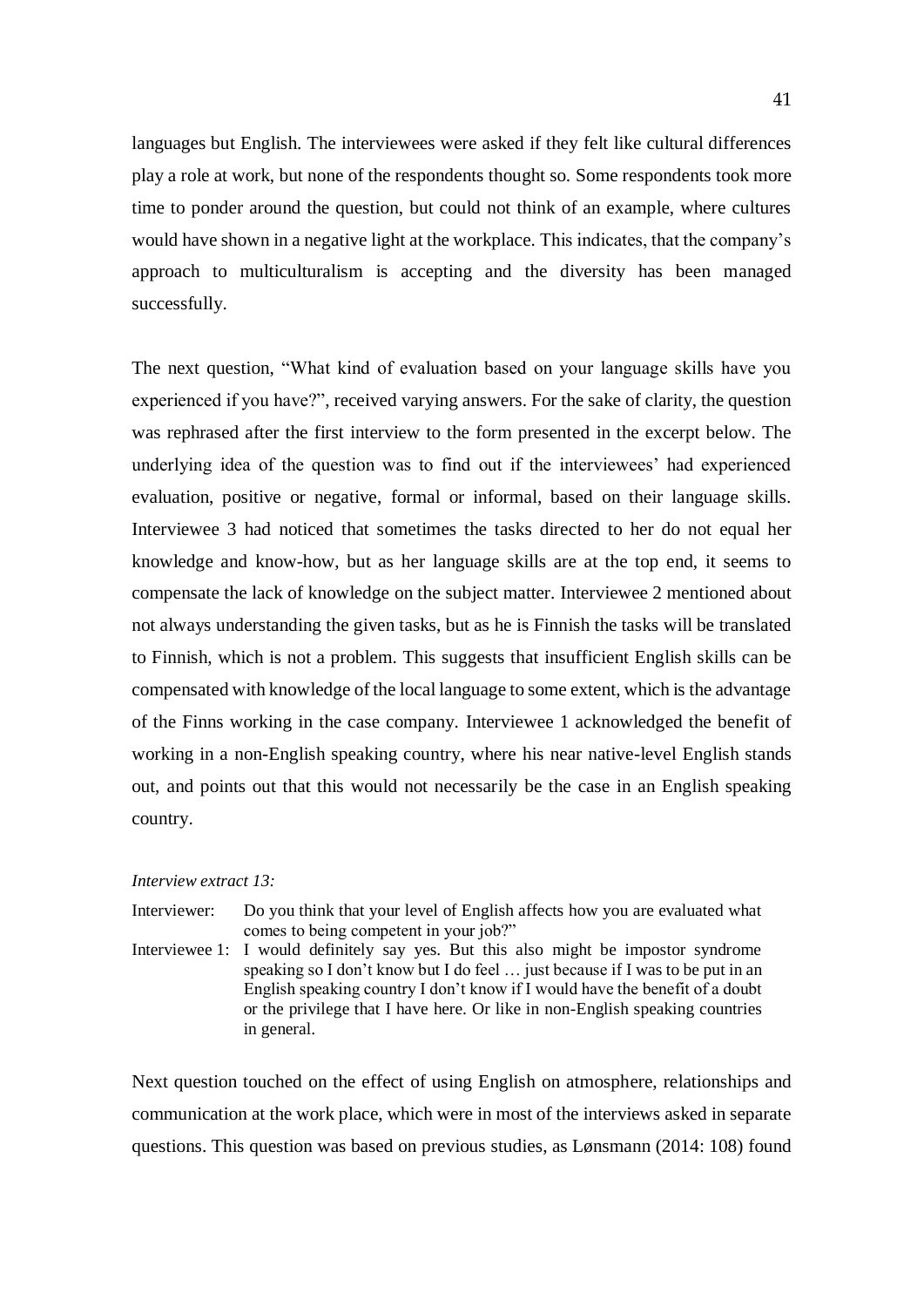that lacking the skills in the local language can cause exclusions and difficulty in building relationships, and the lack of common language can decrease the amount of communication. None of the respondents had noticed a negative effect on atmosphere or difficulty in building relationships, but two of the interviewees acknowledged that those insufficient in English can feel excluded. Interviewee 1 explained that he had not noticed a difference due to him knowing all three languages used in the company. Interviewee 2 discussed the limitations of lacking the common language:

#### *Interview extract 14:*

- Interviewer: Then about communication, has using English as a working language affected communication? Do you think you'd be talking more to one another if you were all speaking Finnish or the other way around?
- Interviewee 2: Yeah, sometimes I would say if everyone spoke Finnish I would say that our conversations would be much different and … and I would say when doing stuff where something new is like needed to be created, for example in a brainstorming session, we could probably get more out of it if we had like language which like everyone can speak like fluently for example if everyone were like native Finnish people we would get more out of that brainstorming session. Same applies to English, if we were all English speakers.

Interviewee 2 states that more would be gotten out of brainstorming sessions if all the employees had the same native language, which indicates that the use of English limits creativity and effectiveness although all members of the company, according to the interviewees, were described as fluent. Simonova (1994: 73) studied this question in her master's thesis resulting in similar findings, as it was found that limited language competence inhibited one's ability to express their knowledge.

When asked about attitudes towards using other languages at work, in this case Finnish and Vietnamese, all the respondents outlined that English is used in public communication, and informal communication can happen in a language of one's choice. Interviewee 1 pointed out the difficulty of situations when others are having a conversation in a language he does not know, which is presented in the excerpt below.

#### *Interview extract 15:*

Interviewer: What are the attitudes towards using other languages at the work place? Interviewee 1: I would say … well when they're with each other they speak Finnish, which I guess is fine. If they have a conversation with each other yeah they would speak Finnish mostly but if they see that a conversation is necessary for other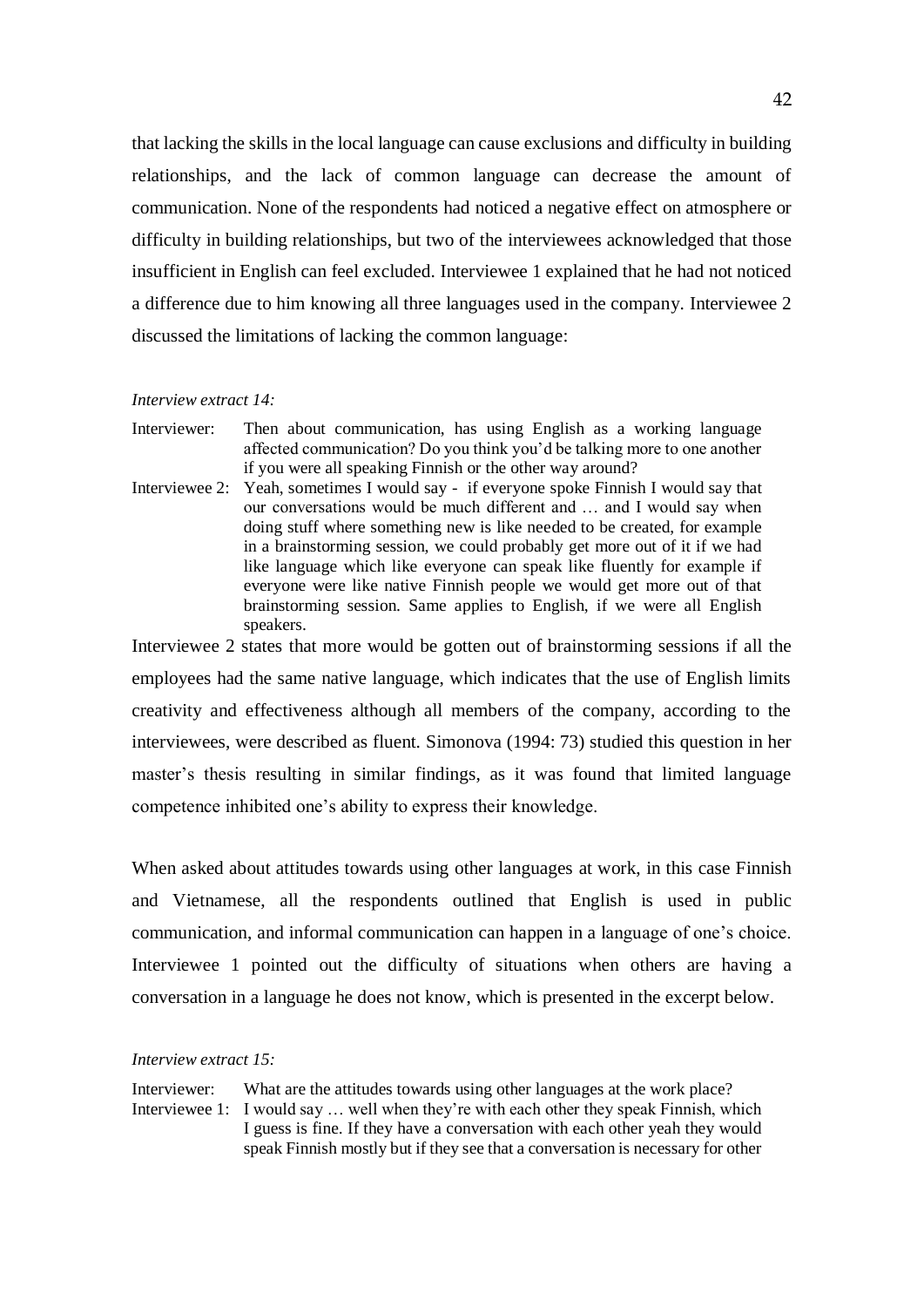nationalities involved, then they will switch to English. But the problem with that is … I guess in terms of privacy .. it's fine but when you're in the office for example like someone who doesn't speak Finnish basically lose the proactivity to join the conversation because you just simply don't know if they're speaking about personal things or if they're speaking about business things … so it's hard. So you're kind of at their mercy in a sense .. if you don't want to be rude.

Interviewee 1 refers to Finnish co-workers, who tend to use Finnish with each other in informal communication at the workplace. It causes insecurity and results in exclusion, as joining the conversation is harder due to not knowing the nature of conversation. Yet a common manner, a somewhat unspoken rule within the company is that a language is rapidly switched to English when an employee with no knowledge of the language enters the room. The use of other languages, by and large, is not considered a problem, as long as English is used in public communication and in situations where everyone should be included in the conversation.

# <span id="page-42-0"></span>**4.3 Case company's approach to language**

Company's approach to language is the fourth and final section of questions. The questions focus on linguistic diversity, including bureaucratic matters, such as language policy, language training and other procedures relating to language use. These questions are linked to the second research question, and aim at answering how linguistic diversity is approached and managed in the company. The following questions give insight into the perceived and experienced management, as the respondents are not in charge of these policies and have limited knowledge on the factual, strategic side of management.

It was known beforehand that the case company does not have an official language policy, but the interviewees were still asked what they know about the company's language policy and how the language use is regulated, if it is. All the interviewees answered, as expected, that no official language policy exists, but they are supposed to use English. One respondent said that English and Finnish are the official business languages and one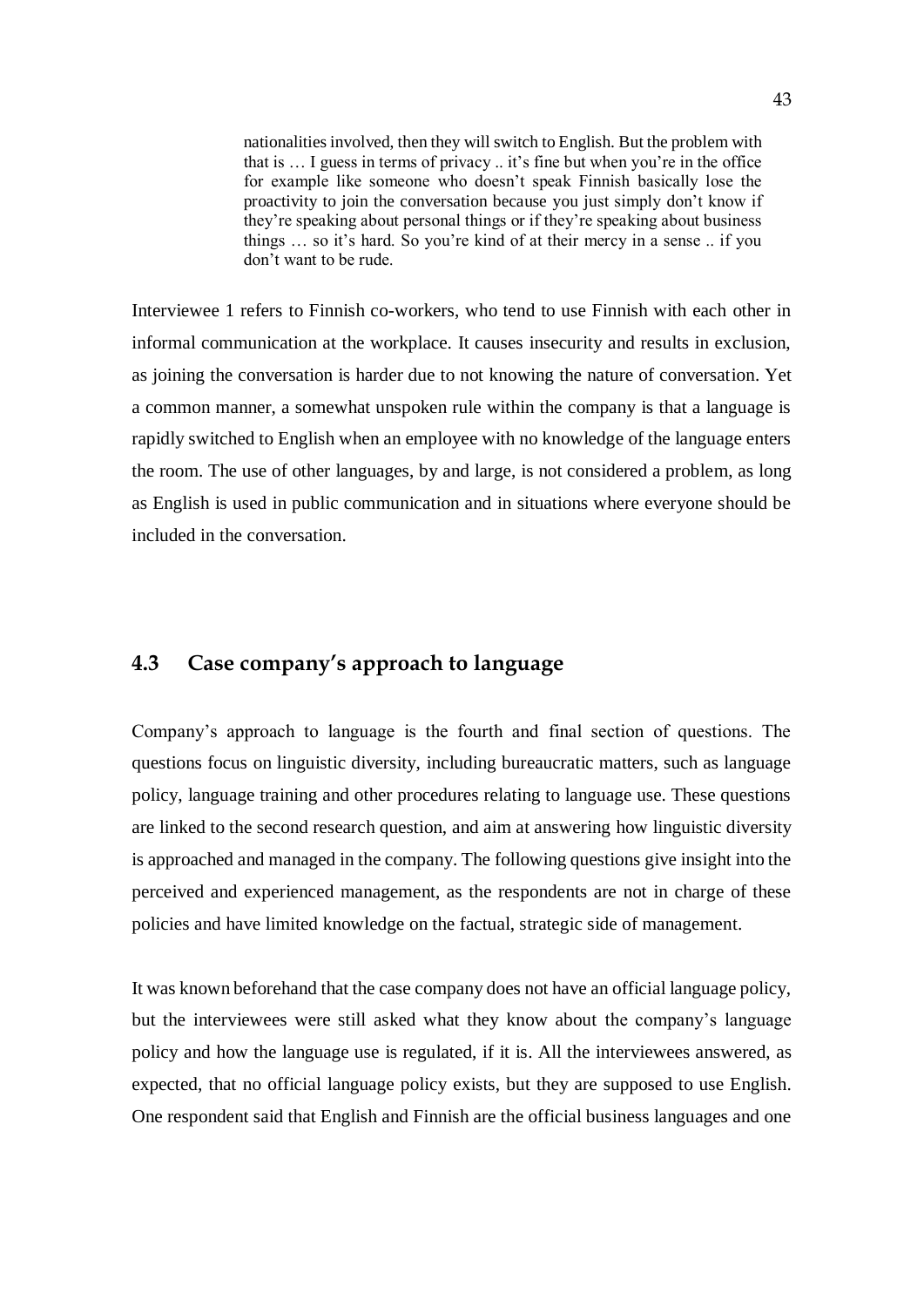specified that there are other, more specific rules for communicating with certain groups, such as foreign clients.

#### *Interview extract 16:*

Interviewer: What do you know about the company's language policy? I know that there isn't an official one, but are there some kind of rules or regulations? Interviewee 3: I don't really know. There are unwritten rules like our mode of communication within the company is slack and obviously the majority of the communication inside is through public channels and it's like an unwritten rule that all that communication is in English. Other than that I've got different rules for like for communicating with customers and whether it's like each channel will be in different language but that's mostly to do with marketing than our company.

The lack of language policy and formal regulations did not seem to bother the interviewees, which could imply that the informal and unspoken rules have been adequate in avoiding major issues. This also suggests that the company may avoid pure linguistic homogeneity, but encourage heterogeneity instead (Thomas, 2007: 85).

In addition, it was asked if the case company offers language training, and all the answers were in line, admitting that is does not. Half of the respondents are currently studying and told about the universities' language courses, both Finnish and English. Two explained that the lack of language training is due to the size and resources of the company, one of them specifying that the aim is to be certain about the adequacy of one's language skills before recruiting. One respondent mentioned about free options available online for those who are motivated to learn a language. One said, that he has improved his English language skills by watching videos and reading works of the field. Brainstorming session were also mentioned as a way of practising English.

#### *Interview extract 17:*

| Interviewer: | Does the language offer some kind of language training, official on                       |
|--------------|-------------------------------------------------------------------------------------------|
|              | unofficial?                                                                               |
|              | Interviewee 2: Actually no. Most of like foreign speaking people study in universities in |
|              | Finland which actually provides like the language courses.                                |
| Interviewer: | Yeah. You already said that you've learnt English  or improved your                       |
|              | English, have you improved it through your job?                                           |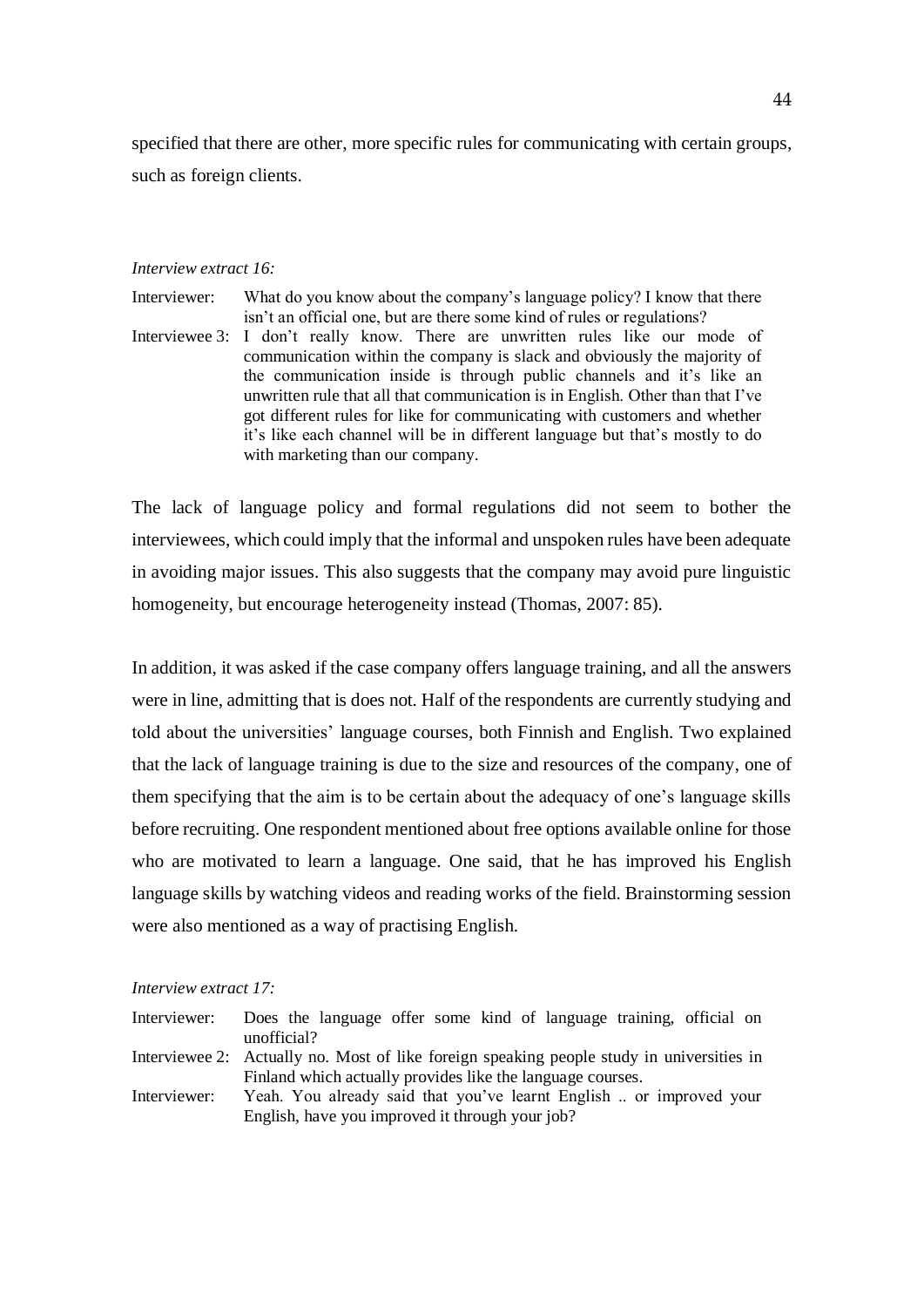Interviewee 2: It's probably, for example watching some videos of the industry and reading of the industry and like all brainstorming sessions with people and research made. So, by that.

The answers revealed that the two interviewees who described themselves as "close to native" and "native" were neutral about the lack of training, while the other two, who according to their own self-assessment were not quite as sufficient, were the ones who would have appreciated language training. These two brought up the language courses offered by their university as well as online courses.

As the company relies heavily on the common language, English, it was asked if and how English language skills are assessed before recruiting. One interviewee said that they are not assessed, because the company hires mostly acquaintances of existing employees, and therefore there is no need the chart the skills. The other three explained that the assessment happens during the interviews by asking questions in English, and the ability to understand and answer the questions displays adequate knowledge. One of the interviewees has attended another candidate's interview, and told that the person being interviewed was not hired due to inadequate English language skills, as he was unable to answer the questions asked during the interview. One shared a story about his own job interview, which is presented in the excerpt below.

#### *Interview extract 18:*

Interviewer: So how are language skills assessed before recruiting?

Interviewee 3: During the interview they just answer certain questions. But for example we had a designer from Vietnam who was working remotely in Vietnam and that became a problem because his communication wasn't quite good enough in English. The head of the team wasn't able to communicate with him because of the language barrier and it had to through another Vietnamese guy and that ended up like us .. him not continuing with the company because it just didn't work out.

#### *Interview extract 19:*

Interviewee 2: Yeah, yeah. The job interview was like, I was at the interview then we just ... we just discussed normally in Finnish with the people who were about to hire me. Then, I don't know if it was planned or not, one of our Vietnamese co-workers just like crashed to the interview. He just like sit next to me and then just start asking questions in English like roasting. I was like okay cool, it's no problem, I can handle this. That was like hard test.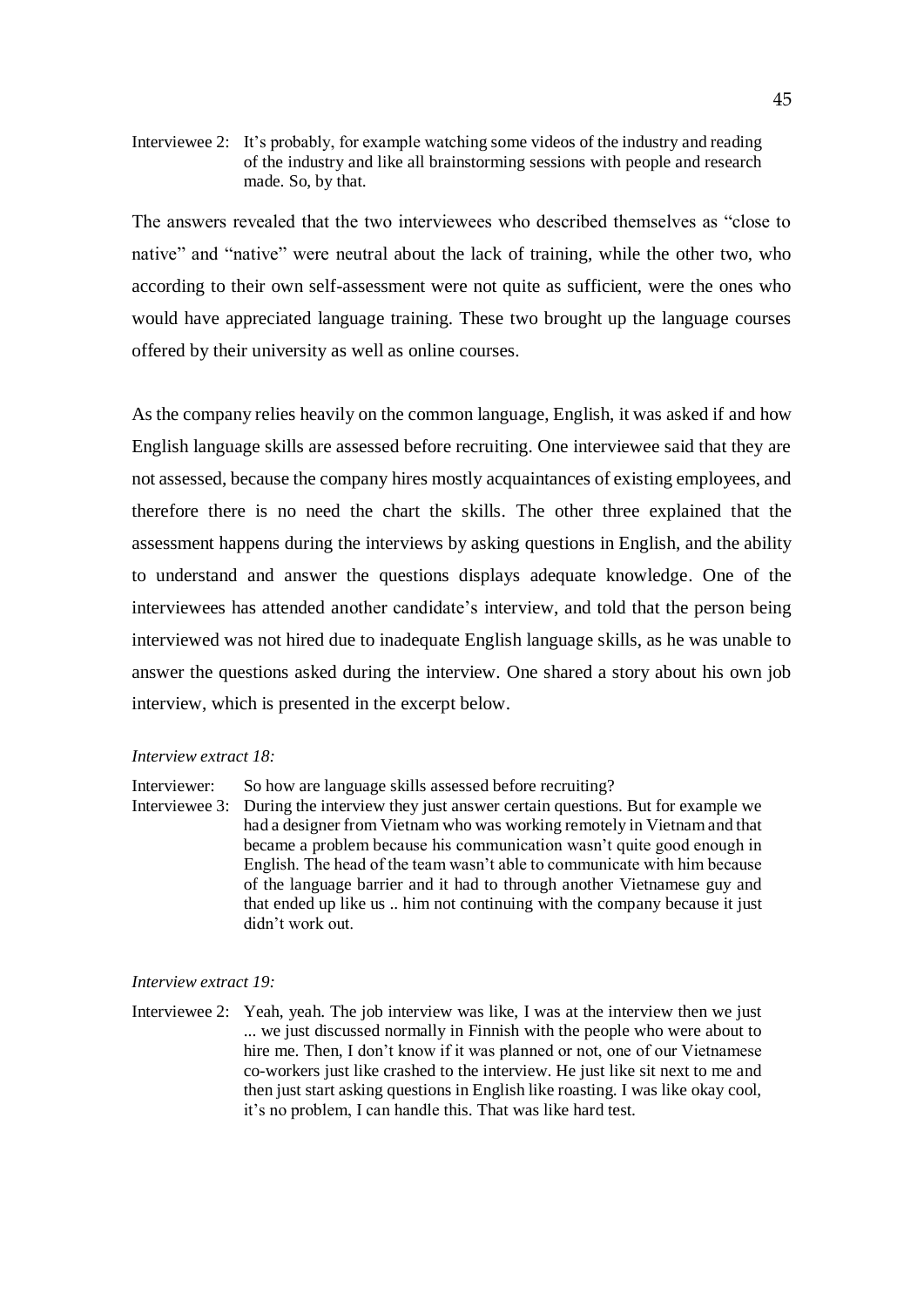The company has employees with various native languages, and thus the interviewees were asked, how the company approaches linguistic diversity. One respondent commented that language is just a way to communicate, but its role is not big. Two answered that it is acknowledged to be an important resource to have diverse nationalities and languages.

|  | Interview extract 20: |  |  |
|--|-----------------------|--|--|
|--|-----------------------|--|--|

| Interviewer:   | How is linguistic diversity approached in the company? What would you<br>say?                                                                                                                                                                                                                                                                                                                    |
|----------------|--------------------------------------------------------------------------------------------------------------------------------------------------------------------------------------------------------------------------------------------------------------------------------------------------------------------------------------------------------------------------------------------------|
| Interviewee 3: | Do you mean like in general or how we view it or?                                                                                                                                                                                                                                                                                                                                                |
| Interviewer:   | Well maybe like  is it somehow emphasized that people have different                                                                                                                                                                                                                                                                                                                             |
|                | native languages or is it just one thing among others, we have one common                                                                                                                                                                                                                                                                                                                        |
|                | language and that's enough?                                                                                                                                                                                                                                                                                                                                                                      |
|                | Interviewee 3: No I think it's like cause obviously we are in several different markets and<br>our app is translated to few different languages so  it is something that we<br>really appreciate and because we're looking at the global market and the fact<br>that we have different cultures and different languages within our team is<br>definitely something that we see as very positive. |

According to the respondents, linguistic diversity and multiculturalism are seen as advantages and they are greatly appreciated, especially as the company is "looking at the global market", as the interviewee 3 points out in the above excerpt. The answers indicate that linguistic diversity is approached positively, as a key resource to globalizing and sustaining the existing markets, Finland and Vietnam. Based on the interviews, the company has adapted the culture-interactional approach, as cultures are hardly noted and problems or conflicts are not blamed on cultural differences (Poutiainen, 2014: 32). What comes to the MBI model discussed in theoretical framework, the case company has understood the differences, effectively communicates across these differences and manages the differences. It is evident, that the company has created additional value from the diversity, that a non-diverse group could not.

When asked, how problems related to language skills are approached and handled, no interviewee recalled a problematic situation. Two of them said that there is no official policy for that. One explained that in a situation where someone has difficulty communicating other employees come to help. It was also brought up, that people usually shift to English when others come around so it has not been an issue. In case there were to be problems, they would be brought up in a weekly lunch, where question related to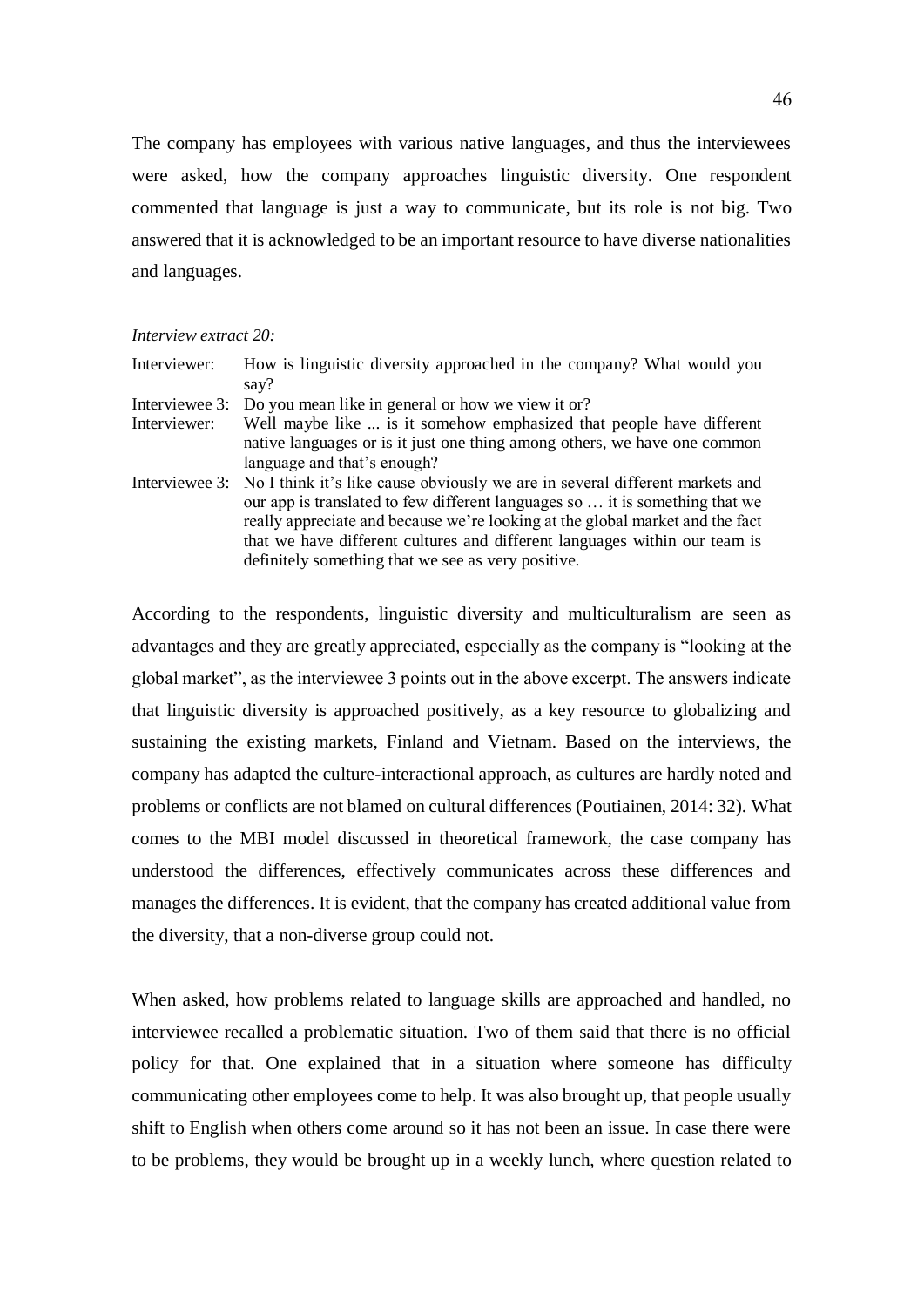working culture are discussed. One answered, that they mostly use direct feedback. This question links to the MBI model, as the letter I refers to integrating, "dealing with possible conflicts and building on the differences". This can be found in the company's procedures, as possible conflicts are dealt promptly, and the differences are considered a strength that are unlikely to cause conflicts in the first place. In the following excerpt the interviewee states that appropriate language use is linked to professionalism.

#### *Interview extract 21:*

| Interviewer:   | This is actually the last question, so how are problems related to language<br>skills umm approached and handled? For instance, if some feel like they are<br>excluded in the conversation or something like that                                                                                                                                                                                                                                                                                                                    |
|----------------|--------------------------------------------------------------------------------------------------------------------------------------------------------------------------------------------------------------------------------------------------------------------------------------------------------------------------------------------------------------------------------------------------------------------------------------------------------------------------------------------------------------------------------------|
| Interviewee 4: | I'm not sure I followed the question                                                                                                                                                                                                                                                                                                                                                                                                                                                                                                 |
| Interviewer:   | Okay, so if there would be problems that for instance you Vietnamese would                                                                                                                                                                                                                                                                                                                                                                                                                                                           |
|                | be speaking Vietnamese only leaving others who don't speak Vietnamese<br>out, how would that be handled by the manager or someone?                                                                                                                                                                                                                                                                                                                                                                                                   |
|                | Interviewee 4: Well  if the  if the feedback about speaking too much native language in<br>a work place is not during the pastime you know like a break  or something<br>then of course we need to do some rules or you know just remind them. And<br>of course we need to approach it if they still don't do it  because it's<br>professionalism. But if it's their own break and they want to speak in their<br>language then yes of course. They can do whatever they want as long as they<br>don't make it too loud for example. |

As it had come up that there is variation among the employees what comes to level of English language skills, it was asked, how the company ensures the appreciation of expertise despite the level of language skills. One interviewee explained that the company recruits per role, meaning that the required level of English varies and each must have sufficient proficiency for their role. For instance, IT workers should primary have fieldspecific knowledge and language is a secondary criterion. In addition, the kind of language skills required differ. Those working in communication must be able to produce both text and speech, whereas the IT workers should know be familiar with the vocabulary and jargon of the field. Another interviewee said that language is an imperative part of the job, and it is thus expected, but for some teams it is more about what they build than how they communicate. According to one interviewee, expertise is emphasized more than language.

In the end of each interview the interviewees were asked if they had anything to add, and three of them told about a case, where a freelancer working remotely for the company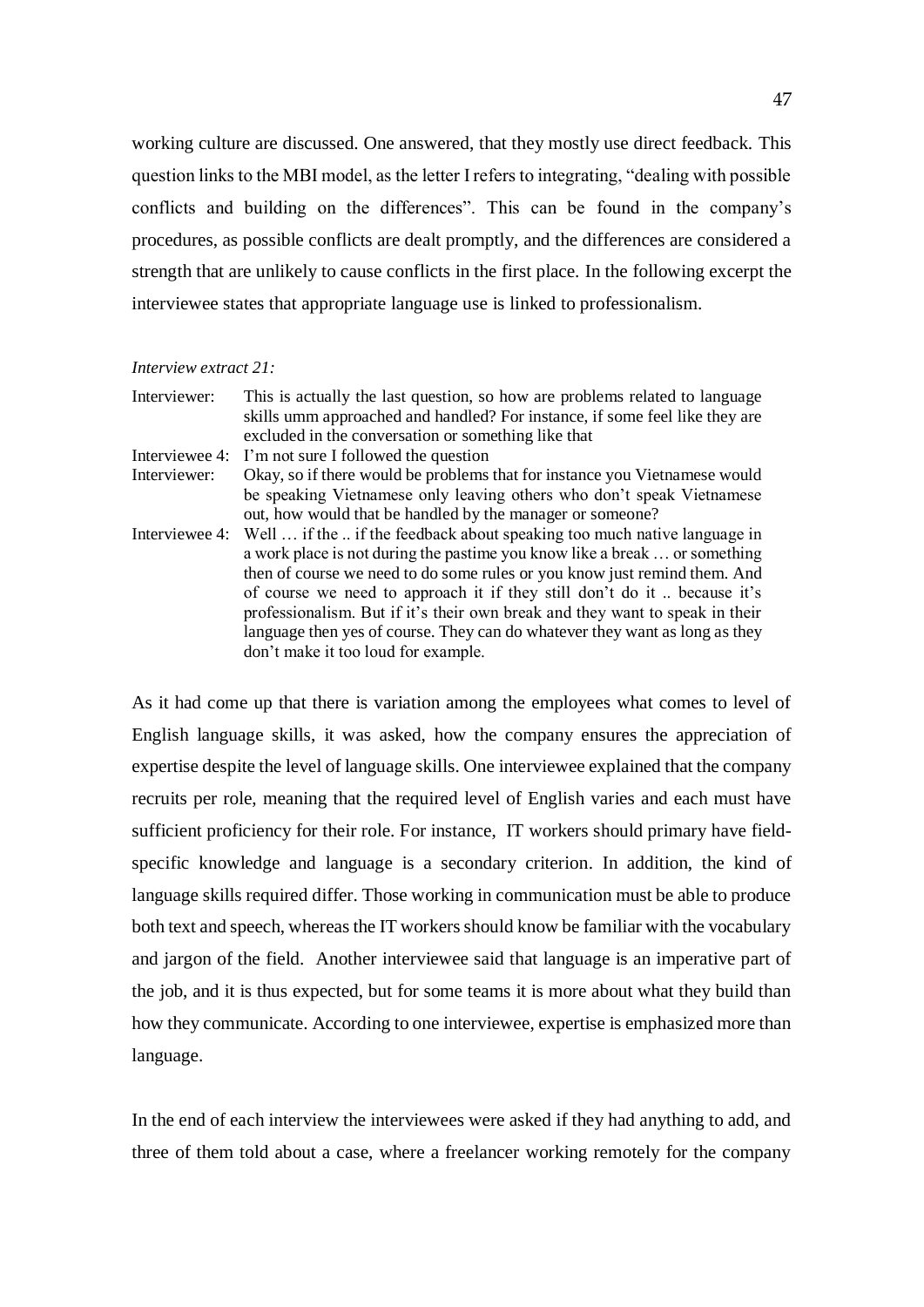struggled to communicate and thus could not continue working for the company. The freelancer had no knowledge of English, and thus the communication happened via middle-man. It was found arduous and time consuming, and the case company was not satisfied with the results. This case demonstrates the importance of common language and communication skills, as although the person was not working in communication but in design and was otherwise qualified for the job, his language skills were limited and therefore he was unable to fulfil the tasks requested of him.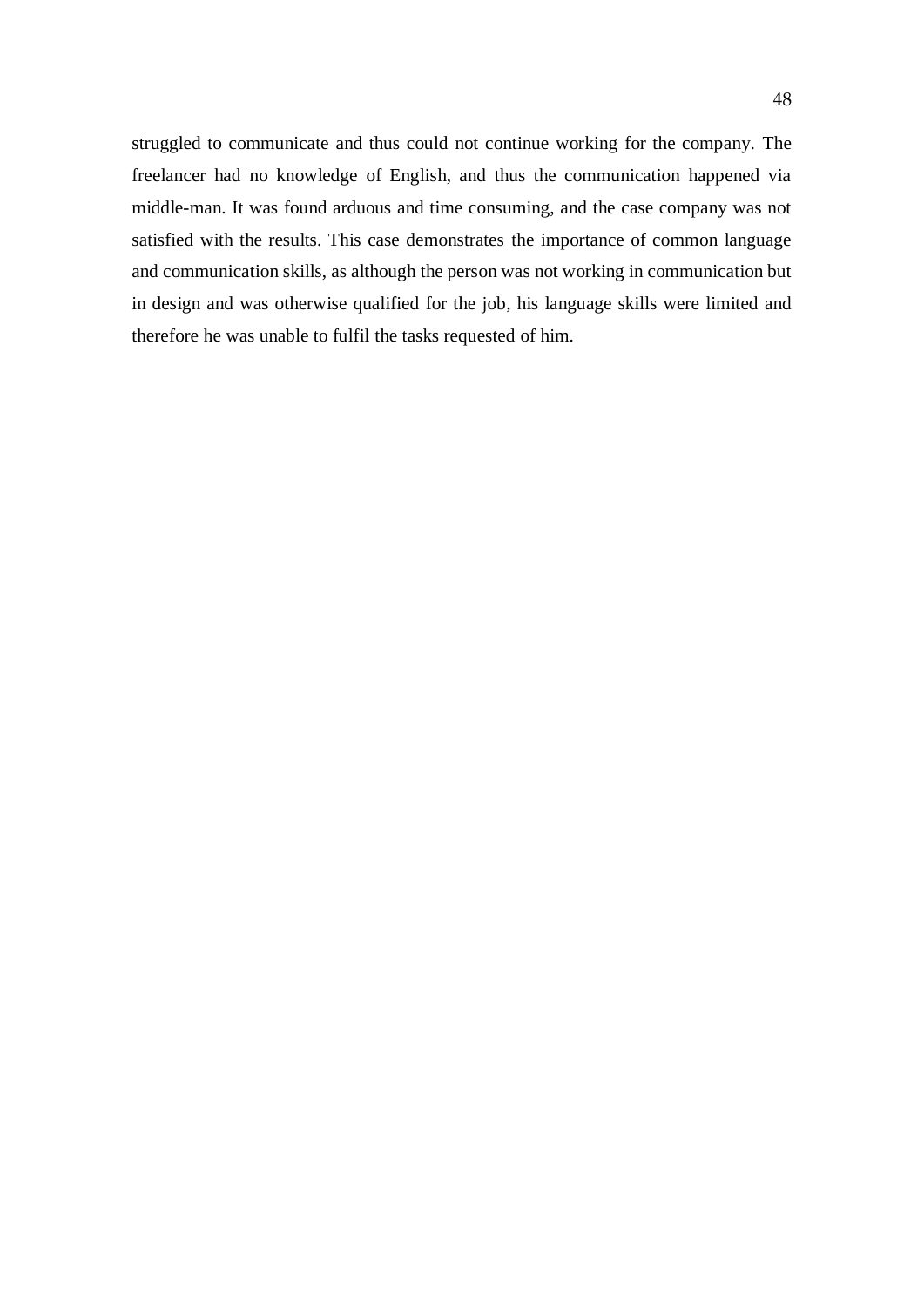# <span id="page-48-0"></span>**5 DISCUSSION AND CONCLUSIONS**

In this master's thesis the focus was on the effect one's level of English skills may have on how professional they are seen. Another focus point was on approaching and managing linguistic diversity in international organizations. This was effectuated as a case study, which focused on one particular international company, the case company. The main source of data were the interviews conducted for the study. Both proficiency and professionalism were viewed as individual perceptions, and were not defined during the interviews, allowing each respondent to form the idea themselves. The study looked into the global position of English, the points of focus being on business. Although the thesis studied the management of linguistic diversity, the interviews were conducted with employees, and thus the findings reveal the experienced management, not necessarily the strategic and factual side of management. This chapter aims at compiling the most important and useful findings of the study.

The first research question concerned the link between one's level of English proficiency and perceived professionalism, and it was a major part of the interviews. The interviewees were not directly asked to define proficiency, but based on their answers it was seen as the ability to fluently communicate and hold a conversation. Moreover, one respondent told about a co-worker's "amazing accent", which suggests that the focus was primarily on speaking skills. The interviewees were then asked: "How do you think your coworkers' language proficiency affects your perception of their professionalism?". Three of the respondents acknowledged the effect and one proposed that it depend on the title. It was stated that people should be able to fully understand each other and that insufficient language skills show the disinterest towards learning the language. It was also asked, how the interviewees feel about co-workers who speak English on both native and low level. The answers revealed that native speakers were viewed more positively and considered more pleasant to interact with, whereas someone with low level of English was found a less compelling to talk to and even a less competent employee.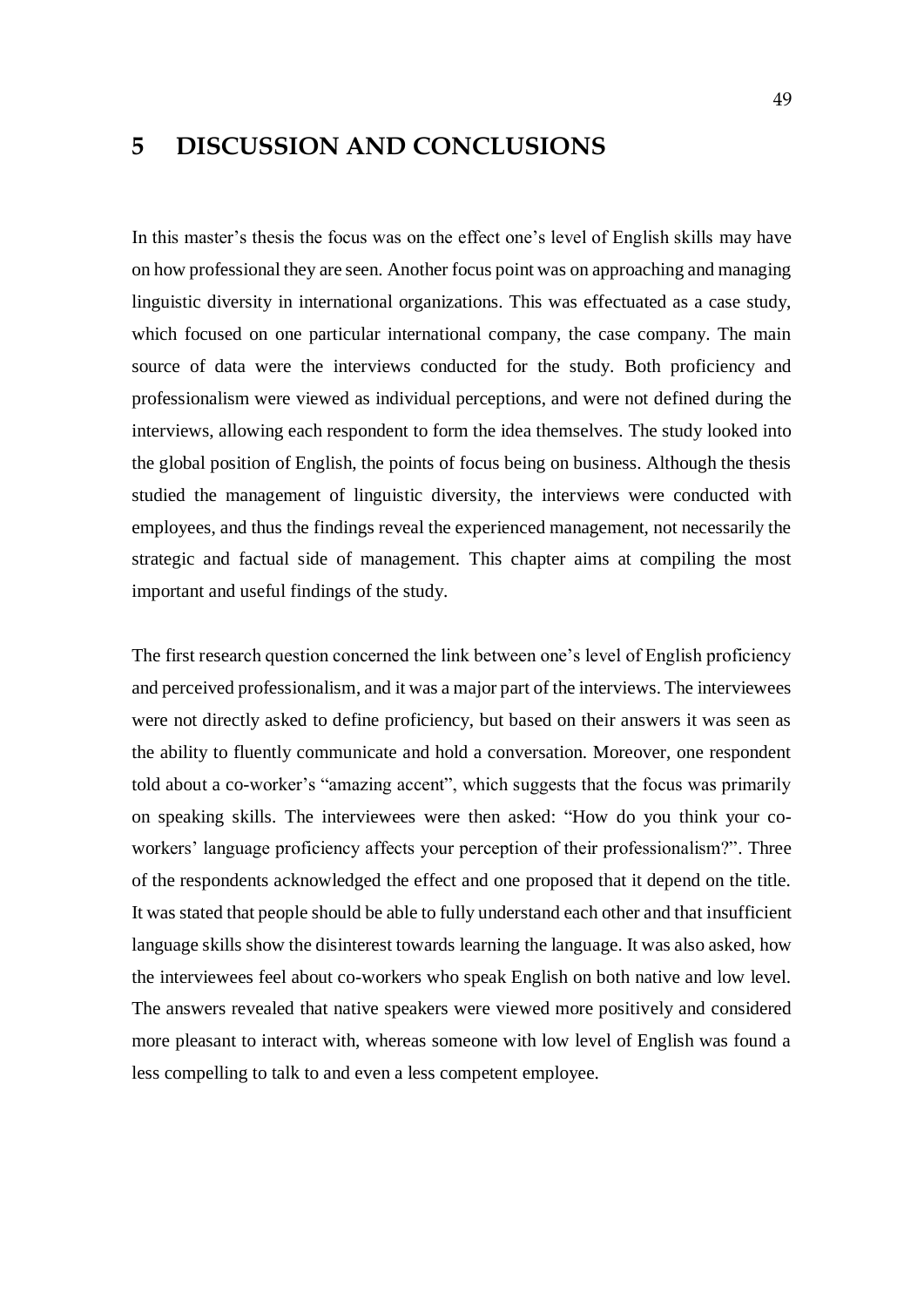The study introduces a company that has no official language policy, offers no language training and relies on informal procedures in managing linguistic diversity and emerging conflicts. Not only is there a multitude of languages, but nationalities and cultures too. Still, the case company has succeeded in managing the diversity, which is likely to have contributed to the business success. Diversity is not emphasized on a daily basis, but the respondents discussed having a diverse team in a positive manner, which suggests that the laid-back approach has worked for the company's advantage. Diversity is utilized in many ways, as for instance, Finland and Vietnam were named the key markets of the company, and the majority of employees are originally from these two countries.

The interview material suggests that the company and its employees are somewhere in the middle of creators and equalizers of the MBI model. Creators make effective use of the diversity, which shows in creative solutions and better products, while equalizers pretend the differences do not exists (Lane, 2009). As stated above, the company's approach towards diversity is appreciative and they have succeeded in creating additional value from the varying backgrounds. Yet, as these differences do not seem to be addressed, although surely acknowledged, the company cannot fully be categorized as creators. The interviewees all had previous international experience, as they had all either studied or worked abroad, which could explain the little attention paid to diversity.

The case company was also viewed as a community of practice from the linguistic viewpoint. The respondents are all considerably young and have little previous work experience, and thus the value of peer support is greater and much is learnt from one another. Additionally, as the case company is a start-up, the concept of CoP was expected to be employed in the company, although not necessarily deliberately. While it was not directly asked in the interviews, it was brought up by the respondents, that those less sufficient in English are helped by those proficient. Language learning was considered to happen in interaction with co-workers, in formal brainstorming sessions but in informal small-talk too.

The case company has no official language policy partially due to the size and resources. The necessity of language policies has been discussed in previous studies, but based on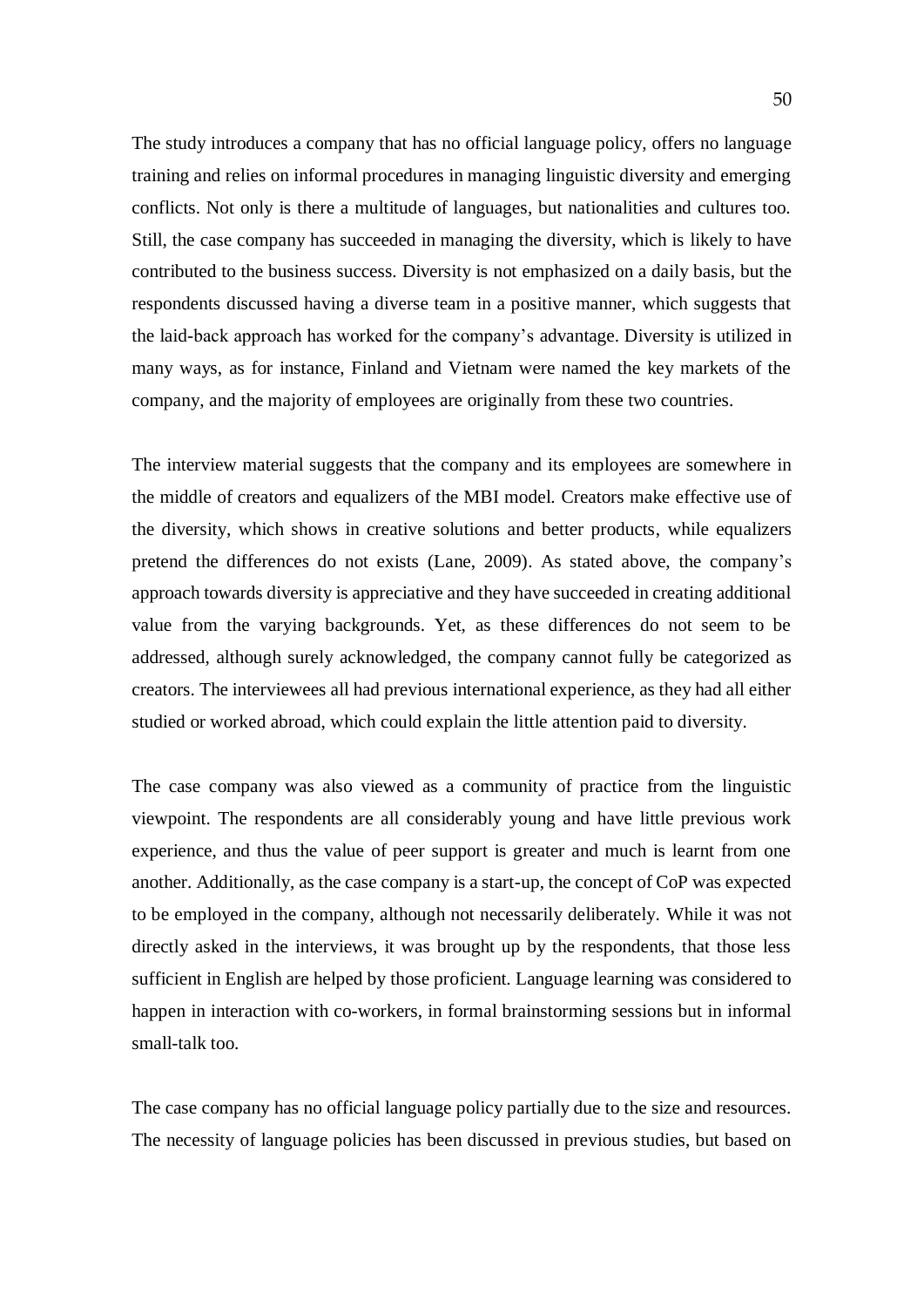the interviews, the lack of language policy does not seem to affect the atmosphere, communication or quality of work. None of the participants recalled a situation where formal procedures for wrongful language use or conflicts would have been needed, but it was brought up, that in case of a conflict, the case would be handled promptly face to face. Additionally, all the respondents agreed on the unwritten rules to use English in all public speaking and language of one' choice during breaks and when discussing personal matters. As long as the company does not substantially grow in size, there appears to be no need for a language policy, although it could benefit the company in its existing shape. The variation in language skills has led to ambiguity, language barrier and exclusion, which are some of the issues likely to be lessened. Furthermore, the interviewees gave slightly distinctive answers when asked about the regulations and rules concerning language use, so even though the case company would not employ a formal language policy, written rules could benefit the team.

Based on the findings, the case company places little value on language skills among the existing employees. The overall English skills were described as fluent, but the level of fluency varies among the employees. It was stated, that as long as one is able to communicate, the skills are adequate. The lack of skills had been found to affect some areas of work, such as creativity in brainstorming sessions. Language skills are not a primary criteria in recruiting, and English proficiency is tested with a few questions during interviews. This raised a question, why not conduct the job interviews using English only, especially when the working language of the company is English? Although the level of English required in the case company was described as the ability to communicate, a few questions asked during an interview is unlikely to give a solid picture of one's language skills.

The trend of globalizations adds to the need to deal with questions arising as a result. This thesis took language questions and decisions under a closer look, and their necessity was critically viewed. Although this paper focuses mainly on the linguistic aspect, diversity is of course a broader concept and all the areas of diversity come into play when organizations become international, which should be taken into account in further research.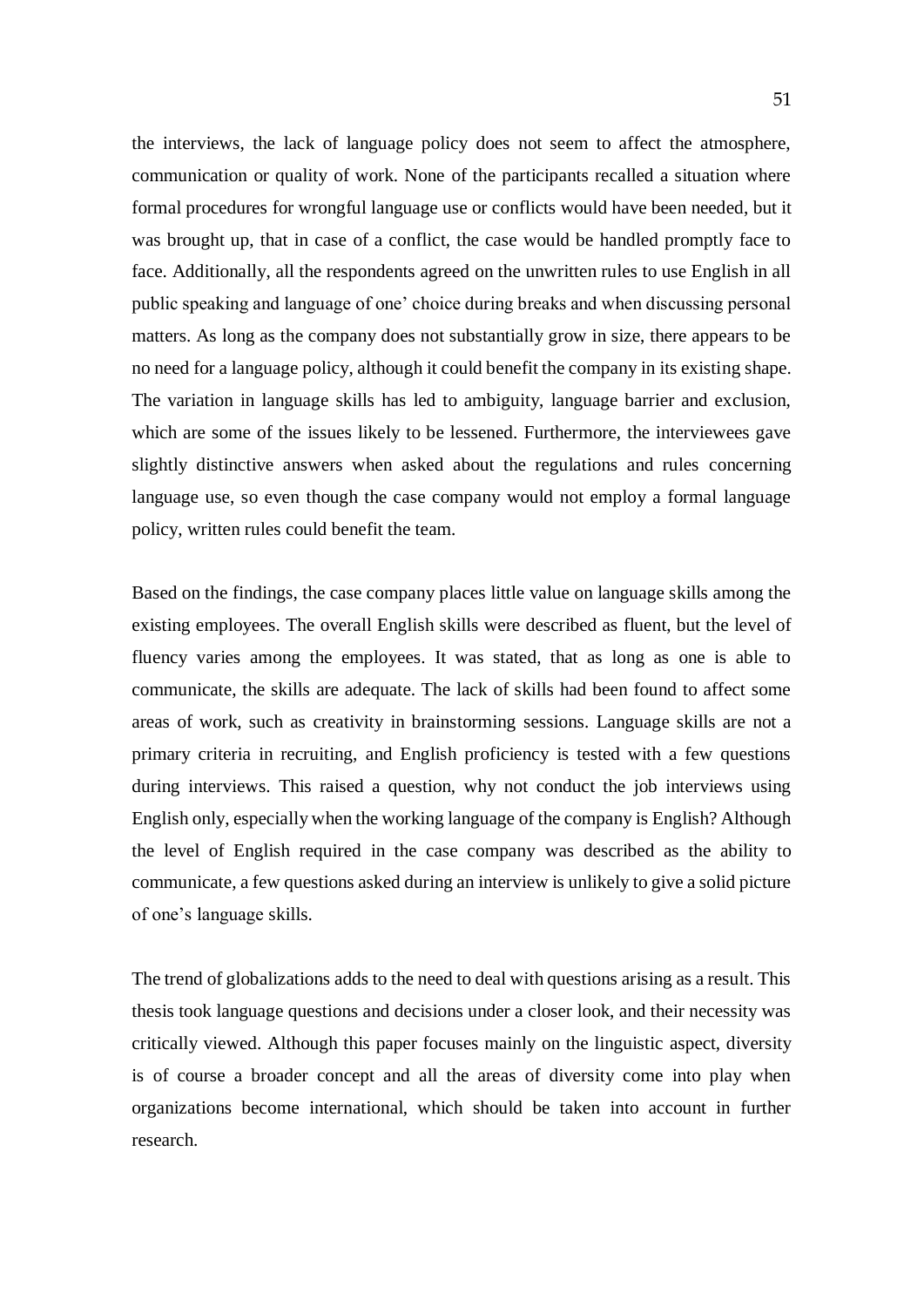Previous studies also cited in this paper had looked proficiency, language management, linguistic diversity and all the areas present in the paper separately. Thus the theoretical framework was compiled from various works that touched on each topic. Despite thorough search, no research was found to have directly studied the effect language proficiency may have on perceived professionalism. Furthermore, previous research showed a lack of focus on the linguistic aspect in the field of intercultural communication, diversity and culture in general. Therefore, the aim of this study was to fill a piece of this gap by focusing primarily on language use. More specifically, the chosen gap was to find out the extent to which one's level of English skills define them as professionals, and how this is managed in the case company. This study gives insight into one company's management of diversity, and functions as an didactic example. Due to the size of the sample no generalization or implications can be made based on the interviews, but together with the theoretical framework, the study can help in understanding the importance of language management and decisions.

The findings of this study are useful for international organizations, both employers and employees. Additionally, companies considering to change their corporate or working language to English can benefit from the study, and get perspective on the benefits and issues of using English. This study succeeded in enlightening the link between language proficiency and professionalism, as well as the importance of English language skills in the globalizing work places. Profound conclusions cannot be drawn from the data of four interviews, but the study provides indications and points the way for further research. In the future, the study should be done with more resources and a larger sampling, which together with previous studies would allow making more solid conclusions.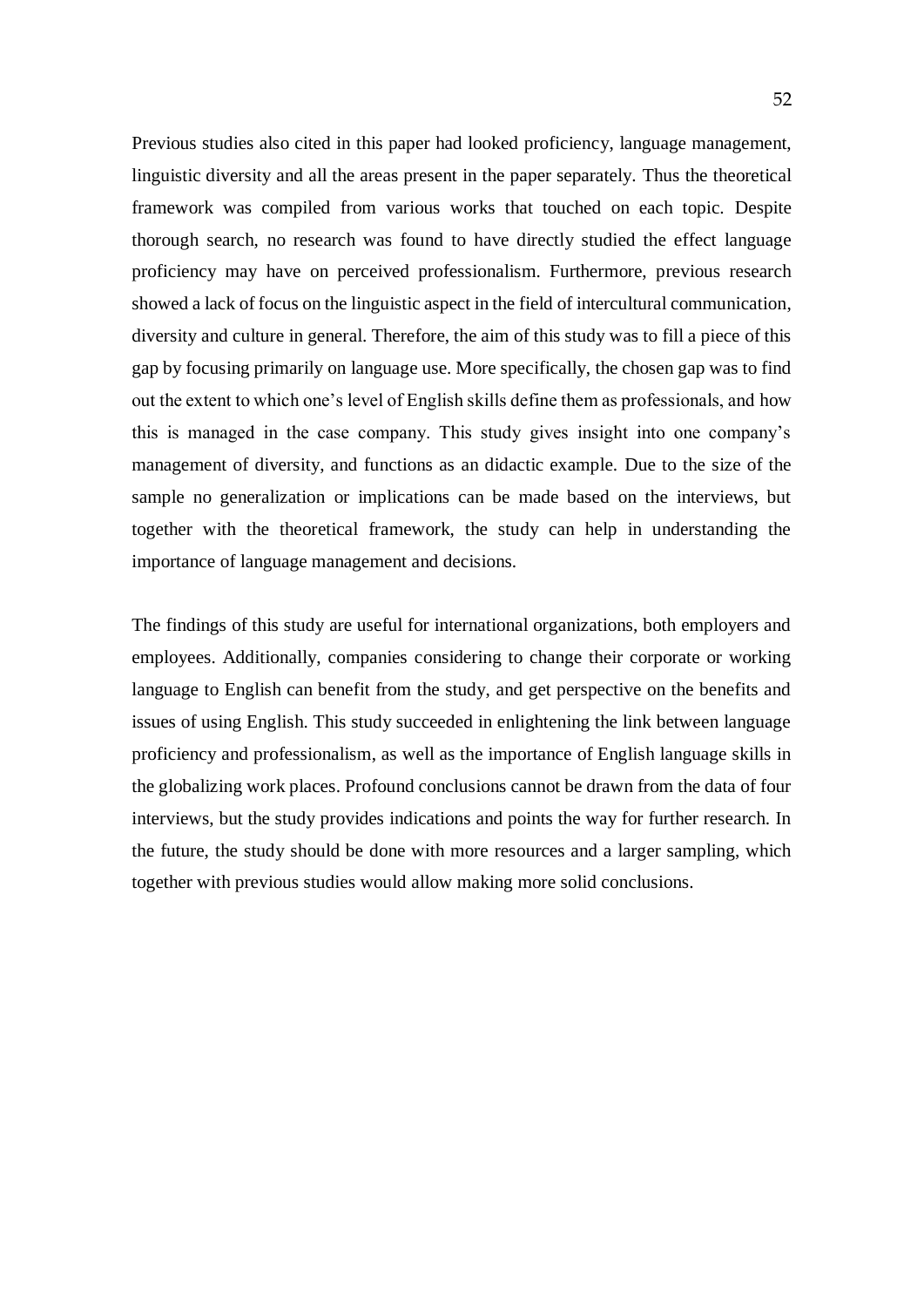### <span id="page-52-0"></span>**REFERENCES**

- Angouri, Jo (2013). The multilingual reality of the multinational workplace: Laguage policy and language use. Journal of Multilingual and Multicultural Development 34(6). 564–581
- Connor-Linton, Jeff & Luke Wander Amoroso (2014). Measured Language : Quantitative Approaches to Acquisition, Assessment, and Variation. Georgetown University Press, Washington, DC.
- Davies, Alan (2003). The Native Speaker: Myth and Reality. Multilingual Matters ltd: Clevedon.
- Davies, Winifred & Evelyn Ziegler (2015). Language Planning and Microlinguistics : From Policy to Interaction and Vice Versa. Available at: http://ebookcentral.proquest.com/lib/jyvaskylaebooks/detail.action?docID=4000808.
- Freidson, Eliot (2001). Professionalism: The Third Logic. Polity Press: Cambridge.
- Gilakjani, Abbas Pourhosein (2012). English Pronunciation Instruction: A Literature Review. Available at: https://www.researchgate.net/publication/267722924 The Significance of Pro Pronunciat in English Language Teaching. 10.5539/elt.v5n4p96
- Hogan, Christine (2007). Facilitating Multicultural Groups: A Practical Guide. JS Typesetting Ltd: Glasgow.
- Hyltenstam, Kenneth (2016). Advanced proficiency and exceptional ability in second languages. De Gruyter Mouton. Available at: http://ebookcentral.proquest.com/lib/jyvaskylaebooks/detail.action?docID=4618895
- IELTS (2018). IELTS scoring in detail. Available at: https://www.ielts.org/ielts-fororganisations/ielts-scoring-in-detail
- Jenkins, Jennifer (1996). Native Speaker, Non-native speaker as a foreign language: time for change. Available at: https://www.researchgate.net/publication/271643115\_Native\_speaker\_nonnative\_speaker\_and\_English\_as\_a\_Foreign\_Language\_time\_for\_a\_change
- Kalocsai, Karolina (2014). Communities of practice and English as a Lingua Franca : a study of Erasmus students in a Central European context. De Gyuter, Inc., 2013.
- Kasar, Jack & Nelson Clark (2000). Developing professional behaviors. Thorofare, NJ SLACK Inc.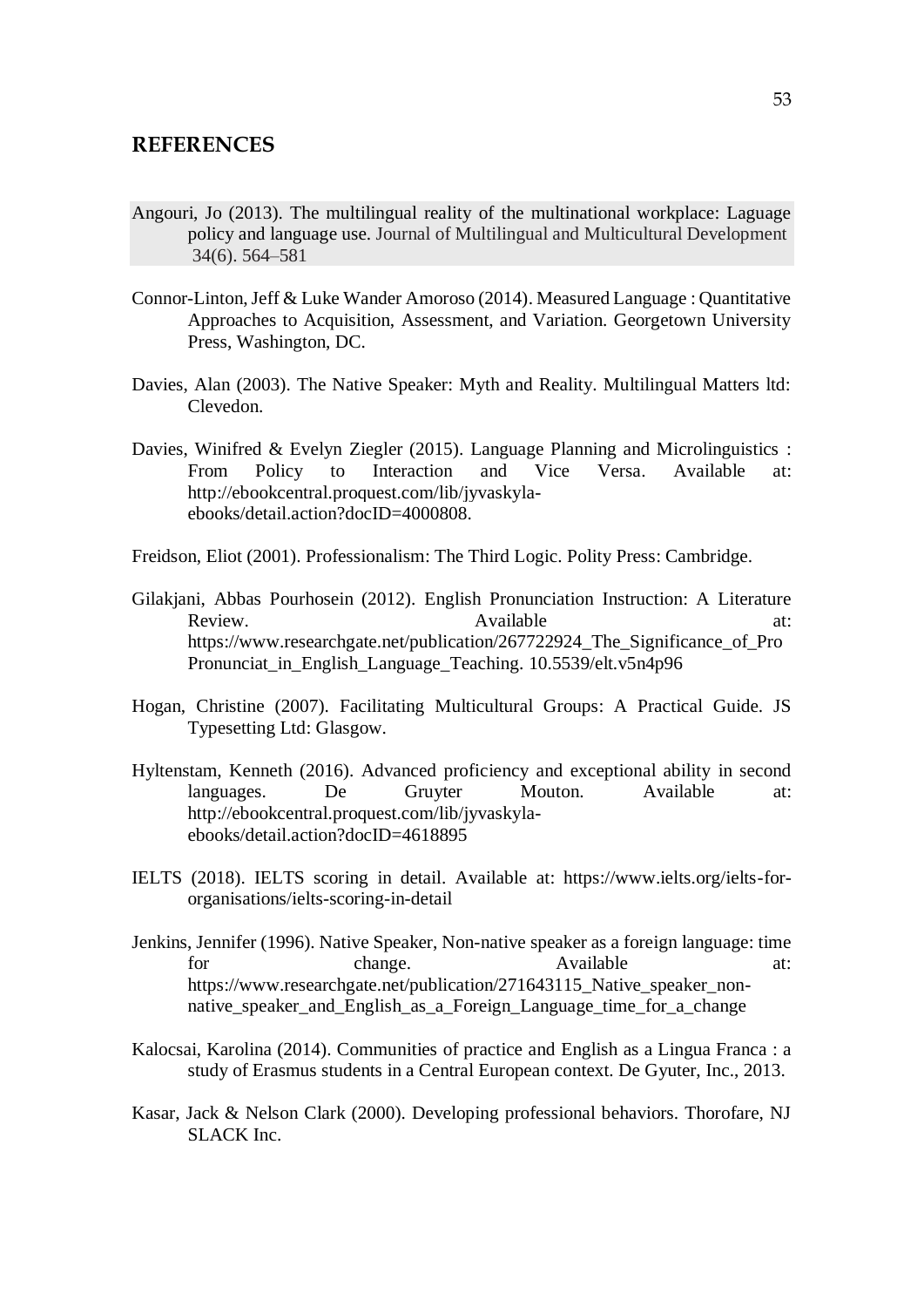- Kraft, Kamilla & Dorte Lønsmann (2018). A language ideological landscape: The complex map in international companies in Denmark. In Tamah Sherman, Jiri Nekvapil (Eds.), *English in Business and Commerce: Interactions and Policies; English in Europe Volume 5* (pp. 46–72). Berlin, Boston: De Gruyter. https://doi.org/10.1515/9781501506833-003
- Lane, Henry (2009). International Management Behaviour : Leading with a Global Mindset. Chichester, West Sussex : Wiley 2009. 6th edition.
- Lane, Henry, Martha Maznevski, Joseph DiStefano & Joerg Dietz (2009). International Management Behaviour. Leading with a Global Mindset. 6<sup>th</sup> edition. A John Wiley and Sons, Ltd, Publication.
- Louhiala-Salminen, Leena, Mirjaliisa. Charles and Anne Kankaanranta (2005) English as a lingua franca in Nordic corporate mergers: Two case companies. English for Specific Purposes, 24: 401–21.
- Lønsmann, Dorte (2014). Linguistic diversity in the international workplace: Language ideologies and the process of exclusion. Multilingua 2014; 33 (1-2), pp. 89-116.
- Marian, Viorica, Henrike K. Blumenfeld & Margarita Kaushanskaya (2007) Assessing Language Profiles in Bilinguals and multilinguals. Journal of Speech, Language, and Hearing Research. Vol. 50, pp. 940-967.
- Martins, Hélder Fanha (2017). Perspectives on Business English as a Lingua Franca in Business Communication. Teacher Education and Curriculum Studies. Vol 2, No. 5, pp. 61-67.
- Motschenbacher, Heiko (2013). New Perspectives on English As a European Lingua Franca. John Benjamins Publishing Company: Amsterdam.
- Neeley, Tsedal (2012). Global Business Speaks English. Available at: https://hbr.org/2012/05/global-business-speaks-english
- OED online, Oxford University Press (2007). Proficiency, n. Third edition.
- Piekkari, R., Welch, D., & Welch, L. S. (2014). *Language in international business: The multilingual reality of global business expansion*. Cheltenham: Edward Elgar Publishing.
- Piekkari, Rebecca (2010). Suomi ja muut kielet monikielisessä työyhteisössä. Available at: https://www.kielikello.fi/-/suomi-ja-muut-kielet-monikielisessa-tyoyhteisossa
- Poutiainen, Saila (2014). Theoretical Turbulence in Intercultural Communication Studies. Newcastle upon Tyne Cambridge Scholars Publishing.
- Priyanti, Neng (2017). Test usefulness of IELTS writing test tasks. Apples Journal of Applied Language Studies. Vol. 11, 4, pp. 1-9.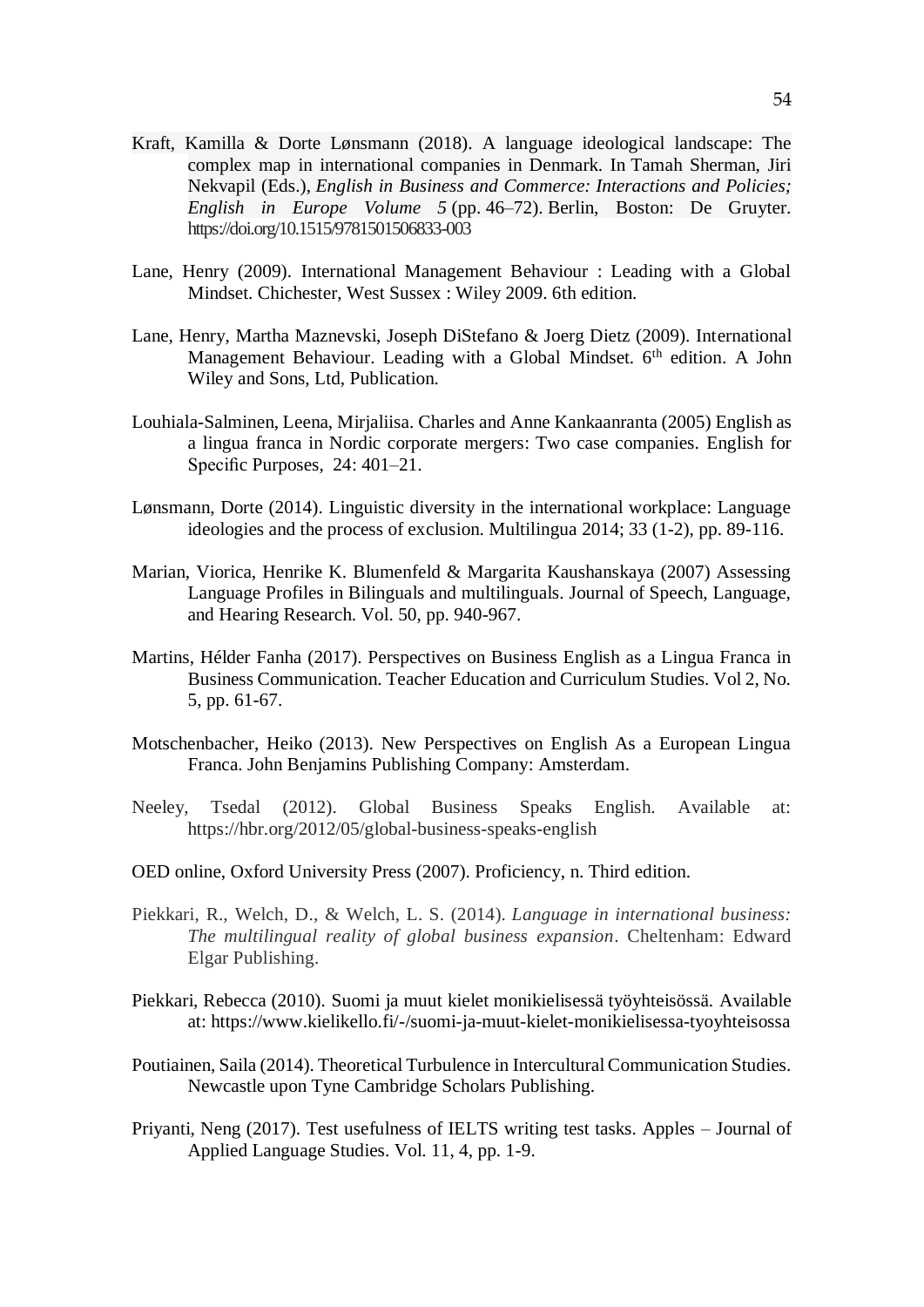- Roshid, Mohammod & Raqib Chowdhury (2013). English language proficiency and employment: A case study of Bangladeshi graduates in Australian employment market. Available at: [https://www.researchgate.net/publication/261562495\\_English\\_language\\_profici](https://www.researchgate.net/publication/261562495_English_language_proficiency_and_employment_A_case_study_of_Bangladeshi_graduates_in_Australian_employment_market) ency and employment A case study of Bangladeshi graduates in Australia [n\\_employment\\_market](https://www.researchgate.net/publication/261562495_English_language_proficiency_and_employment_A_case_study_of_Bangladeshi_graduates_in_Australian_employment_market)
- Sanden, G. R. (2015). Corporate Language Policies What Are They? Journal of Economics, Business and Management, Vol. 3, no. 11. Available at: http://www.joebm.com/papers/341-M013.pdf
- Schellekens, Philida (2001). English Language As A Barrier to Employment, Education and Training. Available at: https://www.researchgate.net/publication/268412244\_English\_Language\_As\_A \_Barrier\_To\_Employment\_Education\_And\_Training
- Sherman, Tamah & Jirí Nekvapil (2018). English in Business and Commerce: Interactions and Policies. English in Europe, Vol. 6. De Gruyter, Berlin.
- Simonova, Olga (1994). The relationship between field-specific knowledge and language proficiency in speaking test scores. Master's thesis. Available at: https://lib.dr.iastate.edu/cgi/viewcontent.cgi?article=1197&context=rtd
- Spolsky, Bernand (2009). Language Management. Cambridge University Press. Available at:  $\overline{a}$  at:  $\overline{a}$  at:  $\overline{a}$  at:  $\overline{a}$  at:  $\overline{a}$  at:  $\overline{a}$  at: https://assets.cambridge.org/97805217/35971/excerpt/9780521735971\_excerpt.p df
- Thomas, Chris (2007). Language Policy in Multilingual Organizations. Special Issue on Language Policy and Planning. Vol. 22, article 5.
- Thomas, David C., & Kerr Inkson (2009). Cultural Intelligence : Living and Working Globally. Vol. 2nd ed., and updated, Berrett-Koehler Publishers
- Wenger, Etienne, Richard McDermott & William Snyder (2002). A Guide to Managing Knowledge. Cultivating Communities of Practice. Harvard Business School Press, Boston, Massachusetts.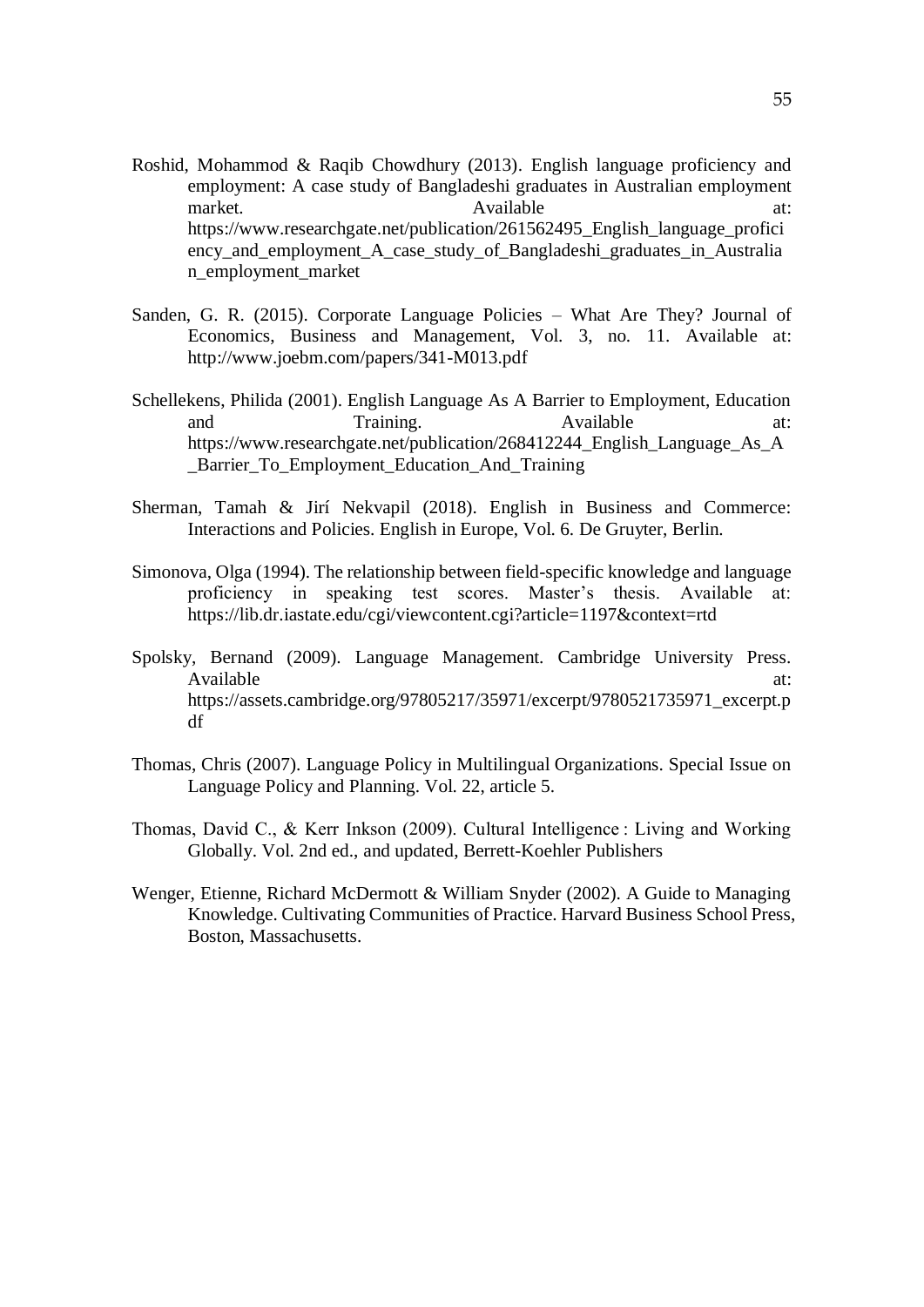# <span id="page-55-0"></span>**APPENDIX 1: Interviews questions**

Participating in the interview is voluntary, the interview will be recorded and parts of the interview will be included in the thesis, but anonymously, so neither your name or the company's name will be used. You can contact me anytime concerning the thesis, and ask questions during the interview. The thesis topic is "English proficiency and professionalism. Managing linguistic diversity in an international workplace." The thesis will be published in May/June online. This interview will take roughly 30 minutes. If you want, I can send the final report of the interview to you before using it in the thesis, so that you can see it through.

- 1) Background information:
	- a. Age?
	- b. Nationality?
	- c. Native language(s)
	- d. Education?
	- e. Position?
	- f. Time in the company?
- 2) Language at work
	- a. What kind of role does language have in your job?
	- b. What are your thoughts on using English as a working language (positive, neutral, negative)?
	- c. Why do you think the working language is English in the company/in companies in Finland?
	- d. How would you describe your own language skills (speaking, listening, reading, writing)?
	- e. How do you think your language proficiency is perceived?
	- f. How good are the English language skills overall in the company?
	- g. How do you think your co-workers' language proficiency affects your perception of their professionalism?
	- h. How do you feel about co-workers who speak English at native level? i. Do you see them as approachable, intimidating or something else?
	- i. What about low level?
- 3) Language related issues
	- a. Have you experienced problems because of your nationality, culture of language skills? (Exclusion, stereotyping, language clustering)
	- b. What kind of evaluation based on your language skills have you experienced (if you have)?
	- c. How would you describe the effect of using English on atmosphere, work environment, relationships and communication at work?
	- d. What are the attitudes towards using other languages at the workplace? (Finns speaking Finnish with each other etc.)
	- e. Cultural differences?
- 4) Language in the company